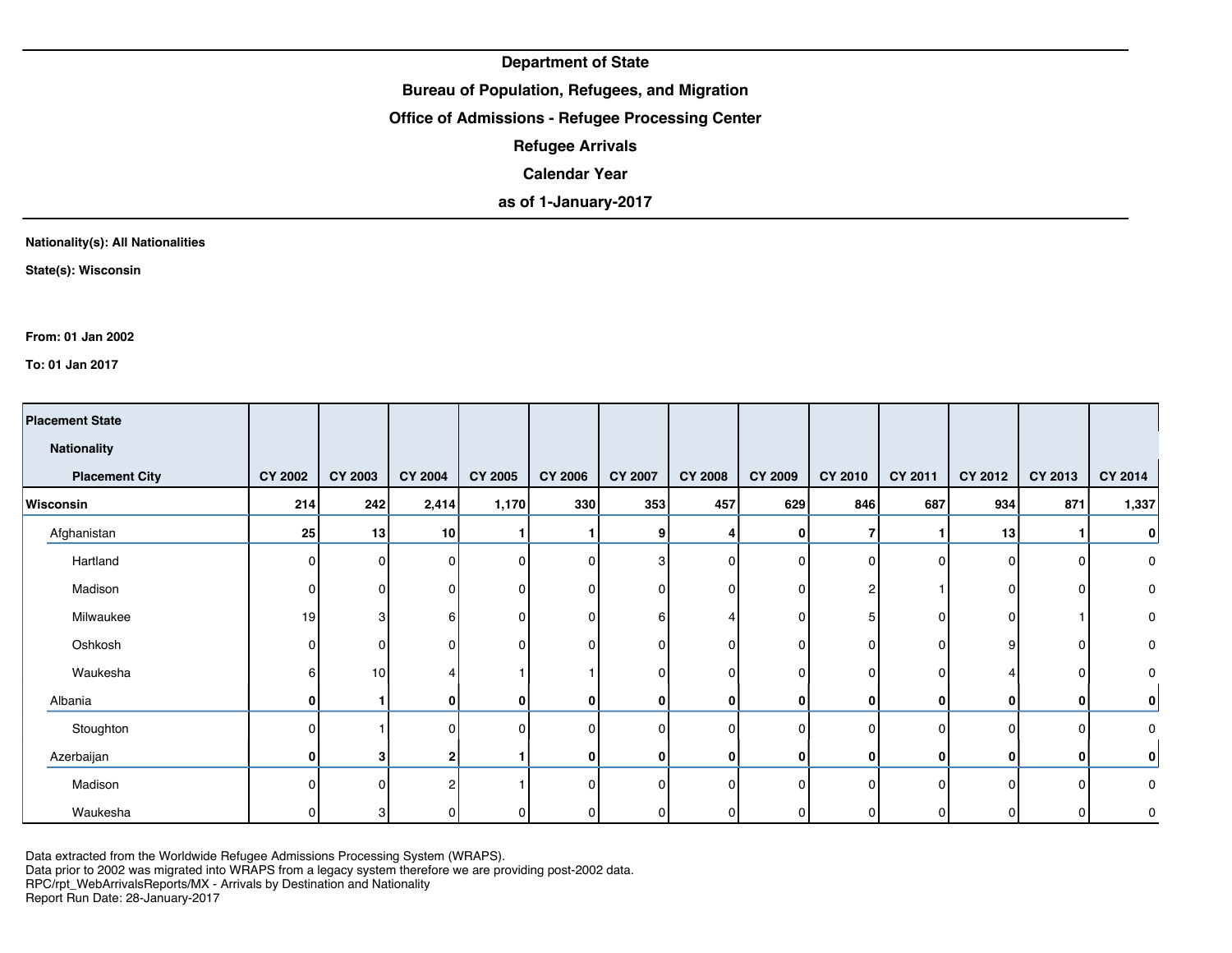**Bureau of Population, Refugees, and Migration**

**Office of Admissions - Refugee Processing Center**

**Refugee Arrivals**

**Calendar Year**

**as of 1-January-2017**

**From: 01 Jan 2002**

**To: 01 Jan 2017**

| <b>Placement State</b> |         |          |              |
|------------------------|---------|----------|--------------|
| <b>Nationality</b>     |         |          | Cumulative   |
| <b>Placement City</b>  | CY 2015 | CY 2016  | <b>Total</b> |
| Wisconsin              | 1,272   | 1,877    | 13,633       |
| Afghanistan            | 10      | 26       | 121          |
| Hartland               | 0       | 0        | 3            |
| Madison                | 0       | 2        | 5            |
| Milwaukee              | 10      | 0        | 54           |
| Oshkosh                | 0       | 24       | 33           |
| Waukesha               | 0       | 0        | 26           |
| Albania                | 0       | 0        |              |
| Stoughton              | 0       | $\Omega$ |              |
| Azerbaijan             | 0       | 0        | 6            |
| Madison                | 0       | 0        | 3            |
| Waukesha               | 0       | 0        | 3            |

Data extracted from the Worldwide Refugee Admissions Processing System (WRAPS). Data prior to 2002 was migrated into WRAPS from a legacy system therefore we are providing post-2002 data. RPC/rpt\_WebArrivalsReports/MX - Arrivals by Destination and Nationality Report Run Date: 28-January-2017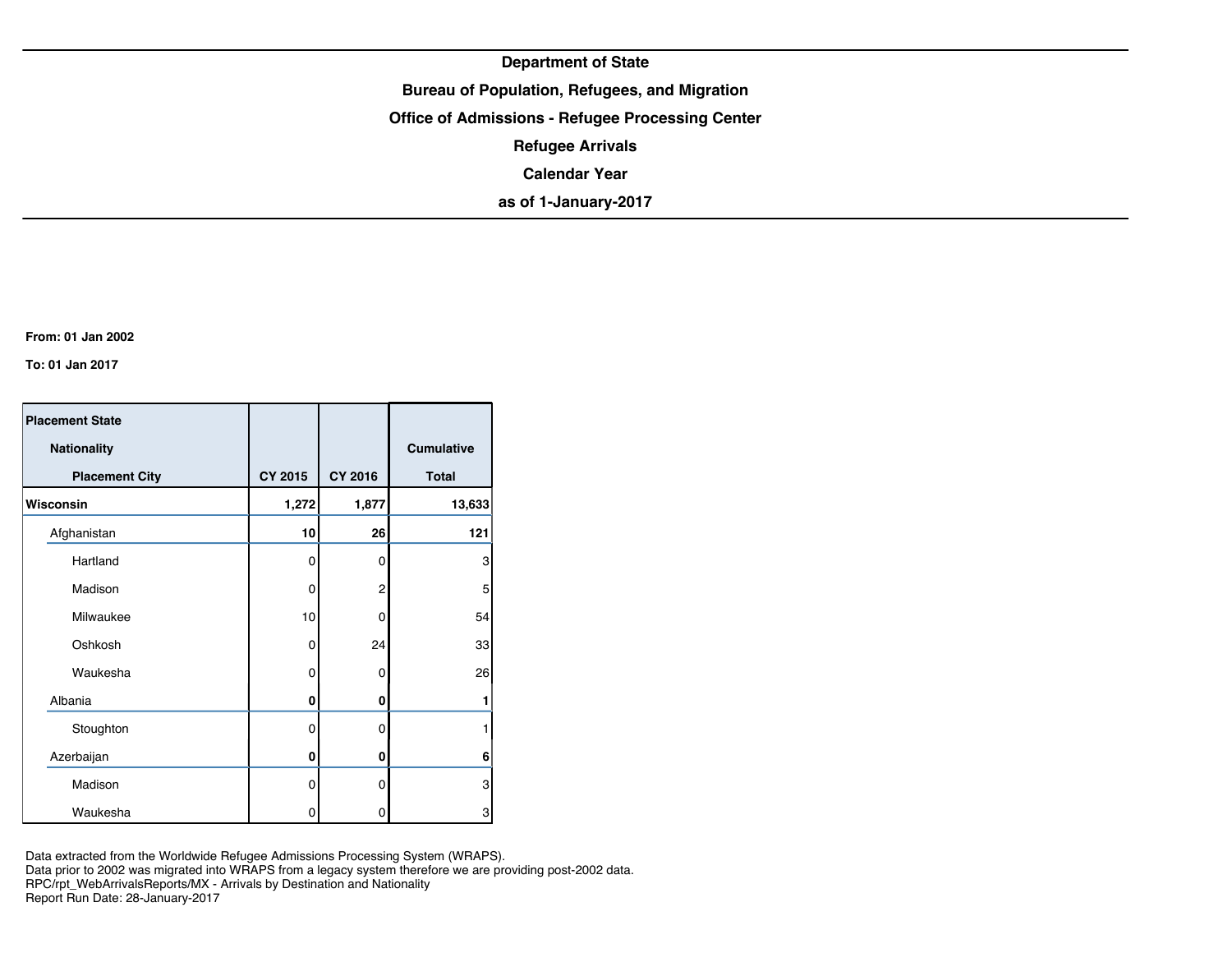## **Bureau of Population, Refugees, and Migration**

### **Office of Admissions - Refugee Processing Center**

**Refugee Arrivals**

### **Calendar Year**

# **as of 1-January-2017**

#### **From: 01 Jan 2002**

**To: 01 Jan 2017**

| <b>Placement State</b> |                |                |                |                |                |                |                |                |          |              |          |          |           |
|------------------------|----------------|----------------|----------------|----------------|----------------|----------------|----------------|----------------|----------|--------------|----------|----------|-----------|
| <b>Nationality</b>     |                |                |                |                |                |                |                |                |          |              |          |          |           |
| <b>Placement City</b>  | <b>CY 2002</b> | <b>CY 2003</b> | <b>CY 2004</b> | <b>CY 2005</b> | <b>CY 2006</b> | <b>CY 2007</b> | <b>CY 2008</b> | <b>CY 2009</b> | CY 2010  | CY 2011      | CY 2012  | CY 2013  | CY 2014   |
| <b>Belarus</b>         | 8              |                | 13             | 9              | 6              |                | 0              | 0              |          | 0            | $\bf{0}$ | 0        | 0         |
| Fox Point              | $\Omega$       | U              | 2              | $\mathbf{0}$   | ΩI             | $\Omega$       | $\overline{0}$ | $\Omega$       | $\Omega$ | $\Omega$     | O        | ŋ        | 0         |
| Glendale               | റ              |                | 0              | 3              | <sup>n</sup>   | 0              | 0              | 0              | 0        | 0            | n        |          | 0         |
| Mequon                 | ŋ              | n              |                | $\overline{2}$ | n              | 0              | 0              | 0              | 0        | $\Omega$     | U        | 0        | 0         |
| Milwaukee              | 6              |                | 5              | $\overline{c}$ | 6              |                | 0              | 0              |          | $\Omega$     | U        | O        | $\pmb{0}$ |
| Shorewood              |                |                | 2              | $\mathbf{0}$   | U              | 0              | 0              | 0              | 0        | O            |          | 0        | 0         |
| Thiensville            | n              |                | 0              | $\overline{2}$ | <sup>0</sup>   | $\Omega$       | $\overline{0}$ | 0              | $\Omega$ | $\Omega$     |          | 0        | $\Omega$  |
| Bhutan                 | 0              | 0              | 0              | $\bf{0}$       | $\mathbf{0}$   | 0              | $\mathbf{0}$   | 16             | 83       | 93           | 75       | 36       | 26        |
| Fitchburg              | $\Omega$       | O              | 0              | $\mathbf{0}$   | 0              | $\Omega$       | $\overline{0}$ | 5              | $\Omega$ | $\mathbf{0}$ | 0        | 0        | 0         |
| Madison                | ŋ              | n              | 0              | $\mathbf{0}$   | n              | $\mathbf{0}$   | $\overline{0}$ | 11             | 78       | 75           | 60       | 33       | 26        |
| Milwaukee              | $\Omega$       | n              | 0              | $\mathbf{0}$   | $\Omega$       | $\Omega$       | $\overline{0}$ | 0              | 5        | 18           | 15       | 3        | 0         |
| Bosnia and Herzegovina | 39             |                | 12             | $\bf{0}$       | $\mathbf{0}$   | 0              | $\mathbf{0}$   | 0              | 0        | 0            | 0        | 0        | 0         |
| Appleton               | Δ              | <sup>0</sup>   | $\Omega$       | $\mathbf{0}$   | $\Omega$       | $\Omega$       | $\overline{0}$ | $\Omega$       | $\Omega$ | $\Omega$     | $\Omega$ | $\Omega$ | 0         |
| Fond Du Lac            |                |                | O              | $\Omega$       |                | O              | 0              | $\Omega$       | O        | O            |          | O        | 0         |
| Greendale              |                | n              | 3              | $\mathbf{0}$   | $\Omega$       | $\Omega$       | $\overline{0}$ | 0              | O        | 0            |          | 0        | 0         |

Data extracted from the Worldwide Refugee Admissions Processing System (WRAPS).

Data prior to 2002 was migrated into WRAPS from a legacy system therefore we are providing post-2002 data.

RPC/rpt\_WebArrivalsReports/MX - Arrivals by Destination and Nationality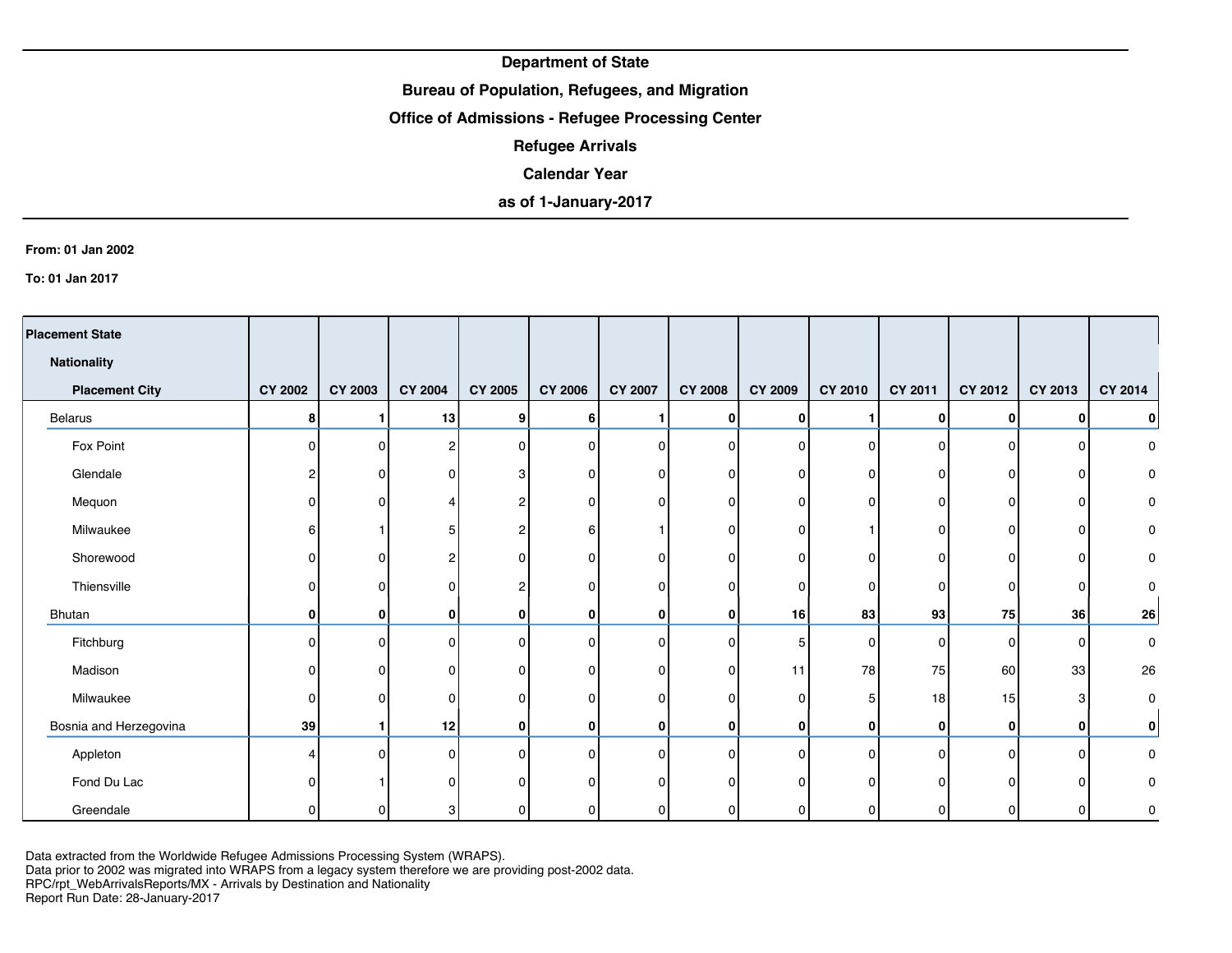## **Bureau of Population, Refugees, and Migration**

**Office of Admissions - Refugee Processing Center**

**Refugee Arrivals**

**Calendar Year**

**as of 1-January-2017**

#### **From: 01 Jan 2002**

**To: 01 Jan 2017**

| <b>Placement State</b> |                |                |                   |
|------------------------|----------------|----------------|-------------------|
| Nationality            |                |                | <b>Cumulative</b> |
| <b>Placement City</b>  | <b>CY 2015</b> | <b>CY 2016</b> | <b>Total</b>      |
| <b>Belarus</b>         | $\overline{2}$ | 0              | 41                |
| Fox Point              | 0              | 0              | $\overline{2}$    |
| Glendale               | 0              | 0              | 5                 |
| Mequon                 | 0              | 0              | 6                 |
| Milwaukee              | $\overline{2}$ | 0              | 24                |
| Shorewood              | 0              | 0              | 2                 |
| Thiensville            | 0              | 0              | 2                 |
| <b>Bhutan</b>          | 27             | 28             | 384               |
| Fitchburg              | 0              | 0              | 5                 |
| Madison                | 27             | 25             | 335               |
| Milwaukee              | 0              | 3              | 44                |
| Bosnia and Herzegovina | 0              | 0              | 52                |
| Appleton               | 0              | $\mathbf 0$    | 4                 |
| Fond Du Lac            | 0              | 0              | 1                 |
| Greendale              | 0              | 0              | 3                 |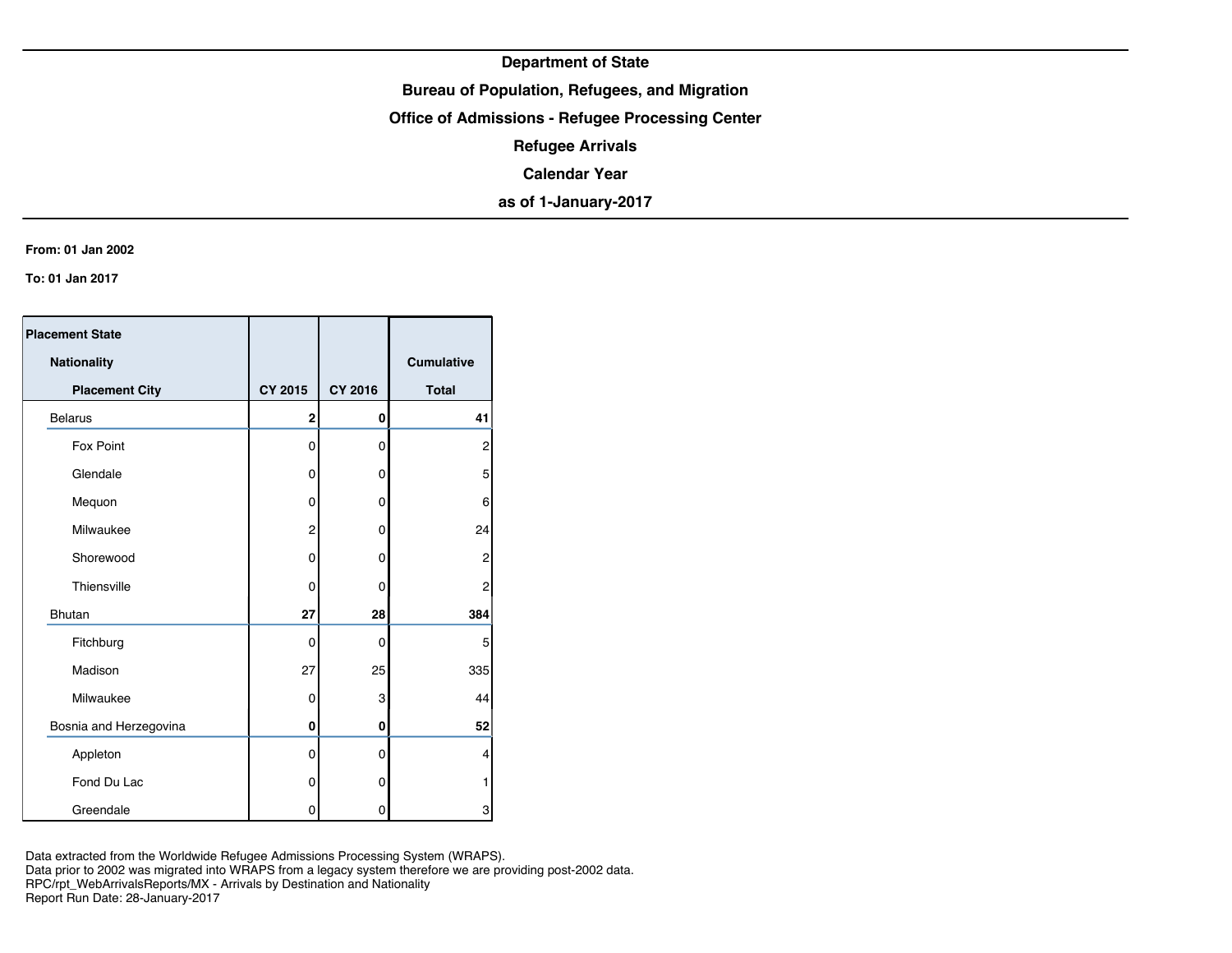## **Bureau of Population, Refugees, and Migration**

## **Office of Admissions - Refugee Processing Center**

**Refugee Arrivals**

### **Calendar Year**

# **as of 1-January-2017**

#### **From: 01 Jan 2002**

**To: 01 Jan 2017**

| <b>Placement State</b> |                |                |                |                |                |                |                |             |              |                |         |                |         |
|------------------------|----------------|----------------|----------------|----------------|----------------|----------------|----------------|-------------|--------------|----------------|---------|----------------|---------|
| <b>Nationality</b>     |                |                |                |                |                |                |                |             |              |                |         |                |         |
| <b>Placement City</b>  | <b>CY 2002</b> | <b>CY 2003</b> | <b>CY 2004</b> | <b>CY 2005</b> | <b>CY 2006</b> | <b>CY 2007</b> | <b>CY 2008</b> | CY 2009     | CY 2010      | <b>CY 2011</b> | CY 2012 | CY 2013        | CY 2014 |
| Hartford               | $\Omega$       | 0              | 5 <sup>5</sup> | 0              | $\Omega$       | $\overline{0}$ | $\mathbf{0}$   | $\Omega$    | ΩI           | $\Omega$       | ΩI      | $\mathbf{0}$   | 0       |
| Milwaukee              | 13             | 0              |                | 0              |                | $\Omega$       | O              | $\Omega$    | 0            | 0              | n       | $\mathbf{0}$   | 0       |
| Neenah                 |                | $\Omega$       | 0              | 0              |                | 0              | 0              | $\Omega$    | 01           | 0              | ŋ       | 0              | 0       |
| Oshkosh                | 11             | 0              | 0              | 0              |                | 0              | $\Omega$       | $\Omega$    |              | $\Omega$       | ŋ       | 0              | 0       |
| Waukesha               |                | 0              | 0              | 0              |                | $\Omega$       | 0              | $\Omega$    | 0            | 0              |         | 0              | 0       |
| Burma                  |                | 0              | 9              | 13             | 53             | 220            | 359            | 368         | 383          | 408            | 435     | 475            | 685     |
| Appleton               | $\cap$         | $\Omega$       | $\overline{0}$ | 0              | ∩              | $\Omega$       | 0              | $\mathbf 0$ | <sup>n</sup> |                |         | 0              | 4       |
| Burlington             |                | 0              | 0              | 3              |                | $\Omega$       | 6              | 14          | 61           | 0              | ŋ       | 0              | 0       |
| Cudahy                 | O              | $\Omega$       | 0              | 0              |                | 0              | $\Omega$       | $\Omega$    | 01           |                | n       | $\overline{c}$ | 0       |
| Elkhorn                | U              | 0              | $\mathbf 0$    | 0              |                |                | 0              | $\Omega$    | 0            | 0              | n       | $\overline{0}$ | 0       |
| Fond Du Lac            | <sup>0</sup>   | $\Omega$       | 0              | 0              |                | $\Omega$       | $\Omega$       | $\Omega$    | $\Omega$     | $\Omega$       | ŋ       | $\overline{0}$ | 0       |
| Glendale               | $\Omega$       | $\Omega$       | 0              |                |                | $\mathbf 0$    | $\Omega$       | $\Omega$    | $\Omega$     | $\Omega$       | n       | $\overline{0}$ | 0       |
| Green Bay              | n              | $\Omega$       | $\overline{0}$ | 0              |                | $\mathbf 0$    | $\Omega$       | $\Omega$    | ΩI           | 0              | ŋ       |                | 0       |
| Greendale              |                | 0              | 0              | $\Omega$       |                | U              | $\Omega$       | C           |              | U              |         | $\overline{c}$ | 0       |
| Greenfield             |                | $\Omega$       | οI             | 0              | O              | 0              | 0              | 0           |              | 5 <sub>l</sub> |         | $\Omega$       | 0       |

Data extracted from the Worldwide Refugee Admissions Processing System (WRAPS).

Data prior to 2002 was migrated into WRAPS from a legacy system therefore we are providing post-2002 data.

RPC/rpt\_WebArrivalsReports/MX - Arrivals by Destination and Nationality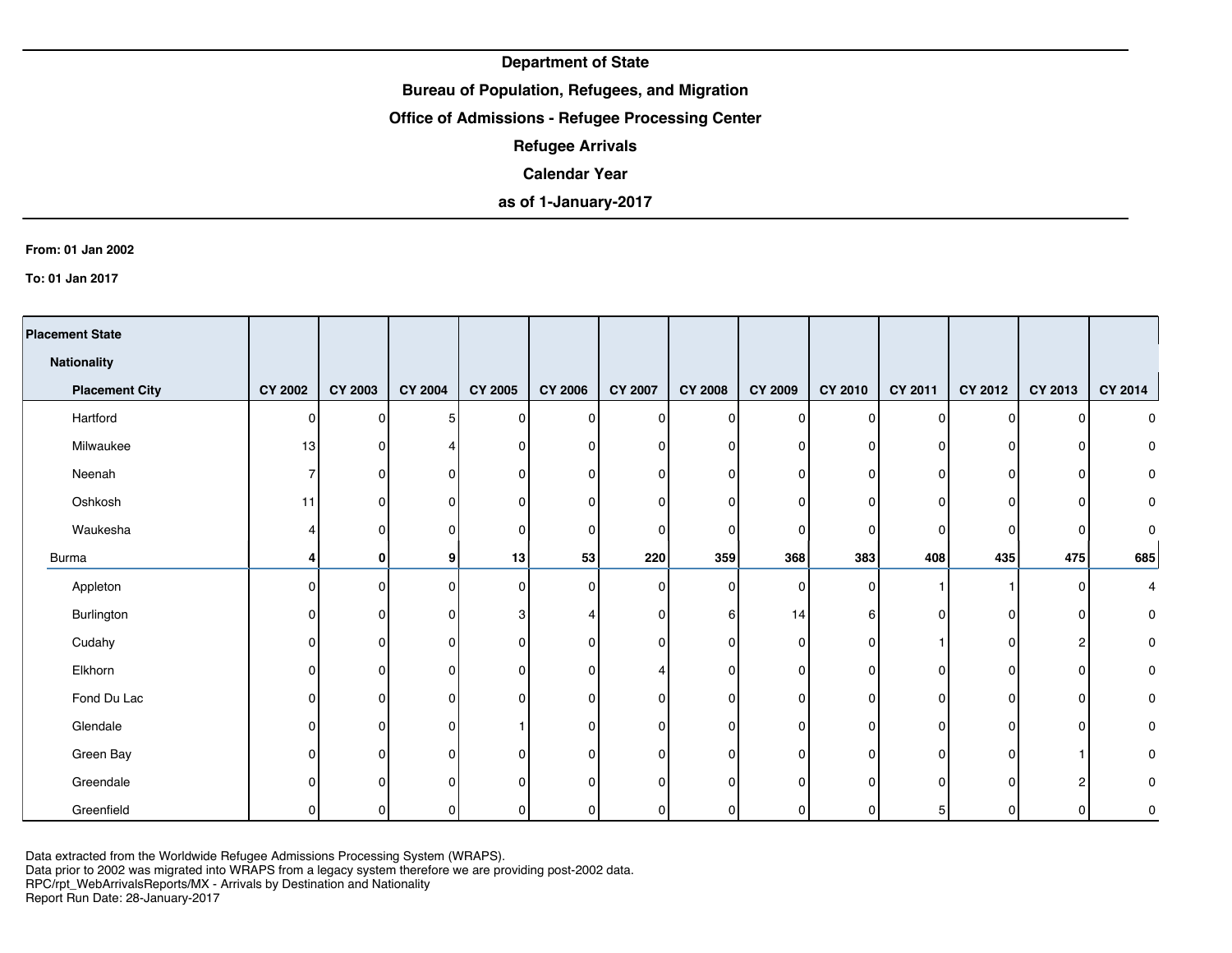## **Bureau of Population, Refugees, and Migration**

**Office of Admissions - Refugee Processing Center**

**Refugee Arrivals**

**Calendar Year**

**as of 1-January-2017**

#### **From: 01 Jan 2002**

**To: 01 Jan 2017**

| <b>Placement State</b> |                |                |                   |
|------------------------|----------------|----------------|-------------------|
| Nationality            |                |                | <b>Cumulative</b> |
| <b>Placement City</b>  | <b>CY 2015</b> | <b>CY 2016</b> | <b>Total</b>      |
| Hartford               | 0              | 0              | 5                 |
| Milwaukee              | 0              | 0              | 17                |
| Neenah                 | 0              | 0              | 7                 |
| Oshkosh                | 0              | 0              | 11                |
| Waukesha               | 0              | 0              | 4                 |
| <b>Burma</b>           | 893            | 979            | 5,284             |
| Appleton               | $\overline{2}$ | 0              | 8                 |
| Burlington             | 0              | 0              | 33                |
| Cudahy                 | 0              | 2              | 5                 |
| Elkhorn                | 0              | 0              | 4                 |
| Fond Du Lac            | 1              | 0              | 1                 |
| Glendale               | 0              | 0              | 1                 |
| Green Bay              | 0              | 0              | 1                 |
| Greendale              | 1              | 0              | 3                 |
| Greenfield             | 4              | 4              | 13                |

Data extracted from the Worldwide Refugee Admissions Processing System (WRAPS).

Data prior to 2002 was migrated into WRAPS from a legacy system therefore we are providing post-2002 data.

RPC/rpt\_WebArrivalsReports/MX - Arrivals by Destination and Nationality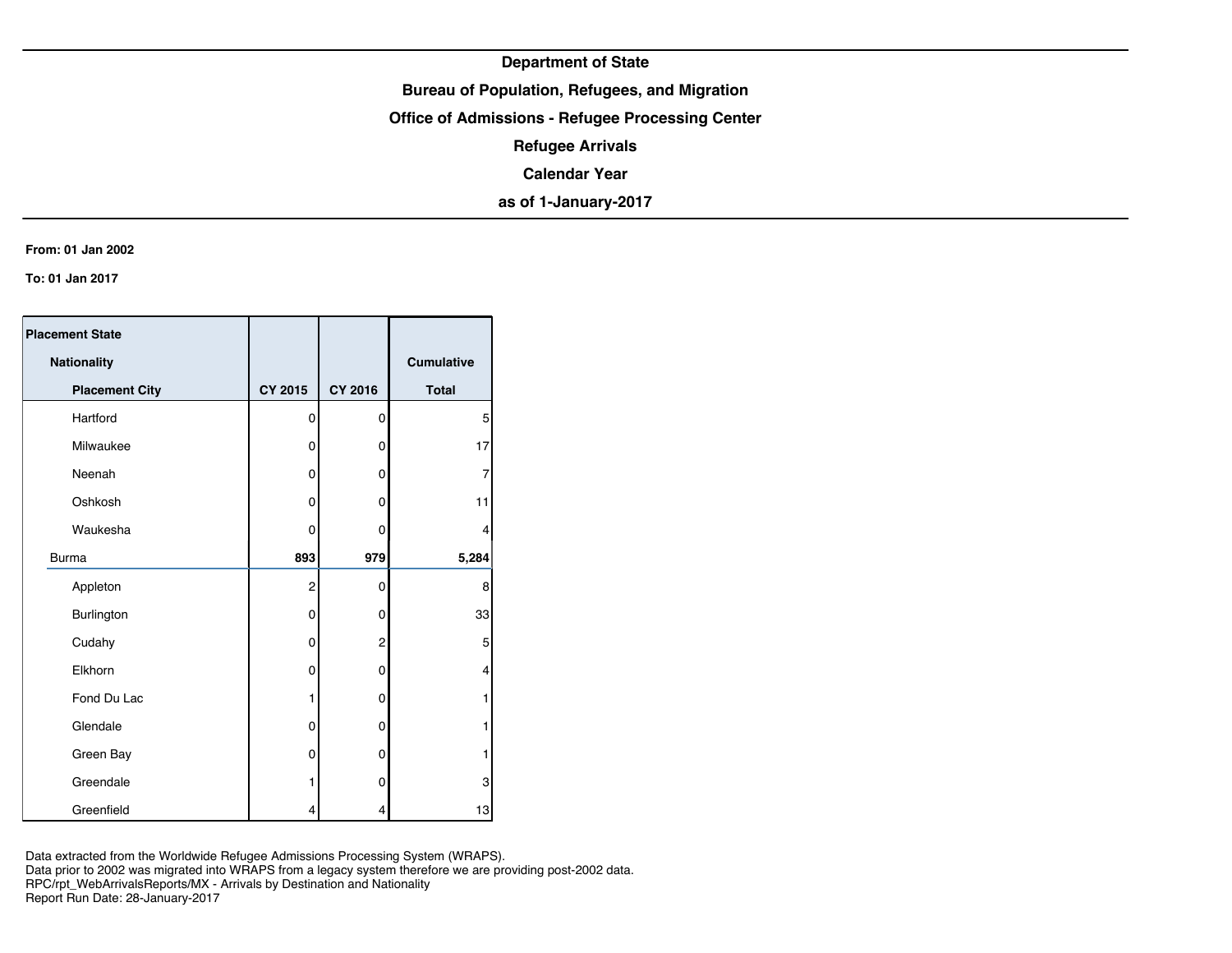## **Bureau of Population, Refugees, and Migration**

### **Office of Admissions - Refugee Processing Center**

**Refugee Arrivals**

### **Calendar Year**

# **as of 1-January-2017**

#### **From: 01 Jan 2002**

**To: 01 Jan 2017**

| <b>Placement State</b> |                |                |                |                |                |                |                |             |          |                |         |                |                |
|------------------------|----------------|----------------|----------------|----------------|----------------|----------------|----------------|-------------|----------|----------------|---------|----------------|----------------|
| <b>Nationality</b>     |                |                |                |                |                |                |                |             |          |                |         |                |                |
| <b>Placement City</b>  | <b>CY 2002</b> | <b>CY 2003</b> | <b>CY 2004</b> | <b>CY 2005</b> | <b>CY 2006</b> | <b>CY 2007</b> | <b>CY 2008</b> | CY 2009     | CY 2010  | CY 2011        | CY 2012 | CY 2013        | <b>CY 2014</b> |
| Hobart                 | $\Omega$       | $\Omega$       | $\overline{0}$ | 0              | <sup>0</sup>   | 0              | $\Omega$       | $\Omega$    | ΩI       | $\Omega$       | n١      | $\Omega$       | 0              |
| Kenosha                | <sup>n</sup>   | 0              | $\mathbf 0$    | 0              |                | 5              | O              | $\Omega$    | $\Omega$ | n              | n       | 0              | 0              |
| Lake Geneva            | n              | $\Omega$       | 0              | $\Omega$       |                | 0              | O              | $\Omega$    | ΩI       | n              | ŋ       | $\Omega$       | 0              |
| Madison                | <sup>n</sup>   | $\Omega$       |                |                |                | 2              | 2              | $\Omega$    | 0        | 0              | n       |                | $\mathbf{1}$   |
| Menomonee Falls        | n              | $\Omega$       | 0              | 0              |                | 0              | 0              | $\Omega$    |          | 0              | ŋ       | 0              | 0              |
| Mequon                 |                | $\Omega$       | $\overline{0}$ | 0              |                | 0              | 0              | $\Omega$    | ΩI       | 2              | n       | 0              | 0              |
| Milwaukee              |                | 0              | 6              | 6              | 35             | 203            | 339            | 351         | 355      | 386            | 389     | 408            | 609            |
| Mke                    |                | 0              | 0              | 0              | O              | $\Omega$       | 0              | $\Omega$    | 0        | $\overline{0}$ | ŋ       | $\overline{0}$ | 0              |
| Neenah                 |                | 0              | 0              | 0              |                | 0              | 6              | $\mathbf 0$ | ΩI       | 2 <sub>1</sub> |         | 0              | 0              |
| North Fond Du Lac      | n              | $\Omega$       | 0              | 0              |                | $\Omega$       | 0              | $\Omega$    |          | 0              | ŋ       | 0              |                |
| Oshkosh                | n              | $\Omega$       | 0              | $\Omega$       |                | 0              | $\mathbf{0}$   | $\Omega$    | ΩI       | $\overline{0}$ | 42      | 49             | 29             |
| Racine                 | U              | $\Omega$       | 0              | 0              |                | 2              | 6              | $\Omega$    | $\Omega$ | $\Omega$       | n       | $\overline{0}$ | 0              |
| Sheboygan              | $\Omega$       | $\Omega$       | $\mathbf 0$    | $\Omega$       |                | $\Omega$       | $\mathbf{0}$   | 3           | 12       | 11             | ΩI      | 9              | 38             |
| South Milwaukee        | ∩              | $\Omega$       | 0              | 0              |                | $\Omega$       | $\Omega$       | $\Omega$    | $\Omega$ | 0              | n       | $\mathbf{0}$   | 0              |
| Walworth               |                | 0              | 0              | 0              | $\Omega$       | 0              | 0              | 0           | 0        | 0              |         | $\overline{0}$ | 3              |

Data extracted from the Worldwide Refugee Admissions Processing System (WRAPS).

Data prior to 2002 was migrated into WRAPS from a legacy system therefore we are providing post-2002 data.

RPC/rpt\_WebArrivalsReports/MX - Arrivals by Destination and Nationality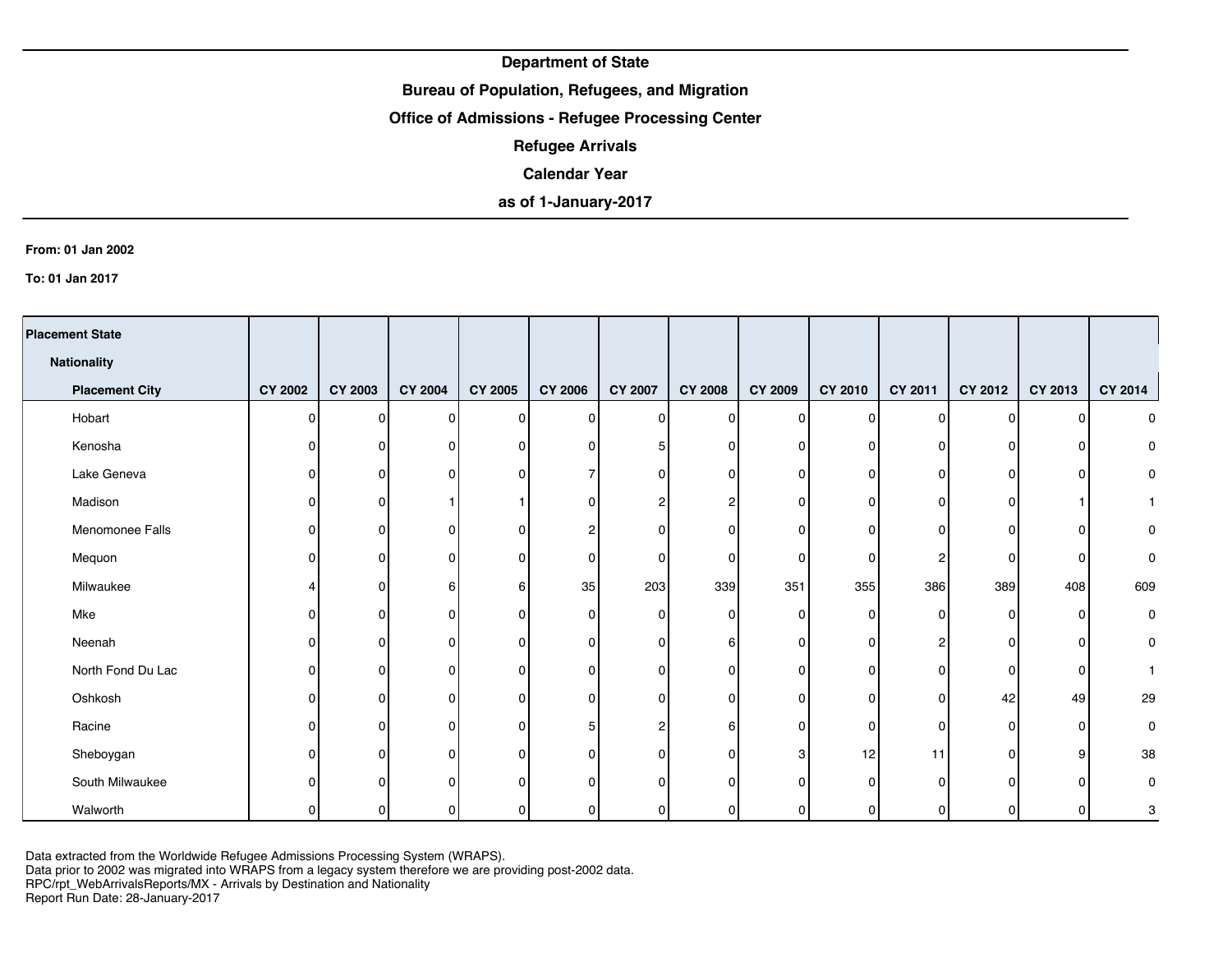## **Bureau of Population, Refugees, and Migration**

**Office of Admissions - Refugee Processing Center**

**Refugee Arrivals**

**Calendar Year**

**as of 1-January-2017**

#### **From: 01 Jan 2002**

**To: 01 Jan 2017**

| <b>Placement State</b> |                |         |                   |
|------------------------|----------------|---------|-------------------|
| <b>Nationality</b>     |                |         | <b>Cumulative</b> |
| <b>Placement City</b>  | <b>CY 2015</b> | CY 2016 | <b>Total</b>      |
| Hobart                 | 3              | 0       | 3                 |
| Kenosha                | 0              | 0       | 5                 |
| Lake Geneva            | 5              | 0       | 12                |
| Madison                | 5              | 0       | 13                |
| <b>Menomonee Falls</b> | 0              | 0       | 2                 |
| Mequon                 | 0              | 0       | 2                 |
| Milwaukee              | 838            | 870     | 4,799             |
| Mke                    | 1              | 0       |                   |
| Neenah                 | 0              | 0       | 8                 |
| North Fond Du Lac      | $\mathbf 0$    | 4       | 5                 |
| Oshkosh                | 13             | 9       | 142               |
| Racine                 | 0              | 0       | 13                |
| Sheboygan              | 13             | 79      | 165               |
| South Milwaukee        | 0              | 7       | 7                 |
| Walworth               | 1              | 0       | 4                 |

Data extracted from the Worldwide Refugee Admissions Processing System (WRAPS). Data prior to 2002 was migrated into WRAPS from a legacy system therefore we are providing post-2002 data. RPC/rpt\_WebArrivalsReports/MX - Arrivals by Destination and Nationality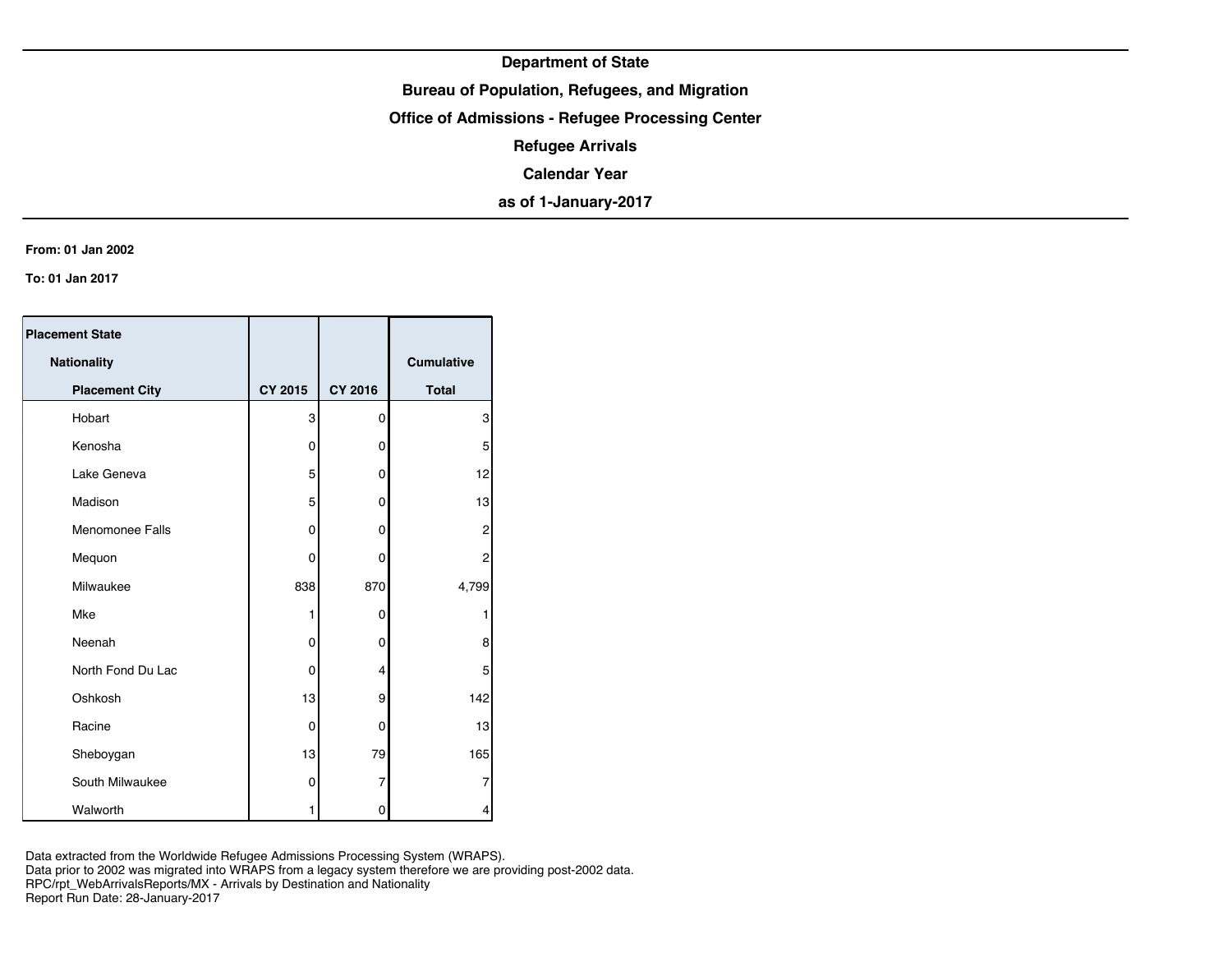## **Bureau of Population, Refugees, and Migration**

### **Office of Admissions - Refugee Processing Center**

**Refugee Arrivals**

### **Calendar Year**

# **as of 1-January-2017**

#### **From: 01 Jan 2002**

**To: 01 Jan 2017**

| <b>Placement State</b> |                |                |                |                |                |                |                |                |                 |                |              |              |         |
|------------------------|----------------|----------------|----------------|----------------|----------------|----------------|----------------|----------------|-----------------|----------------|--------------|--------------|---------|
| <b>Nationality</b>     |                |                |                |                |                |                |                |                |                 |                |              |              |         |
| <b>Placement City</b>  | <b>CY 2002</b> | <b>CY 2003</b> | <b>CY 2004</b> | <b>CY 2005</b> | <b>CY 2006</b> | <b>CY 2007</b> | <b>CY 2008</b> | <b>CY 2009</b> | CY 2010         | <b>CY 2011</b> | CY 2012      | CY 2013      | CY 2014 |
| Waukesha               | n              | 0              | 2              | $\overline{2}$ | 0              | 0              | 0              | 0              | 10 <sup>1</sup> | $\Omega$       | 3            | 3            | 0       |
| Wauwatosa              |                | 0              | 0              | 0              | $\Omega$       |                | 0              | $\mathbf{0}$   | 0               | $\Omega$       | $\Omega$     | $\mathbf 0$  |         |
| Burundi                | O              | 0              | 5              | 0              | $\Omega$       | 14             | 0              | 0              | 3               | $\mathbf{0}$   | 0            | 6            | 0       |
| Milwaukee              | O              | n              | $\Omega$       | $\mathbf 0$    | $\Omega$       | 11             | 0              | $\mathbf{0}$   | 3               | $\Omega$       | $\Omega$     | $\Omega$     | 0       |
| Oshkosh                |                | 0              | 0              | 0              | <sup>0</sup>   | 0              | 0              | $\mathbf{0}$   | 0               | $\Omega$       | $\Omega$     | 6            | 0       |
| Sheboygan              |                | n              | 5              | 0              | 0              | 0              | $\overline{0}$ | $\Omega$       |                 | 0 <sub>1</sub> | 0            | 0            | 0       |
| Sheboygan Falls        | $\Omega$       | n              | $\Omega$       | 0              | $\Omega$       | 3              | 0              | $\mathbf{0}$   | <sup>o</sup>    | $\Omega$       | $\Omega$     | 0            | 0       |
| China                  | 0              | 0              | 0              | 0              | $\Omega$       | $\mathbf{0}$   | $\mathbf{0}$   | 3              | 0               | $\mathbf{0}$   | 5            | $\bf{0}$     | 0       |
| Green Bay              | n              | n              | 0              | $\mathbf 0$    |                | 0              | $\Omega$       | $\Omega$       |                 | $\Omega$       | $\Omega$     | 0            | 0       |
| Milwaukee              | n              | 0              | 0              | 0              | O              | 0              | 0              | 3              | U               | 0 <sub>1</sub> | $\Omega$     | 0            | 0       |
| Oshkosh                |                | U              | $\Omega$       | 0              | $\Omega$       | 0              | 0              | $\Omega$       | n               | $\Omega$       | 5            | 0            | 0       |
| Colombia               | $\mathbf{0}$   | $\mathbf{0}$   | 0              | $\mathbf 0$    | $\mathbf{0}$   | 0              | $\mathbf{0}$   | 0              | 0               | $\mathbf{0}$   | $\mathbf{0}$ | $\mathbf{0}$ | 9       |
| Madison                | O              | n              | $\Omega$       | $\Omega$       | <sup>n</sup>   | 0              | $\Omega$       | $\Omega$       |                 | $\Omega$       | $\Omega$     | $\Omega$     | 5       |
| Sheboygan              |                |                | 0              | $\Omega$       |                |                | 0              | 0              |                 |                |              | 0            | 4       |

Data extracted from the Worldwide Refugee Admissions Processing System (WRAPS). Data prior to 2002 was migrated into WRAPS from a legacy system therefore we are providing post-2002 data.

RPC/rpt\_WebArrivalsReports/MX - Arrivals by Destination and Nationality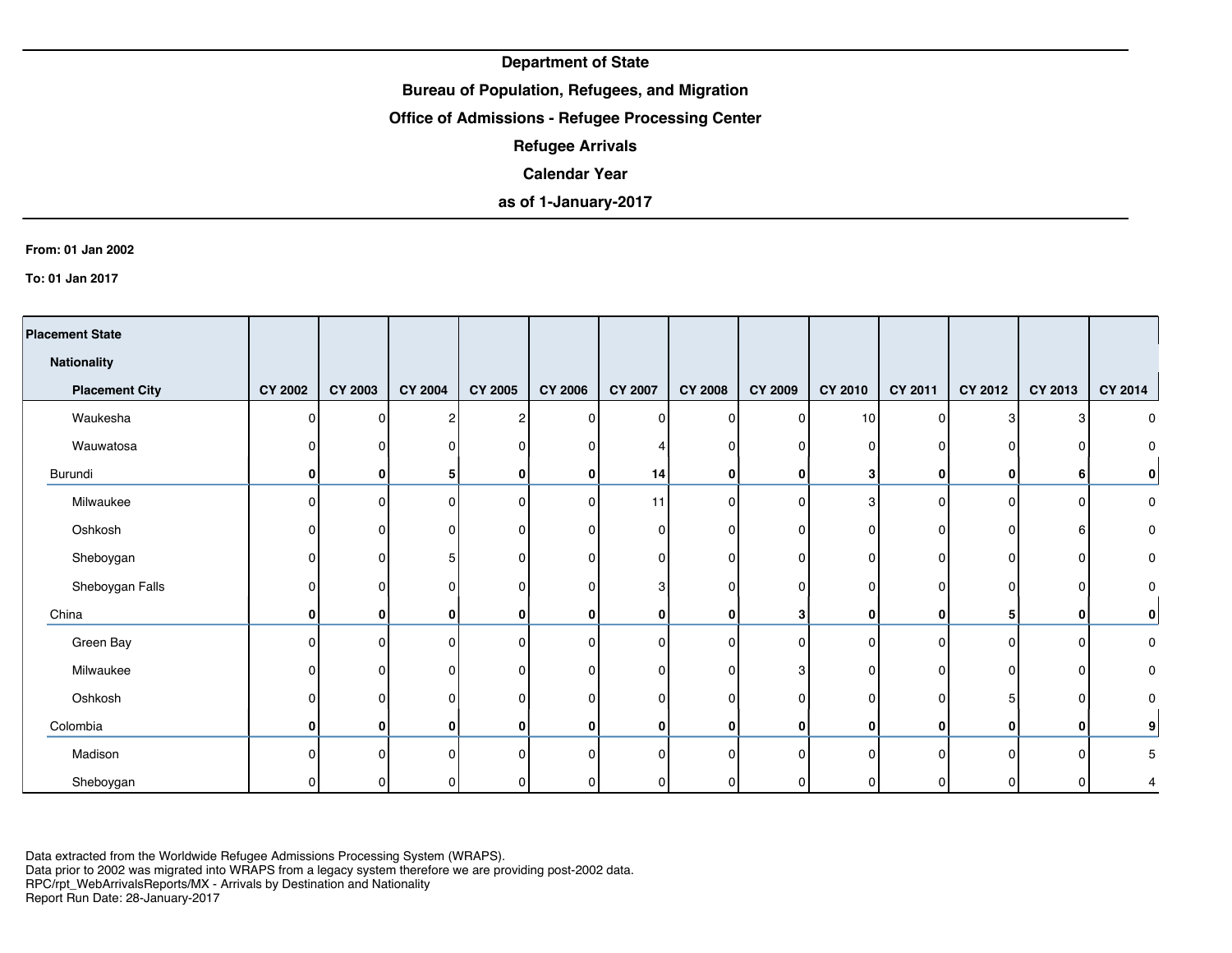## **Bureau of Population, Refugees, and Migration**

**Office of Admissions - Refugee Processing Center**

**Refugee Arrivals**

**Calendar Year**

**as of 1-January-2017**

#### **From: 01 Jan 2002**

**To: 01 Jan 2017**

| <b>Placement State</b> |             |             |                   |
|------------------------|-------------|-------------|-------------------|
| <b>Nationality</b>     |             |             | <b>Cumulative</b> |
| <b>Placement City</b>  | CY 2015     | CY 2016     | <b>Total</b>      |
| Waukesha               | 6           | 4           | 30                |
| Wauwatosa              | 0           | 0           | 4                 |
| Burundi                | 11          | 0           | 39                |
| Milwaukee              | $\mathbf 0$ | $\mathbf 0$ | 14                |
| Oshkosh                | 11          | 0           | 17                |
| Sheboygan              | 0           | 0           | 5                 |
| Sheboygan Falls        | 0           | 0           | 3                 |
| China                  | 0           | 3           | 11                |
| Green Bay              | 0           | 3           | 3                 |
| Milwaukee              | 0           | 0           | 3                 |
| Oshkosh                | 0           | 0           | 5                 |
| Colombia               | 0           | 0           | 9                 |
| Madison                | 0           | 0           | 5                 |
| Sheboygan              | 0           | 0           | 4                 |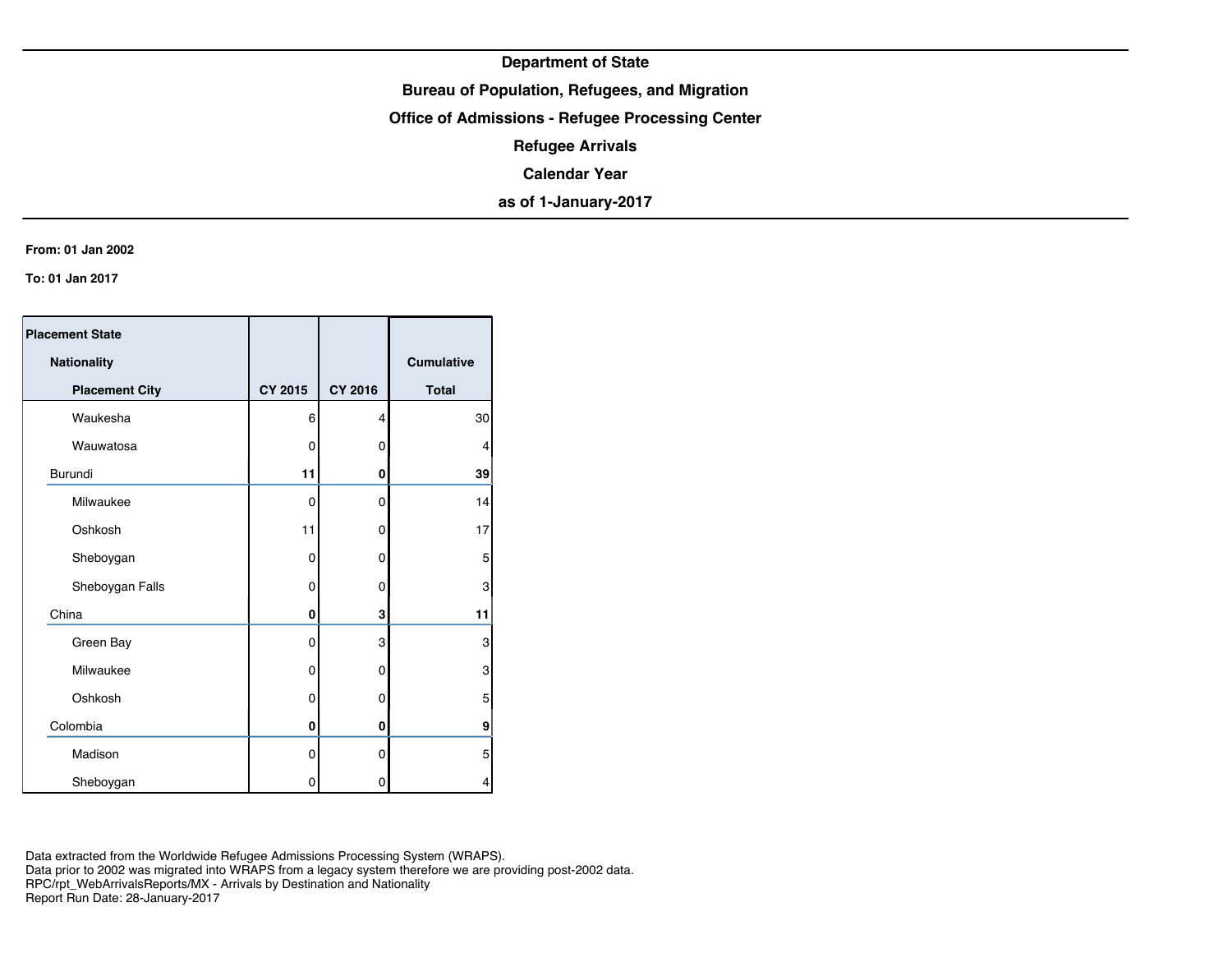## **Bureau of Population, Refugees, and Migration**

## **Office of Admissions - Refugee Processing Center**

**Refugee Arrivals**

### **Calendar Year**

# **as of 1-January-2017**

#### **From: 01 Jan 2002**

**To: 01 Jan 2017**

| <b>Placement State</b> |                |                |                |                |                |                 |                |                |          |                |          |          |           |
|------------------------|----------------|----------------|----------------|----------------|----------------|-----------------|----------------|----------------|----------|----------------|----------|----------|-----------|
| <b>Nationality</b>     |                |                |                |                |                |                 |                |                |          |                |          |          |           |
| <b>Placement City</b>  | <b>CY 2002</b> | <b>CY 2003</b> | <b>CY 2004</b> | CY 2005        | <b>CY 2006</b> | <b>CY 2007</b>  | <b>CY 2008</b> | <b>CY 2009</b> | CY 2010  | <b>CY 2011</b> | CY 2012  | CY 2013  | CY 2014   |
| Croatia                | 0              | 10             | 5              | $\bf{0}$       | Οl             | 0               | $\mathbf{0}$   | 0              | 0        | $\bf{0}$       | 0        | 0        | 0         |
| <b>Brown Deer</b>      | $\Omega$       | $\Omega$       | $\overline{2}$ | 0              | $\Omega$       | $\Omega$        | 0              | $\Omega$       | $\Omega$ | $\Omega$       | $\Omega$ | 0        | 0         |
| Milwaukee              | ŋ              | 10             | 3              | $\overline{0}$ | $\Omega$       | $\Omega$        | 0              | $\Omega$       | $\Omega$ | $\Omega$       |          | O        | 0         |
| Cuba                   | 0              | 0              | $\mathbf{2}$   | $\bf{0}$       | $\mathbf{0}$   | 0               |                | 10             | 5        | 0              | 9        | 6        | 21        |
| Appleton               | 0              | U              | $\overline{2}$ | 0              | $\Omega$       | $\Omega$        | 0              | $\mathbf 0$    | $\Omega$ | $\Omega$       | 0        | 0        | 0         |
| Madison                | 0              | n              | $\overline{0}$ | $\mathbf 0$    | $\Omega$       | 0               | 0              |                | 2        | 0              |          |          | 0         |
| Milwaukee              | 0              | n              | $\overline{0}$ | $\overline{0}$ | $\Omega$       | $\Omega$        |                | 9              | 3        | $\Omega$       |          | 0        | 5         |
| Oshkosh                | U              |                | $\Omega$       | $\overline{0}$ | $\Omega$       | $\Omega$        | 0              | O              | $\Omega$ | $\Omega$       | O        | 5        | 16        |
| Dem. Rep. Congo        | 0              | 01             | 16             | 0              | 0              | 10              |                | 0              | 26       | 17             | 26       | 19       | 56        |
| Appleton               | $\Omega$       | ΩI             | $\Omega$       | 0              | $\Omega$       | 0               | 0              | $\Omega$       | $\Omega$ | $\Omega$       | 0        | 0        | $\pmb{0}$ |
| Curtiss                | ŋ              | n              | 14             | $\overline{0}$ | $\Omega$       | $\Omega$        | 0              | 0              | $\Omega$ | 0              | n        | 0        | 0         |
| Milwaukee              | 0              | U              | $\overline{2}$ | $\overline{0}$ | $\Omega$       | 10 <sup>1</sup> |                | $\mathbf{0}$   | 26       | 17             | 26       | $\Omega$ | 16        |
| Ohskosh                |                |                | $\Omega$       | 0              | $\Omega$       | $\Omega$        | 0              | 0              | $\Omega$ | $\Omega$       | n        | $\Omega$ | 0         |
| Oshkosh                |                |                | 01             | 0              | 0              | 0               | 0              | $\Omega$       | 0        | 0              |          | 19       | 40        |

Data extracted from the Worldwide Refugee Admissions Processing System (WRAPS). Data prior to 2002 was migrated into WRAPS from a legacy system therefore we are providing post-2002 data.

RPC/rpt\_WebArrivalsReports/MX - Arrivals by Destination and Nationality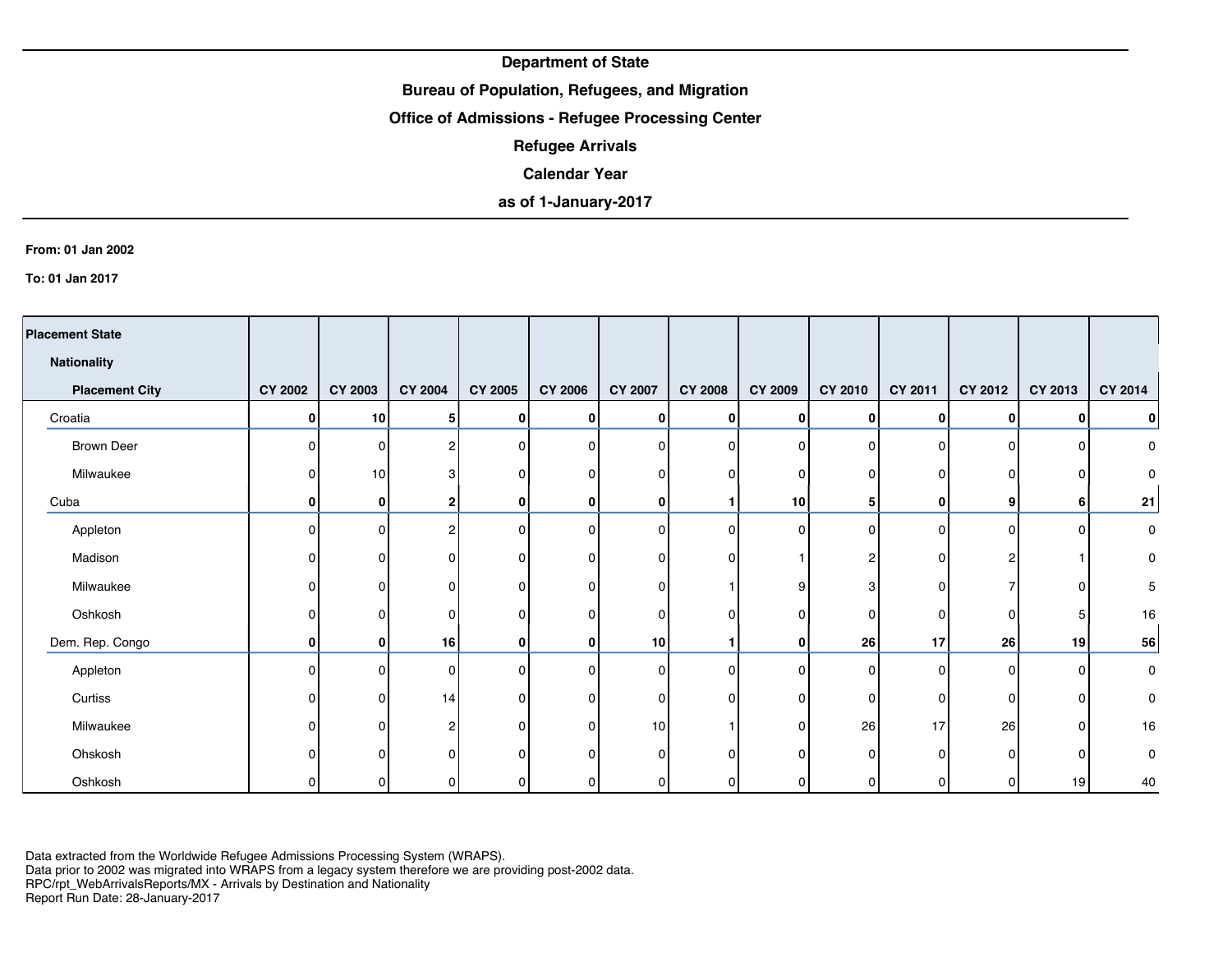## **Bureau of Population, Refugees, and Migration**

**Office of Admissions - Refugee Processing Center**

**Refugee Arrivals**

**Calendar Year**

**as of 1-January-2017**

#### **From: 01 Jan 2002**

**To: 01 Jan 2017**

| <b>Placement State</b> |         |         |                   |
|------------------------|---------|---------|-------------------|
| <b>Nationality</b>     |         |         | <b>Cumulative</b> |
| <b>Placement City</b>  | CY 2015 | CY 2016 | <b>Total</b>      |
| Croatia                | 0       | 0       | 15                |
| <b>Brown Deer</b>      | 0       | 0       | $\overline{c}$    |
| Milwaukee              | 0       | 0       | 13                |
| Cuba                   | 6       | 3       | 63                |
| Appleton               | 0       | 0       | $\overline{c}$    |
| Madison                | 0       | 0       | 6                 |
| Milwaukee              | 0       | 0       | 25                |
| Oshkosh                | 6       | 3       | 30                |
| Dem. Rep. Congo        | 68      | 262     | 501               |
| Appleton               | 7       | 32      | 39                |
| Curtiss                | 0       | 0       | 14                |
| Milwaukee              | 0       | 165     | 263               |
| Ohskosh                | 0       | 6       | 6                 |
| Oshkosh                | 61      | 59      | 179               |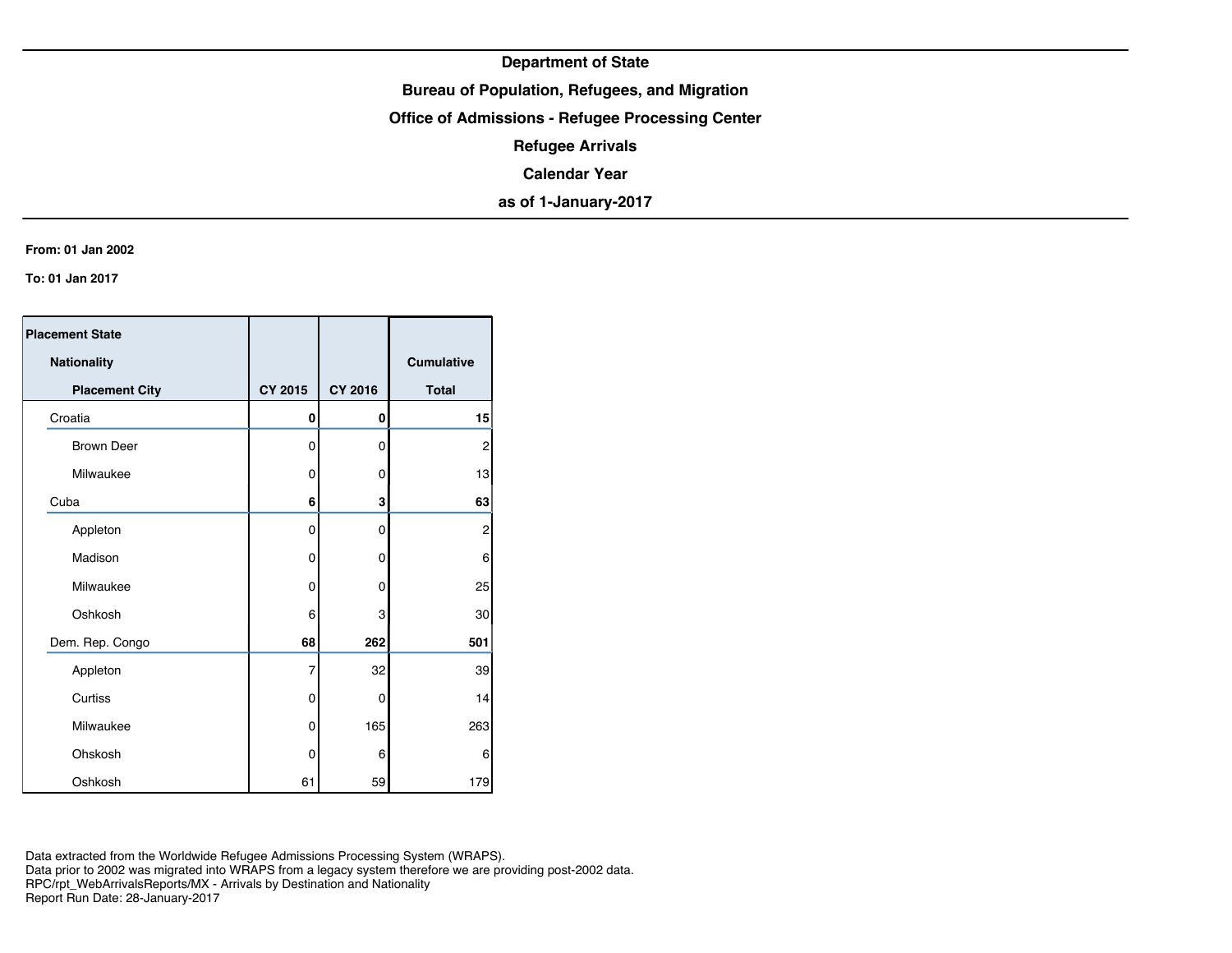## **Bureau of Population, Refugees, and Migration**

## **Office of Admissions - Refugee Processing Center**

**Refugee Arrivals**

### **Calendar Year**

# **as of 1-January-2017**

#### **From: 01 Jan 2002**

**To: 01 Jan 2017**

| <b>Placement State</b> |                |                |                |                |                 |                |                |                |                |          |         |              |          |
|------------------------|----------------|----------------|----------------|----------------|-----------------|----------------|----------------|----------------|----------------|----------|---------|--------------|----------|
| <b>Nationality</b>     |                |                |                |                |                 |                |                |                |                |          |         |              |          |
| <b>Placement City</b>  | <b>CY 2002</b> | <b>CY 2003</b> | <b>CY 2004</b> | <b>CY 2005</b> | <b>CY 2006</b>  | <b>CY 2007</b> | <b>CY 2008</b> | <b>CY 2009</b> | <b>CY 2010</b> | CY 2011  | CY 2012 | CY 2013      | CY 2014  |
| Eritrea                | $\mathbf{0}$   | $\mathbf{0}$   | 0              | $\bf{0}$       | 0 I             | Οl             | 0              | 8              | 55             | 28       | 31      | 12           | 12       |
| Milwaukee              | $\Omega$       | $\Omega$       | 0              | $\overline{0}$ | $\Omega$        | $\Omega$       | $\overline{0}$ | 8              | 55             | 28       | 28      | 11           | 12       |
| Oshkosh                |                | n              | 0              | $\overline{0}$ | 0               | 0              | $\overline{0}$ | 0              | 0              | $\Omega$ | 3       |              | $\Omega$ |
| Ethiopia               | $\mathbf{0}$   | $\mathbf{0}$   | 3 <sup>1</sup> | $\bf{0}$       |                 |                | $\mathbf{0}$   | 0              | 3              | 9        |         | 2            | 6        |
| Barron                 | $\Omega$       | $\Omega$       | $\Omega$       | $\overline{0}$ | $\Omega$        |                | $\overline{0}$ | $\Omega$       | $\Omega$       | $\Omega$ | n       | $\mathbf{0}$ | 0        |
| Green Bay              |                | ΩI             | 0              | $\overline{0}$ | $\Omega$        | O              | $\overline{0}$ | 0              | 0              | O        |         | 0            | 0        |
| Madison                |                | $\Omega$       | 0              | $\overline{0}$ | $\Omega$        | 0              | $\overline{0}$ | 0              | 0              | 0        | U       | 0            |          |
| Milwaukee              |                | $\Omega$       | 3              | 0              |                 | $\Omega$       | $\overline{0}$ | 0              | 3              | 9        | 3       | 2            | 5        |
| Oshkosh                |                | <sup>0</sup>   | 0              | 0              | $\Omega$        | $\Omega$       | $\overline{0}$ | 0              | 0              | 0        | 3       | $\Omega$     | 0        |
| Iran                   | 3              | $\mathbf{2}$   | $\mathbf{0}$   | $\bf{0}$       | 10 <sup>1</sup> | $\mathbf{0}$   | 1              | 0              | 0              | 0        | 0       | 0            | 3        |
| Greenfield             |                | $\Omega$       | $\Omega$       | $\mathbf 0$    | $\Omega$        | $\Omega$       | $\Omega$       | $\Omega$       | 0              | $\Omega$ | n       | $\mathbf{0}$ | 0        |
| Madison                |                | $\Omega$       | $\overline{0}$ | $\overline{0}$ | $\Omega$        | 0              |                | $\Omega$       | 0              | O        | 0       | $\mathbf{0}$ | 0        |
| Milwaukee              |                |                | $\Omega$       | 0              | 0               | $\Omega$       | 0              | 0              | $\Omega$       | ŋ        |         | 0            | 0        |
| Oshkosh                |                | n              | $\Omega$       | $\Omega$       | $\Omega$        | $\Omega$       | 0              | $\Omega$       | 0              |          |         | $\Omega$     | 3        |
| Waukesha               |                |                | O              | 0              | 10              |                | 0              | ŋ              |                |          |         | $\Omega$     | 0        |

Data extracted from the Worldwide Refugee Admissions Processing System (WRAPS).

Data prior to 2002 was migrated into WRAPS from a legacy system therefore we are providing post-2002 data.

RPC/rpt\_WebArrivalsReports/MX - Arrivals by Destination and Nationality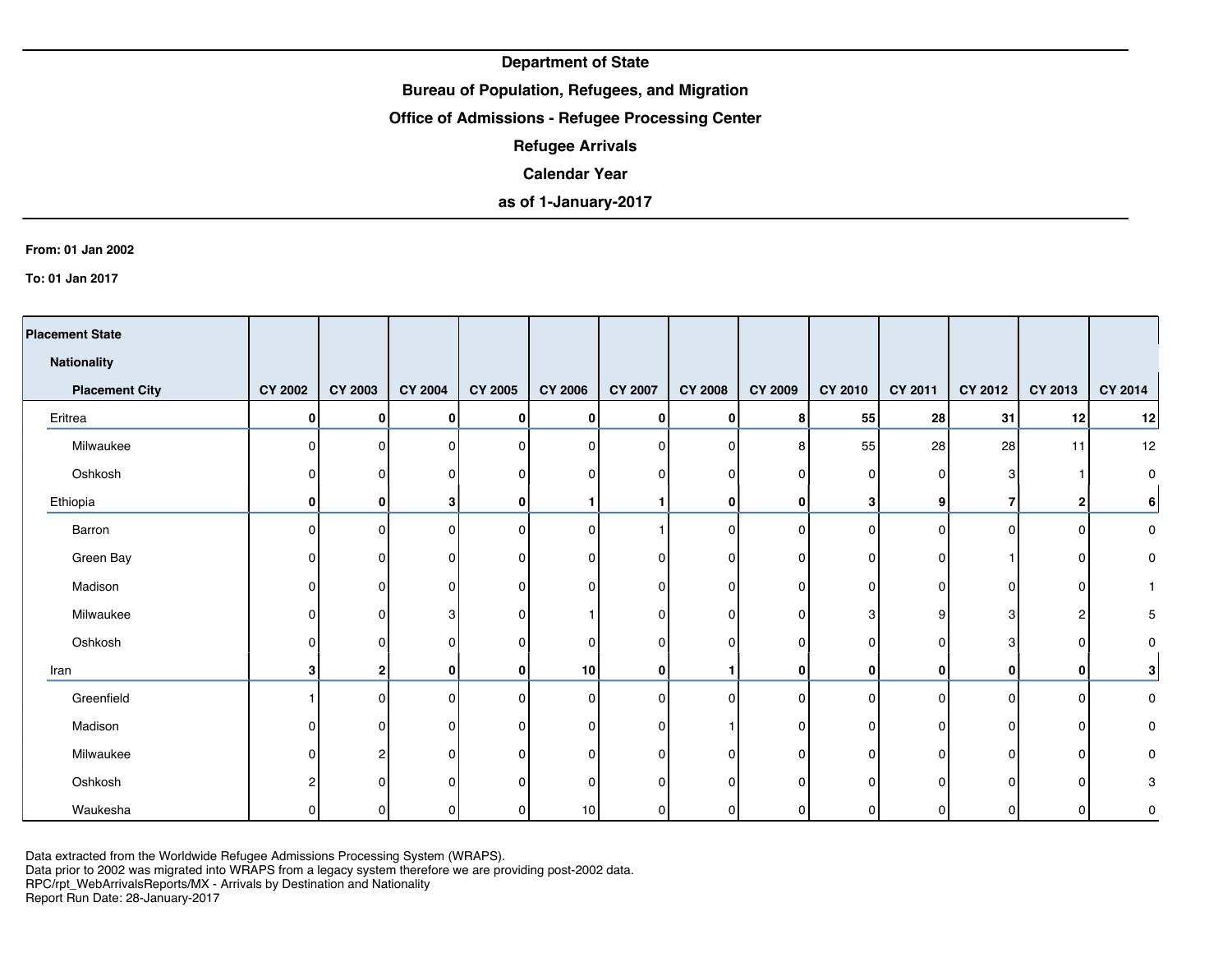## **Bureau of Population, Refugees, and Migration**

**Office of Admissions - Refugee Processing Center**

**Refugee Arrivals**

**Calendar Year**

**as of 1-January-2017**

#### **From: 01 Jan 2002**

**To: 01 Jan 2017**

| <b>Placement State</b> |                |                |                   |
|------------------------|----------------|----------------|-------------------|
| Nationality            |                |                | <b>Cumulative</b> |
| <b>Placement City</b>  | <b>CY 2015</b> | <b>CY 2016</b> | <b>Total</b>      |
| Eritrea                | 8              | 24             | 178               |
| Milwaukee              | 8              | 24             | 174               |
| Oshkosh                | 0              | 0              | 4                 |
| Ethiopia               | 0              | 5              | 37                |
| Barron                 | 0              | 0              | 1                 |
| Green Bay              | 0              | 0              | 1                 |
| Madison                | 0              | 1              | $\overline{c}$    |
| Milwaukee              | 0              | $\overline{4}$ | 30                |
| Oshkosh                | 0              | 0              | 3                 |
| Iran                   | 1              | 0              | 20                |
| Greenfield             | 0              | 0              | 1                 |
| Madison                | 0              | 0              | 1                 |
| Milwaukee              | 0              | 0              | 2                 |
| Oshkosh                | 1              | 0              | 6                 |
| Waukesha               | 0              | 0              | 10 <sup>1</sup>   |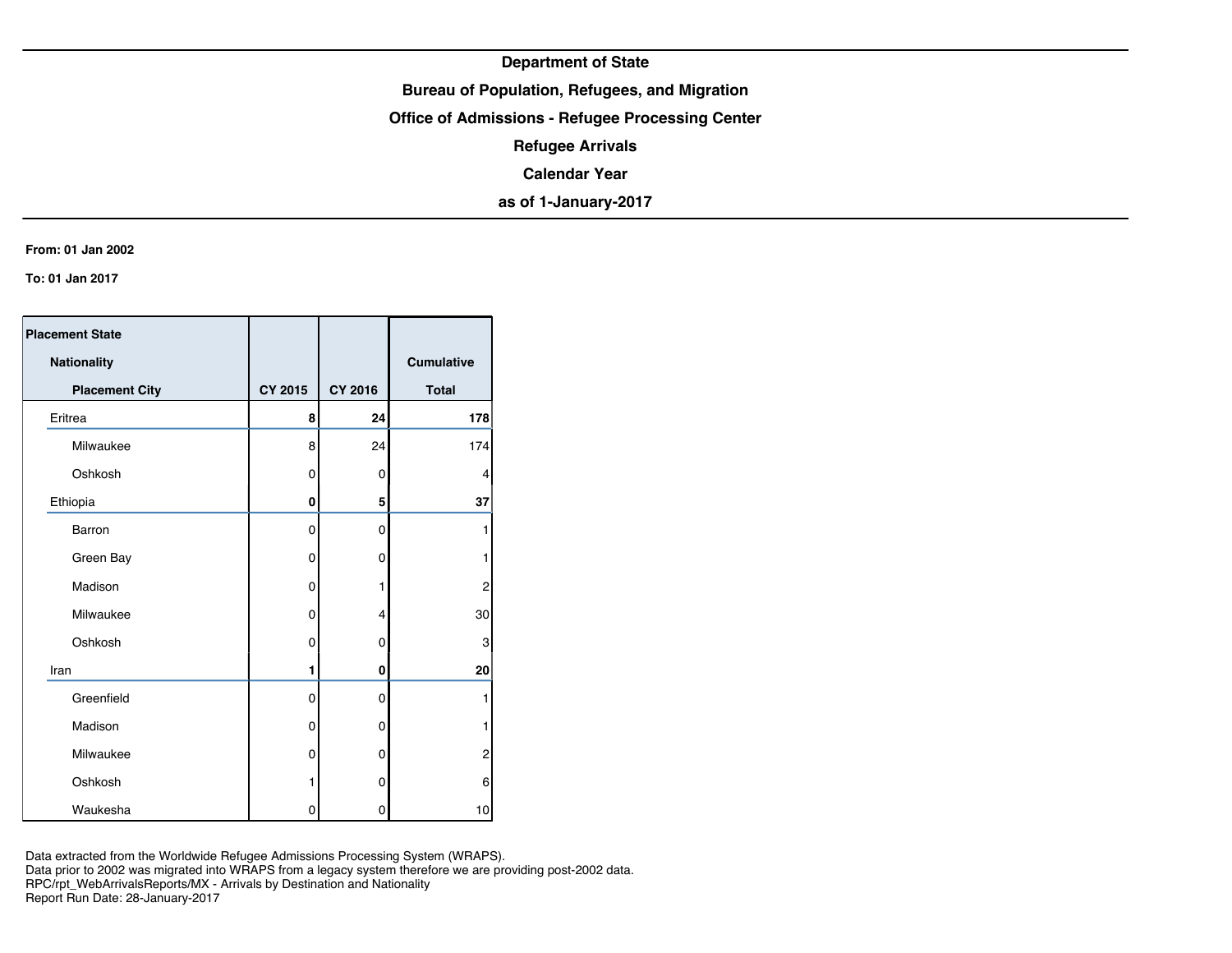## **Bureau of Population, Refugees, and Migration**

## **Office of Admissions - Refugee Processing Center**

**Refugee Arrivals**

### **Calendar Year**

# **as of 1-January-2017**

#### **From: 01 Jan 2002**

**To: 01 Jan 2017**

| <b>Placement State</b> |                |                |                |                |                |                |                |                |          |              |                |          |                |
|------------------------|----------------|----------------|----------------|----------------|----------------|----------------|----------------|----------------|----------|--------------|----------------|----------|----------------|
| <b>Nationality</b>     |                |                |                |                |                |                |                |                |          |              |                |          |                |
| <b>Placement City</b>  | <b>CY 2002</b> | <b>CY 2003</b> | <b>CY 2004</b> | <b>CY 2005</b> | <b>CY 2006</b> | <b>CY 2007</b> | <b>CY 2008</b> | <b>CY 2009</b> | CY 2010  | CY 2011      | <b>CY 2012</b> | CY 2013  | <b>CY 2014</b> |
| Iraq                   | 2              | $\mathbf{0}$   | 0              | 0              | 01             | 8 <sup>1</sup> | 55             | 140            | 119      | 52           | 163            | 152      | 290            |
| Bayside                | O              | $\Omega$       | $\Omega$       | $\mathbf{0}$   | $\Omega$       | $\Omega$       | $\overline{0}$ | $\mathbf{0}$   | $\Omega$ | $\mathbf{0}$ | $\Omega$       | O        | 4              |
| Brookfield             | ∩              | n              | 0              | $\Omega$       | <sup>0</sup>   | n              |                |                | 0        | 0            | O              | ŋ        | $\pmb{0}$      |
| Cudahy                 |                | n              | 0              | 0              | 0              | 0              | $\overline{0}$ | 5              |          | 0            | O              | 0        | 5              |
| De Pere                |                | U              | 0              | 0              | 0              | ŋ              | $\overline{0}$ | $\Omega$       | 0        | 0            |                | 0        | $\pmb{0}$      |
| Fond Du Lac            |                | n              | $\Omega$       | 0              | <sup>n</sup>   | 0              | $\overline{0}$ | $\Omega$       | 0        | 0            |                | 0        | 0              |
| Green Bay              |                | 0              | 0              | 0              | 0              | n              | $\overline{0}$ | 0              | 0        | $\Omega$     |                | 0        | $\pmb{0}$      |
| Madison                |                | n              | 0              | 0              | 0              | 21             | $\overline{0}$ | 6              | 3        | 3            | 9              | 14       | 42             |
| Marshfield             |                | n              | 0              | 0              | 0              | n              | $\overline{0}$ | $\mathbf 0$    | 0        | ົ            |                | 0        | 0              |
| Mauston                |                | 0              | $\Omega$       | 0              | $\Omega$       | 0              | 4              | 0              | 0        | $\Omega$     | n              | $\Omega$ | 0              |
| Milwaukee              |                | n              | $\Omega$       | $\Omega$       | $\Omega$       | 6 <sup>1</sup> | 49             | 127            | 97       | 43           | 109            | 106      | 165            |
| Oak Creek              |                | 0              | $\Omega$       | $\Omega$       | $\Omega$       | U              | $\overline{0}$ |                | 3        | $\Omega$     |                | 5        | 6              |
| Oshkosh                |                | n              | $\Omega$       | $\Omega$       | 0              | $\Omega$       | $\Omega$       | $\mathbf 0$    | 14       | $\Delta$     | 33             | 13       | 56             |
| Racine                 |                | n              | $\Omega$       | $\Omega$       | <sup>o</sup>   | U              |                | $\Omega$       | $\Omega$ | O            | n              |          | 0              |
| Saint Francis          |                | $\Omega$       | 0              | 0              | $\Omega$       |                | $\overline{0}$ | 0              | 0        | 0            |                | 3        | 0              |

Data extracted from the Worldwide Refugee Admissions Processing System (WRAPS).

Data prior to 2002 was migrated into WRAPS from a legacy system therefore we are providing post-2002 data.

RPC/rpt\_WebArrivalsReports/MX - Arrivals by Destination and Nationality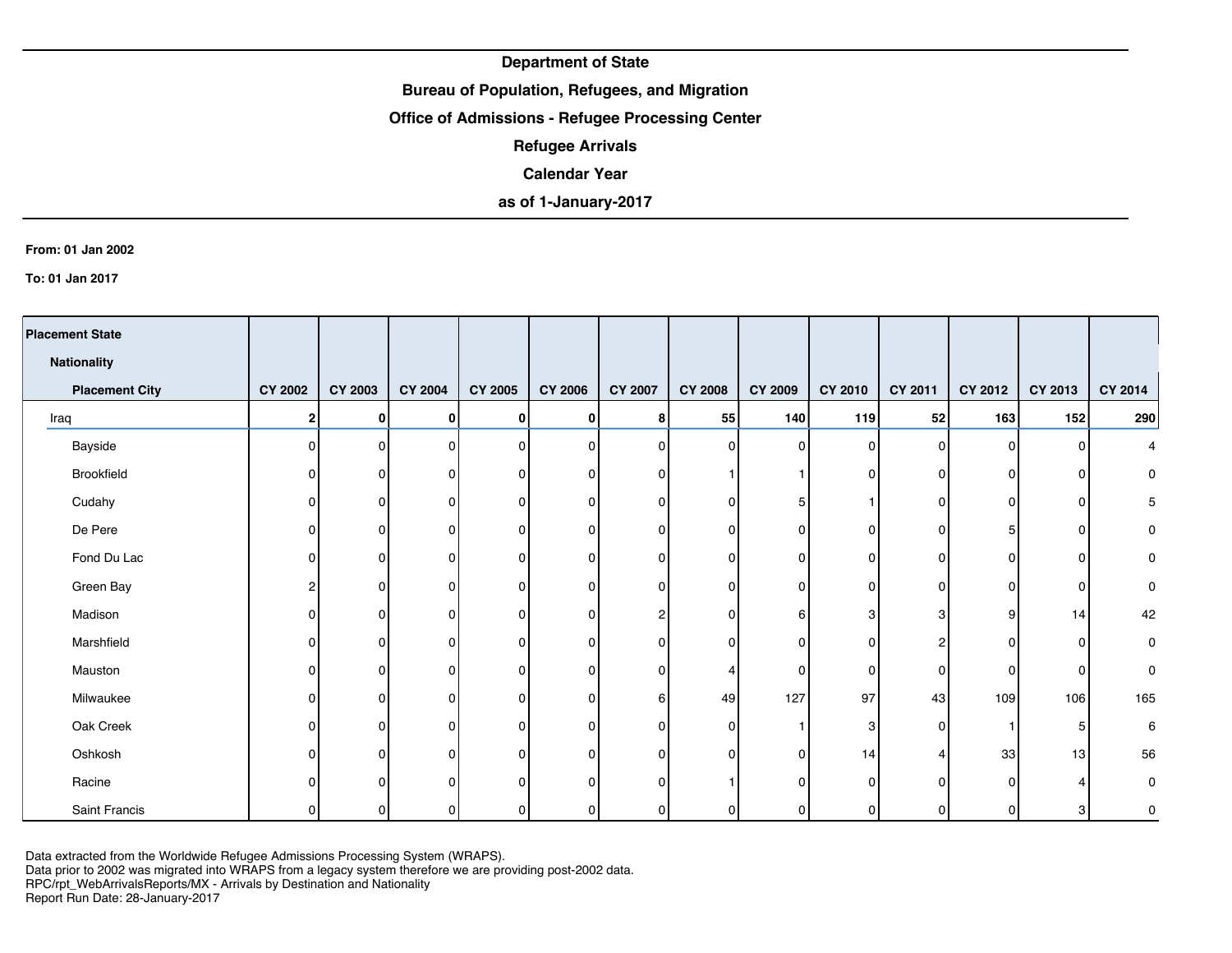## **Bureau of Population, Refugees, and Migration**

**Office of Admissions - Refugee Processing Center**

**Refugee Arrivals**

**Calendar Year**

**as of 1-January-2017**

#### **From: 01 Jan 2002**

**To: 01 Jan 2017**

| <b>Placement State</b> |             |                |              |
|------------------------|-------------|----------------|--------------|
| Nationality            |             |                | Cumulative   |
| <b>Placement City</b>  | CY 2015     | CY 2016        | <b>Total</b> |
| Iraq                   | 100         | 144            | 1,225        |
| Bayside                | $\mathbf 0$ | 0              | 4            |
| <b>Brookfield</b>      | 1           | 0              | 3            |
| Cudahy                 | 1           | 0              | 12           |
| De Pere                | $\mathbf 0$ | 0              | 5            |
| Fond Du Lac            | 0           | 4              | 4            |
| Green Bay              | 0           | 0              | 2            |
| Madison                | 21          | 33             | 133          |
| Marshfield             | 0           | 0              | 2            |
| Mauston                | $\mathbf 0$ | 0              | 4            |
| Milwaukee              | 50          | 97             | 849          |
| Oak Creek              | 5           | 3              | 24           |
| Oshkosh                | 10          | $\overline{7}$ | 137          |
| Racine                 | 0           | 0              | 5            |
| <b>Saint Francis</b>   | 0           | 0              | 3            |

Data extracted from the Worldwide Refugee Admissions Processing System (WRAPS). Data prior to 2002 was migrated into WRAPS from a legacy system therefore we are providing post-2002 data. RPC/rpt\_WebArrivalsReports/MX - Arrivals by Destination and Nationality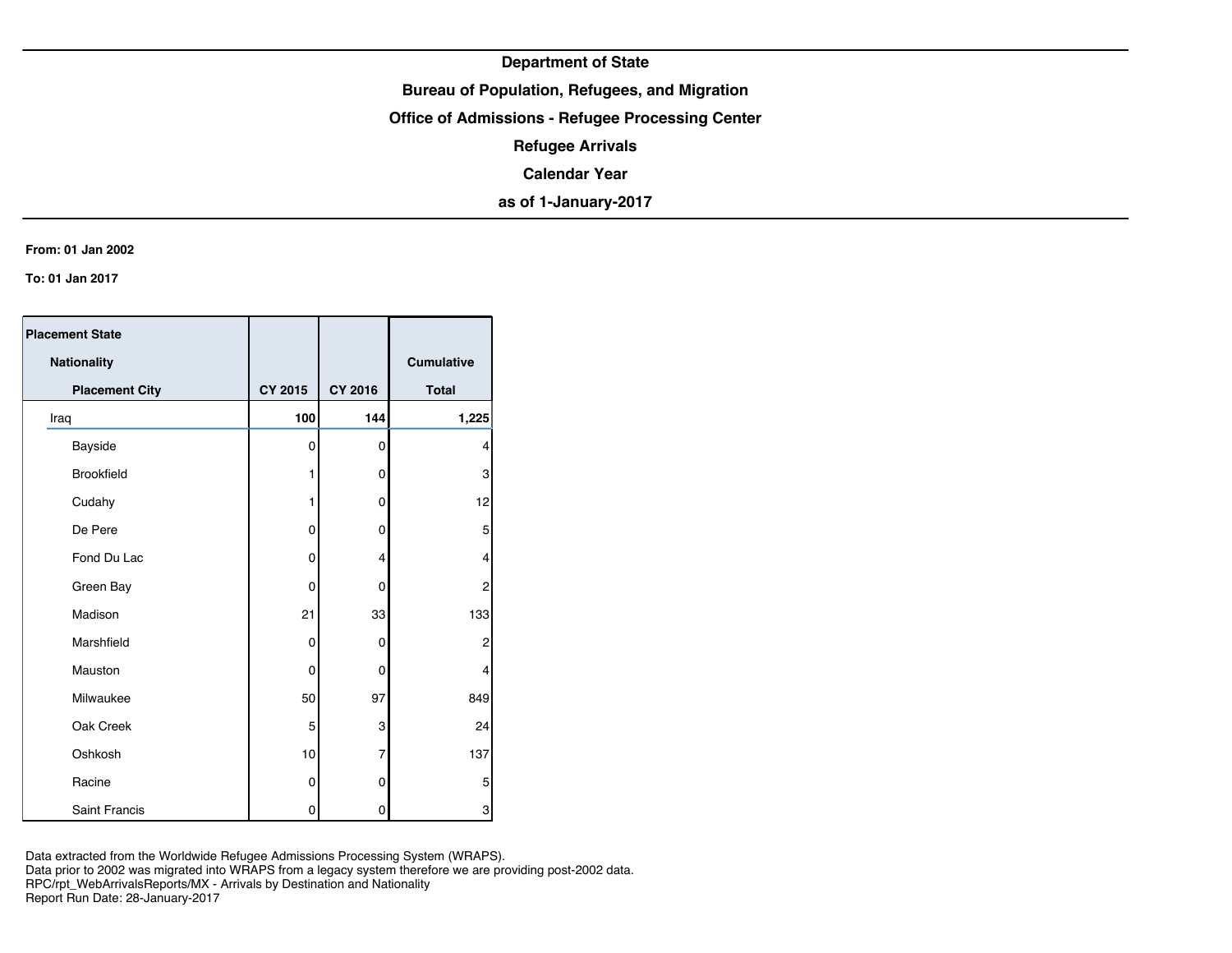## **Bureau of Population, Refugees, and Migration**

## **Office of Admissions - Refugee Processing Center**

**Refugee Arrivals**

### **Calendar Year**

# **as of 1-January-2017**

#### **From: 01 Jan 2002**

**To: 01 Jan 2017**

| <b>Placement State</b> |                |                |                |                |                |                |                |                |         |                |                |                |              |
|------------------------|----------------|----------------|----------------|----------------|----------------|----------------|----------------|----------------|---------|----------------|----------------|----------------|--------------|
| <b>Nationality</b>     |                |                |                |                |                |                |                |                |         |                |                |                |              |
| <b>Placement City</b>  | <b>CY 2002</b> | <b>CY 2003</b> | <b>CY 2004</b> | <b>CY 2005</b> | <b>CY 2006</b> | <b>CY 2007</b> | <b>CY 2008</b> | <b>CY 2009</b> | CY 2010 | <b>CY 2011</b> | <b>CY 2012</b> | CY 2013        | CY 2014      |
| South Milwaukee        | O              | n              | $\Omega$       | $\Omega$       | $\Omega$       | 0              | $\Omega$       | $\mathbf{0}$   | n       | $\Omega$       | $6 \mid$       | $\Omega$       | 12           |
| Waukesha               | n              | U              | 0              | $\Omega$       | <sup>0</sup>   | n              | 0              | $\Omega$       |         | n              | 01             | 5              | 0            |
| Wauwatosa              |                |                | 0              | $\mathbf 0$    | n              | 0              | 0              | $\Omega$       |         | n              | 0              | 2              | 0            |
| Ivory Coast            | 0              | 0              | 0              | 0              |                | 0              | $\mathbf{0}$   | 0              | 0       | 0              | $\mathbf{0}$   | 0              | $\mathbf{0}$ |
| Cudahy                 | O              | n              | 0              | $\Omega$       |                | 0              | 0              | $\Omega$       |         | $\Omega$       | $\Omega$       | $\Omega$       | 0            |
| Laos                   | $\bf{0}$       | $\mathbf{0}$   | 2,088          | 1,035          | 133            | 8              | 17             | 5              | 25      | 17             | 5              | 0              | $\mathbf{0}$ |
| Appleton               | O              | O              | 101            | 116            | 20             | 0              | 0              | $\Omega$       |         | $\Omega$       | $\Omega$       | 0              | 0            |
| Chippewa Falls         |                | n              | 13             | 6              | $\Omega$       | 0              | $\Omega$       | 0              |         | 0              | O              | 0              | 0            |
| Cottage Grove          |                | n              | 0              | 6              | $\Omega$       | 0              | $\overline{0}$ | $\mathbf{0}$   |         | ΩI             | $\Omega$       | 0              | 0            |
| De Pere                |                | n              | 9              | 0              | 0              | 0              | 0              | 0              |         | ΩI             | ΩI             | 0              | 0            |
| Eau Claire             | n              | n              | 85             | 22             |                | 0              | 0              | $\mathbf{0}$   | O.      | n١             | $\Omega$       | $\mathbf{0}$   | 0            |
| Elk Mound              | n              | n              | 10             | 0              | 0              | O              | 0              | $\Omega$       | ŋ       | U              | O              | 0              | 0            |
| Fitchburg              |                | n              | 16             | 9              | 0              | 0              | 0              | $\mathbf{0}$   | n       | $\Omega$       | $\Omega$       | $\mathbf 0$    | 0            |
| Fond Du Lac            |                | n              | 21             | 17             | ŋ              | 0              | 0              | $\Omega$       |         | n              | O              | $\mathbf{0}$   | 0            |
| Green Bay              |                | 0              | 146            | 58             | 8              | 0              | 0              | 0              |         | $\Omega$       | n              | $\overline{0}$ | 0            |

Data extracted from the Worldwide Refugee Admissions Processing System (WRAPS).

Data prior to 2002 was migrated into WRAPS from a legacy system therefore we are providing post-2002 data.

RPC/rpt\_WebArrivalsReports/MX - Arrivals by Destination and Nationality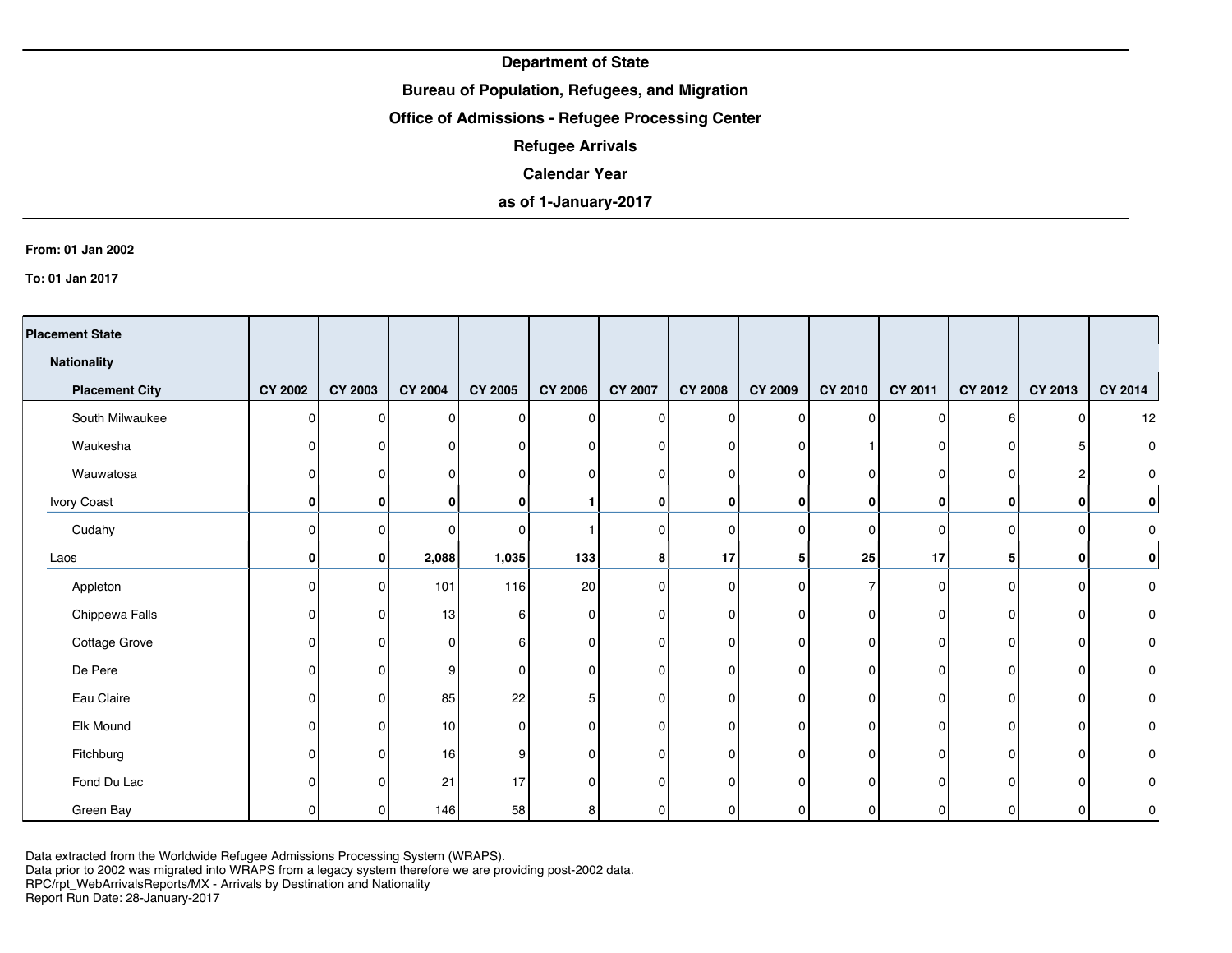## **Bureau of Population, Refugees, and Migration**

**Office of Admissions - Refugee Processing Center**

**Refugee Arrivals**

**Calendar Year**

**as of 1-January-2017**

#### **From: 01 Jan 2002**

**To: 01 Jan 2017**

| <b>Placement State</b> |                |                |                   |
|------------------------|----------------|----------------|-------------------|
| Nationality            |                |                | <b>Cumulative</b> |
| <b>Placement City</b>  | <b>CY 2015</b> | <b>CY 2016</b> | <b>Total</b>      |
| South Milwaukee        | 6              | 0              | 24                |
| Waukesha               | 0              | 0              | 6                 |
| Wauwatosa              | 6              | 0              | 8                 |
| Ivory Coast            | 0              | 0              | 1                 |
| Cudahy                 | 0              | 0              |                   |
| Laos                   | 0              | 7              | 3,340             |
| Appleton               | 0              | 0              | 244               |
| Chippewa Falls         | 0              | 0              | 19                |
| Cottage Grove          | 0              | 0              | 6                 |
| De Pere                | 0              | 0              | 9                 |
| Eau Claire             | 0              | 0              | 112               |
| <b>Elk Mound</b>       | 0              | 0              | 10                |
| Fitchburg              | 0              | 0              | 25                |
| Fond Du Lac            | 0              | 0              | 38                |
| Green Bay              | 0              | 0              | 212               |

Data extracted from the Worldwide Refugee Admissions Processing System (WRAPS). Data prior to 2002 was migrated into WRAPS from a legacy system therefore we are providing post-2002 data. RPC/rpt\_WebArrivalsReports/MX - Arrivals by Destination and Nationality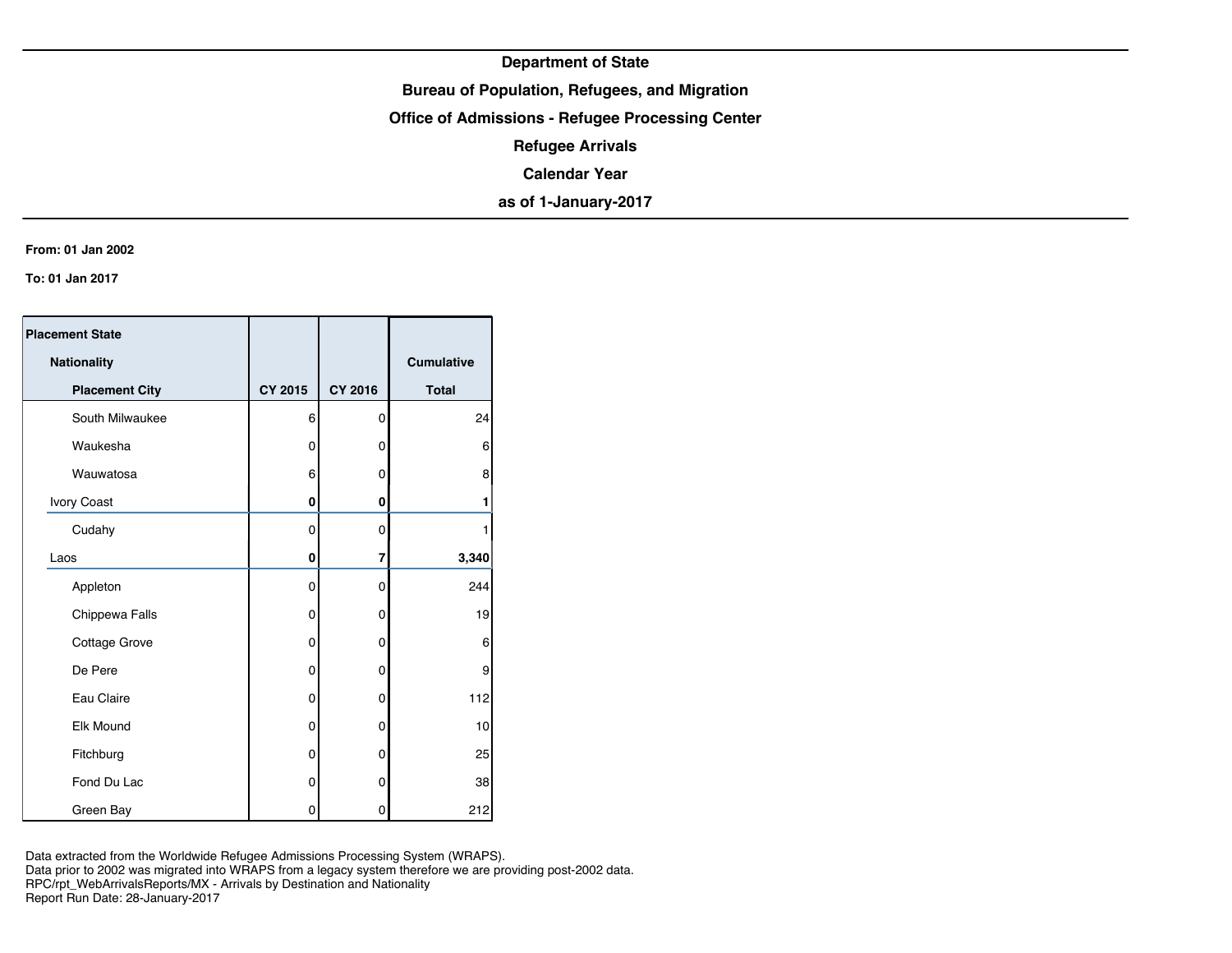## **Bureau of Population, Refugees, and Migration**

## **Office of Admissions - Refugee Processing Center**

**Refugee Arrivals**

### **Calendar Year**

# **as of 1-January-2017**

#### **From: 01 Jan 2002**

**To: 01 Jan 2017**

| <b>Placement State</b> |                |                |                |                |                 |                |                |                |              |                |                |                |                |
|------------------------|----------------|----------------|----------------|----------------|-----------------|----------------|----------------|----------------|--------------|----------------|----------------|----------------|----------------|
| <b>Nationality</b>     |                |                |                |                |                 |                |                |                |              |                |                |                |                |
| <b>Placement City</b>  | <b>CY 2002</b> | <b>CY 2003</b> | <b>CY 2004</b> | <b>CY 2005</b> | <b>CY 2006</b>  | <b>CY 2007</b> | <b>CY 2008</b> | <b>CY 2009</b> | CY 2010      | CY 2011        | <b>CY 2012</b> | CY 2013        | <b>CY 2014</b> |
| Holmen                 | 0              | 0              | 11             | $\Omega$       | ΟI              | 0              | $\mathbf 0$    | $\Omega$       | $\Omega$     | $\Omega$       | ΩI             | $\Omega$       | 0              |
| Junction City          | ŋ              | 0              | 5              | 0              | U               | 0              | 0              | O              | <sup>n</sup> | n              |                | $\mathbf{0}$   | 0              |
| Kaukauna               | 0              | 0              | 5              | 7              | U               | 0              | 0              | $\Omega$       | 0            | 0              | n              | 0              | 0              |
| La Crosse              | ი              | 0              | 124            | 43             | 31              | 0              | 10             | 5              |              | 0              | n              | 0              | 0              |
| Little Chute           | O              | ŋ              | 7              | $\overline{0}$ | $\Omega$        | 0              | 0              | $\Omega$       | ΩI           | 0              |                | 0              | 0              |
| Madison                |                | 0              | $115$          | 71             | 10 <sup>1</sup> | 0              | 0              | $\Omega$       | 0            | 17             |                | 0              | 0              |
| Manitowoc              |                | 0              | 50             | 60             | $\Omega$        |                | 0              | $\Omega$       | <sup>n</sup> | 0              |                | $\mathbf{0}$   | 0              |
| Mauston                |                | 0              | 4              | $\overline{0}$ | 0               | 0              | 0              | O              | 0            | $\overline{0}$ | n              | 0              | 0              |
| Menasha                | ი              | 0              | 18             | 17             | 0               | 0              | 0              | $\Omega$       | 0            | 0              | ŋ              | $\overline{0}$ | 0              |
| Menomonee Falls        | O              | O.             | 8              | $\overline{0}$ | 0               | 0              | 0              | n              | 0            | $\overline{0}$ |                | $\overline{0}$ | 0              |
| Menomonie              | ი              | 0              | 25             | 9              | $\Omega$        | 0              | $\mathbf{0}$   | $\Omega$       | $\Omega$     | 0              | n              | $\Omega$       | 0              |
| Milwaukee              | O              | 0              | 487            | 248            | 8               | 5              | 7              | $\Omega$       | $\Omega$     | 0              | 2              | $\mathbf 0$    | 0              |
| Mosinee                | n              | 0              | 21             | $\overline{7}$ | U               | 0              | $\mathbf{0}$   | $\Omega$       | $\Omega$     | 0              | n              | $\mathbf 0$    | 0              |
| Neenah                 |                | ŋ              | 12             |                |                 | 0              | $\mathbf{0}$   | C              |              | O              |                | $\Omega$       | 0              |
| Oak Creek              |                | 0              | 5 <sub>l</sub> |                | $\Omega$        | 0              | 0              | 0              |              | 0              |                | $\Omega$       | 0              |

Data extracted from the Worldwide Refugee Admissions Processing System (WRAPS).

Data prior to 2002 was migrated into WRAPS from a legacy system therefore we are providing post-2002 data.

RPC/rpt\_WebArrivalsReports/MX - Arrivals by Destination and Nationality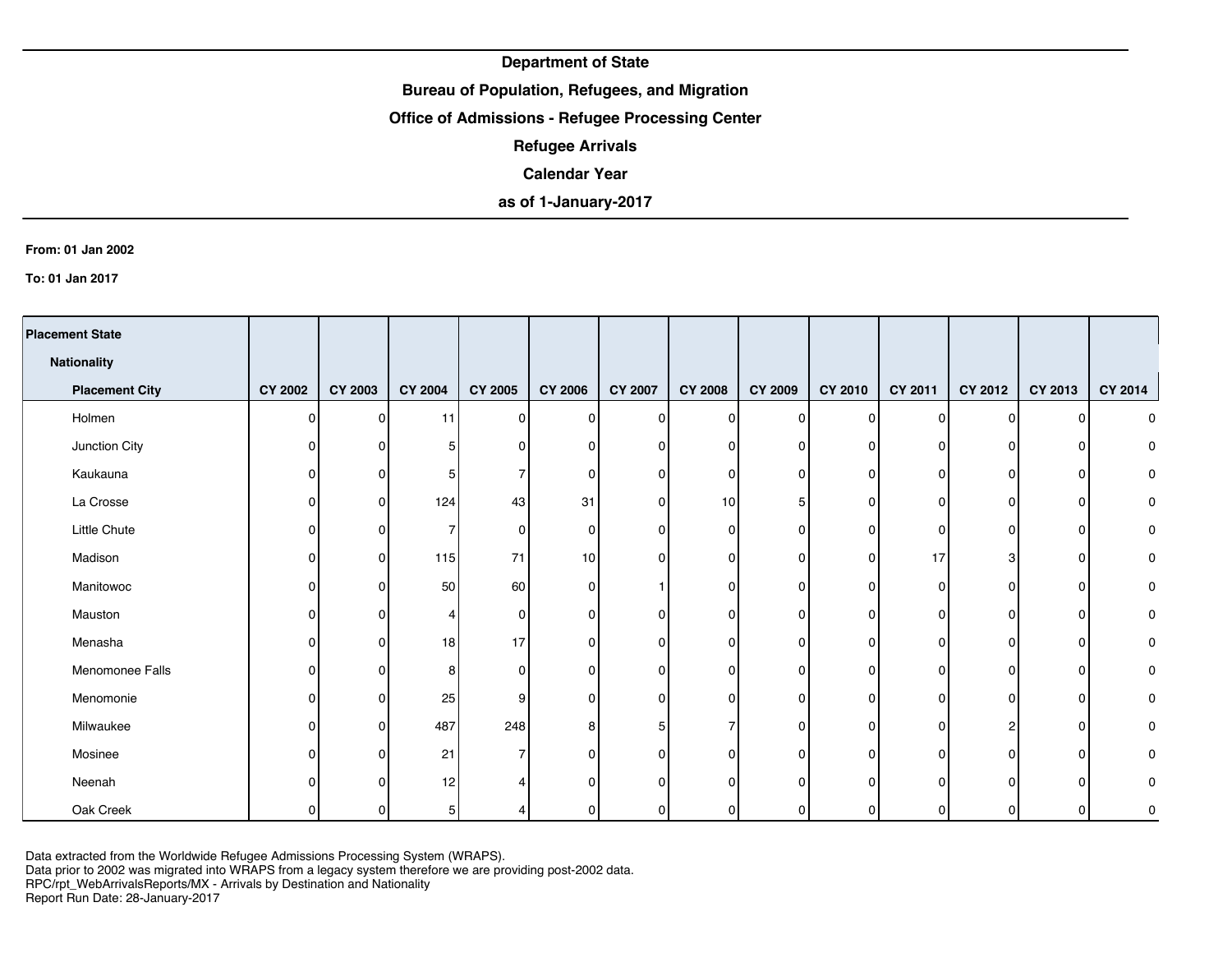## **Bureau of Population, Refugees, and Migration**

**Office of Admissions - Refugee Processing Center**

**Refugee Arrivals**

**Calendar Year**

**as of 1-January-2017**

#### **From: 01 Jan 2002**

**To: 01 Jan 2017**

| <b>Placement State</b> |                |                |                   |
|------------------------|----------------|----------------|-------------------|
| Nationality            |                |                | <b>Cumulative</b> |
| <b>Placement City</b>  | <b>CY 2015</b> | <b>CY 2016</b> | <b>Total</b>      |
| Holmen                 | 0              | 0              | 11                |
| Junction City          | 0              | 0              | 5                 |
| Kaukauna               | 0              | 0              | 12                |
| La Crosse              | 0              | 0              | 213               |
| <b>Little Chute</b>    | 0              | 0              | 7                 |
| Madison                | 0              | $\overline{7}$ | 223               |
| Manitowoc              | 0              | 0              | 111               |
| Mauston                | 0              | 0              | 4                 |
| Menasha                | 0              | 0              | 35                |
| Menomonee Falls        | $\mathbf 0$    | 0              | 8                 |
| Menomonie              | 0              | 0              | 34                |
| Milwaukee              | 0              | 0              | 757               |
| Mosinee                | 0              | 0              | 28                |
| Neenah                 | 0              | 0              | 16                |
| Oak Creek              | 0              | 0              | 9                 |

Data extracted from the Worldwide Refugee Admissions Processing System (WRAPS). Data prior to 2002 was migrated into WRAPS from a legacy system therefore we are providing post-2002 data.

RPC/rpt\_WebArrivalsReports/MX - Arrivals by Destination and Nationality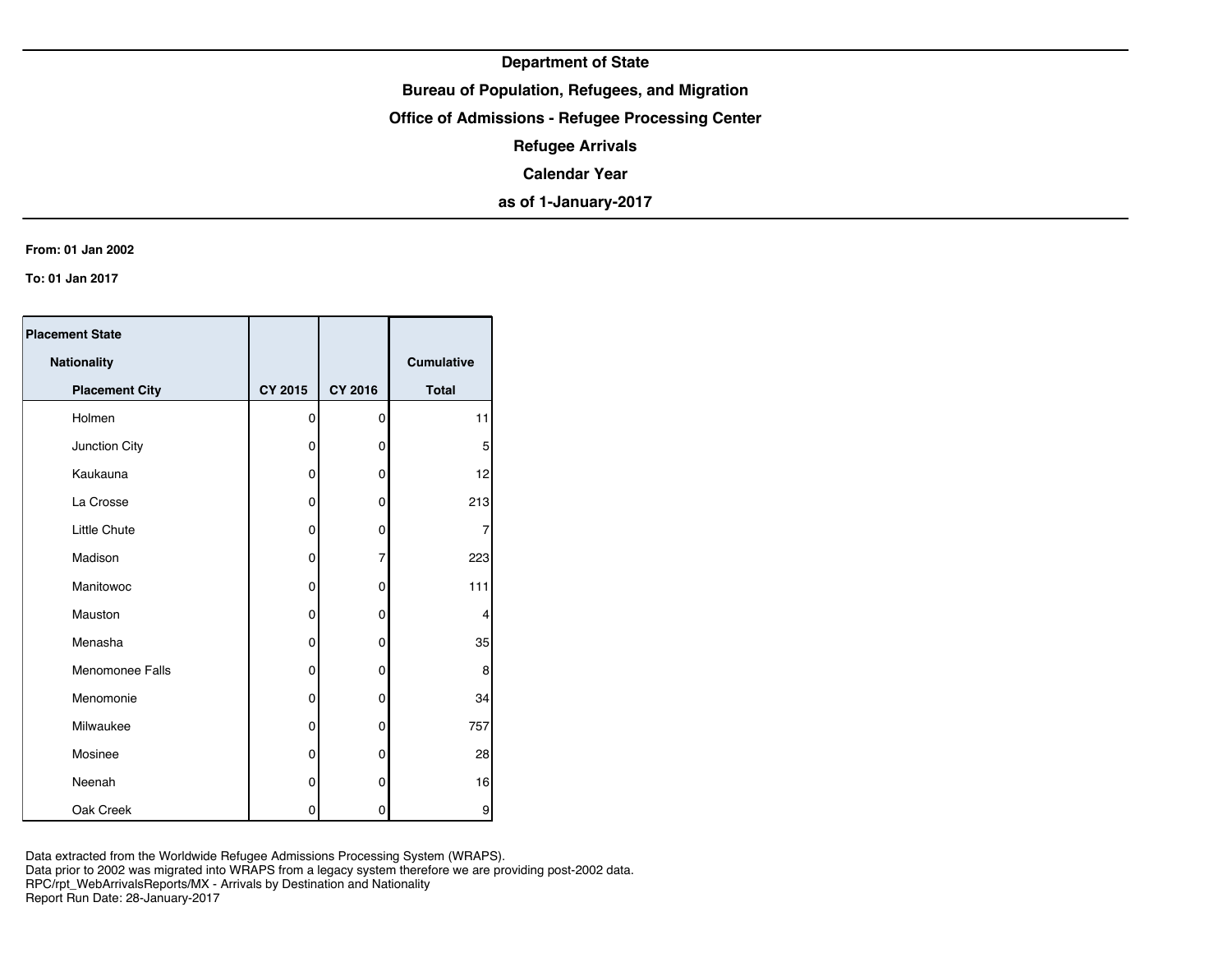## **Bureau of Population, Refugees, and Migration**

## **Office of Admissions - Refugee Processing Center**

**Refugee Arrivals**

### **Calendar Year**

# **as of 1-January-2017**

#### **From: 01 Jan 2002**

**To: 01 Jan 2017**

| <b>Placement State</b> |                |          |                |                |                |                |                |                |                |                |         |                |         |
|------------------------|----------------|----------|----------------|----------------|----------------|----------------|----------------|----------------|----------------|----------------|---------|----------------|---------|
| <b>Nationality</b>     |                |          |                |                |                |                |                |                |                |                |         |                |         |
| <b>Placement City</b>  | <b>CY 2002</b> | CY 2003  | <b>CY 2004</b> | <b>CY 2005</b> | <b>CY 2006</b> | <b>CY 2007</b> | <b>CY 2008</b> | <b>CY 2009</b> | <b>CY 2010</b> | CY 2011        | CY 2012 | CY 2013        | CY 2014 |
| Onalaska               | $\Omega$       | $\Omega$ | 13             | 23             | 5              | $\Omega$       | $\Omega$       | $\Omega$       | ΩI             | $\Omega$       | ΩI      | $\Omega$       | 0       |
| Oshkosh                | <sup>n</sup>   | $\Omega$ | 44             | 39             |                | 0              | O              | $\Omega$       | ΩI             | n              | n       | $\Omega$       | 0       |
| Plover                 | n              | 0        | 0              | 6              |                | 0              | 0              | $\Omega$       | 0              | 0              | n       | 0              | 0       |
| Richfield              |                | $\Omega$ | 5              | 26             |                | 0              | 0              | $\Omega$       | 9              | 0              | n       | 0              | 0       |
| Rothschild             | n              | 0        | 12             | 0              |                | 0              | $\Omega$       | $\Omega$       | ΩI             | 0              |         | 0              | 0       |
| Schofield              |                | 0        | 34             | 19             |                | ი              | 0              | $\Omega$       | $\Omega$       | 0              |         | 0              | 0       |
| Sheboygan              | n              | $\Omega$ | 251            | 78             |                | 2              | 0              | $\Omega$       | ΩI             | 0              |         | 0              | 0       |
| Stevens Point          | n              | 0        | 95             | 28             |                | 0              | 0              | $\Omega$       | ΩI             | 0              | n       | 0              | 0       |
| Sun Prairie            | <sup>n</sup>   | $\Omega$ | 14             | 0              |                | 0              | $\Omega$       | $\Omega$       | $\Omega$       | 0              | ΩI      | $\overline{0}$ | 0       |
| Two Rivers             | n              | $\Omega$ | 27             | 0              |                | 0              | 0              | $\Omega$       | 01             | $\overline{0}$ | n       | $\overline{0}$ | 0       |
| Watertown              | n              | 0        | 4              | 0              |                | $\Omega$       | $\Omega$       | $\Omega$       | $\Omega$       | 0              | n       | $\overline{0}$ | 0       |
| Wausau                 | $\Omega$       | $\Omega$ | 217            | 94             | 16             | 0              | $\Omega$       | $\Omega$       | 9              | 0              | ŋ       | $\mathbf 0$    | 0       |
| Wauwatosa              | n              | $\Omega$ | 0              | 11             |                | $\Omega$       | $\Omega$       | $\Omega$       | $\Omega$       | $\Omega$       | n       | $\overline{0}$ | 0       |
| West Salem             |                | $\Omega$ | 6              | $\Omega$       |                | $\Omega$       | $\Omega$       | $\Omega$       |                | O              | n       | $\Omega$       | 0       |
| Weston                 |                | 0        | $\overline{7}$ | 0              | O              | 0              | 0              | 0              | ΩI             | 0              |         | $\overline{0}$ | 0       |

Data extracted from the Worldwide Refugee Admissions Processing System (WRAPS).

Data prior to 2002 was migrated into WRAPS from a legacy system therefore we are providing post-2002 data.

RPC/rpt\_WebArrivalsReports/MX - Arrivals by Destination and Nationality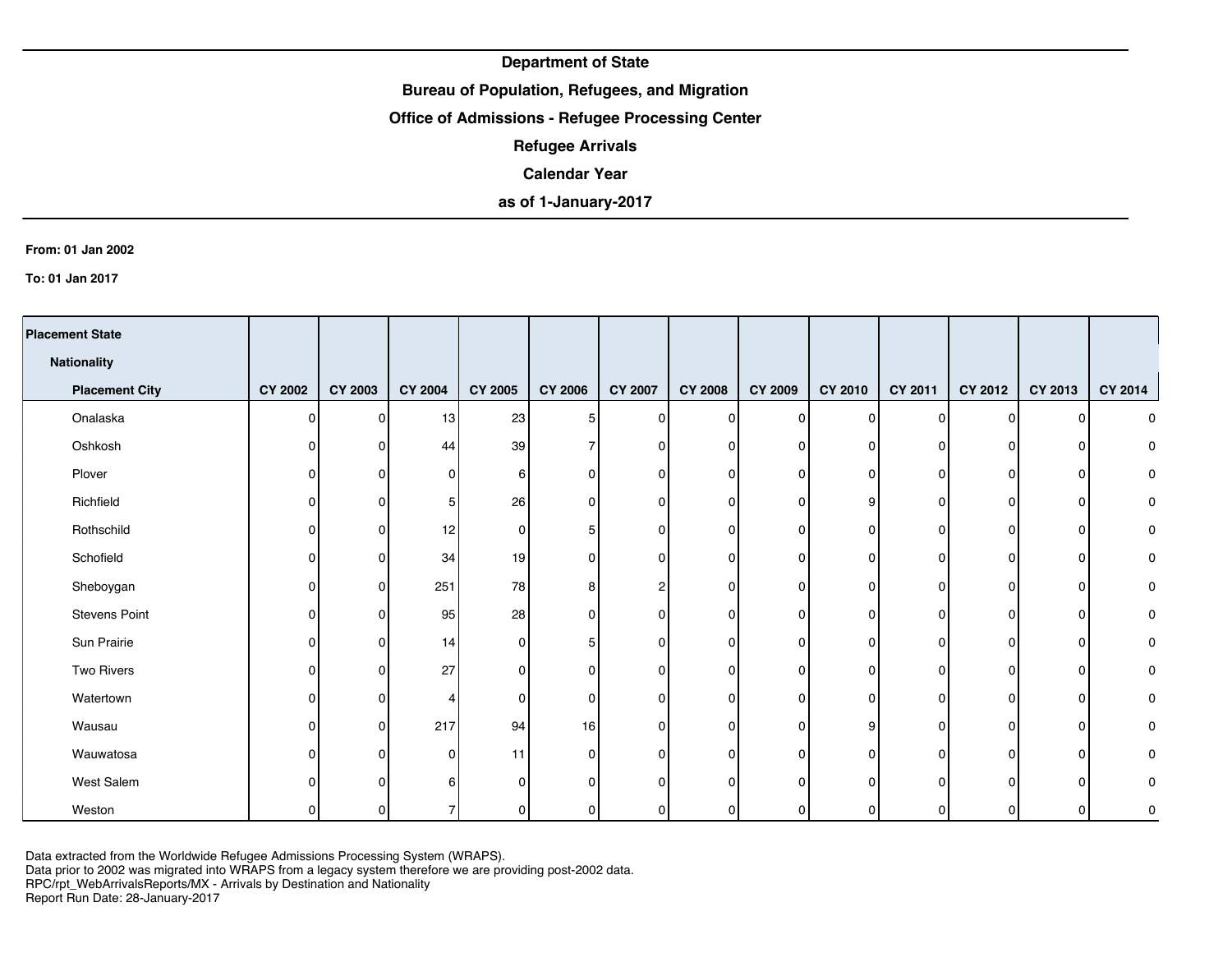## **Bureau of Population, Refugees, and Migration**

**Office of Admissions - Refugee Processing Center**

**Refugee Arrivals**

**Calendar Year**

**as of 1-January-2017**

#### **From: 01 Jan 2002**

**To: 01 Jan 2017**

| <b>Placement State</b> |                |         |                   |
|------------------------|----------------|---------|-------------------|
| Nationality            |                |         | <b>Cumulative</b> |
| <b>Placement City</b>  | <b>CY 2015</b> | CY 2016 | <b>Total</b>      |
| Onalaska               | 0              | 0       | 41                |
| Oshkosh                | 0              | 0       | 90                |
| Plover                 | 0              | 0       | 6                 |
| Richfield              | 0              | 0       | 40                |
| Rothschild             | 0              | 0       | 17                |
| Schofield              | 0              | 0       | 53                |
| Sheboygan              | 0              | 0       | 339               |
| <b>Stevens Point</b>   | 0              | 0       | 123               |
| <b>Sun Prairie</b>     | 0              | 0       | 19                |
| <b>Two Rivers</b>      | 0              | 0       | 27                |
| Watertown              | 0              | 0       | 4                 |
| Wausau                 | 0              | 0       | 336               |
| Wauwatosa              | 0              | 0       | 11                |
| <b>West Salem</b>      | 0              | 0       | 6                 |
| Weston                 | 0              | 0       | 7                 |

Data extracted from the Worldwide Refugee Admissions Processing System (WRAPS). Data prior to 2002 was migrated into WRAPS from a legacy system therefore we are providing post-2002 data. RPC/rpt\_WebArrivalsReports/MX - Arrivals by Destination and Nationality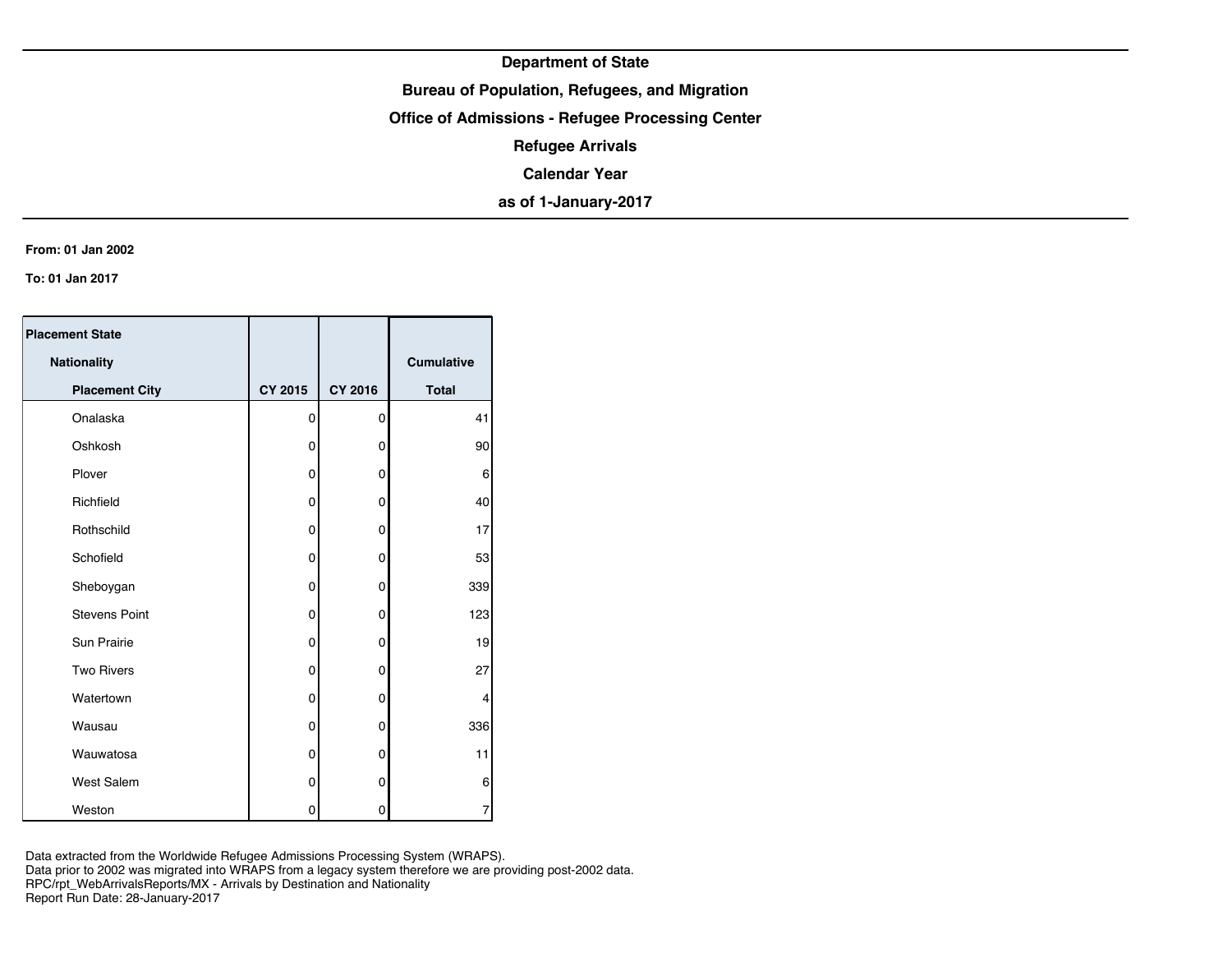## **Bureau of Population, Refugees, and Migration**

## **Office of Admissions - Refugee Processing Center**

**Refugee Arrivals**

### **Calendar Year**

# **as of 1-January-2017**

#### **From: 01 Jan 2002**

**To: 01 Jan 2017**

| <b>Placement State</b> |                |                |                |          |                |                |                |                |              |                |              |              |             |
|------------------------|----------------|----------------|----------------|----------|----------------|----------------|----------------|----------------|--------------|----------------|--------------|--------------|-------------|
| <b>Nationality</b>     |                |                |                |          |                |                |                |                |              |                |              |              |             |
| <b>Placement City</b>  | <b>CY 2002</b> | <b>CY 2003</b> | <b>CY 2004</b> | CY 2005  | <b>CY 2006</b> | <b>CY 2007</b> | <b>CY 2008</b> | <b>CY 2009</b> | CY 2010      | <b>CY 2011</b> | CY 2012      | CY 2013      | CY 2014     |
| Wisconsin Rapids       | $\Omega$       | 0              | 55             | 7        | 5              | <sup>n</sup>   | $\Omega$       | $\Omega$       | $\Omega$     | $\Omega$       | $\Omega$     | $\Omega$     | 0           |
| Wrightstown            | ŋ              | 0              | 6              | 0        |                | n              |                | $\Omega$       |              | n              | 0            | $\Omega$     | O           |
| Liberia                |                | 31             | 40             | 20       | 8              | 17             |                | 0              | $\mathbf{0}$ | 0              | 0            | 0            | 0           |
| Greendale              | $\Omega$       | 3              | 0              | 0        | <sup>n</sup>   | $\Omega$       | $\Omega$       | $\Omega$       | $\Omega$     | $\Omega$       | $\Omega$     | 0            | 0           |
| Madison                |                | 14             | 0              |          |                |                |                | $\Omega$       | n            | $\Omega$       | 0            | 0            | 0           |
| Milwaukee              |                | 14             | 35             | 19       | 61             | 10             |                | $\Omega$       | <sup>0</sup> | $\Omega$       | 0            | 0            | 0           |
| Oak Creek              |                | 0              | 5              | 0        | O              | ŋ              | 0              | $\Omega$       |              | $\Omega$       | 0            | 0            | 0           |
| Wauwatosa              |                | n              | ŋ              | $\Omega$ | <sup>n</sup>   |                | 0              | $\Omega$       | n            | $\Omega$       | 0            | 0            | 0           |
| Moldova                | 0              | 6              | 0              | 0        | 0              | 0              | 0              | 0              | $\mathbf{0}$ | $\mathbf{0}$   | 0            | $\mathbf{0}$ | 0           |
| Milwaukee              | $\Omega$       | հ              | 0              | $\Omega$ | U              | U              | $\Omega$       | $\Omega$       | $\Omega$     | $\Omega$       | $\Omega$     | $\Omega$     | $\Omega$    |
| Nepal                  | 0              | 0              | 0              | $\bf{0}$ | 0              | 0              | 0              | 0              | $\mathbf{0}$ | $\mathbf{0}$   |              | $\bf{0}$     | 3           |
| Madison                | 0              | n              | 0              | $\Omega$ | U              | n              | $\Omega$       | $\Omega$       | n            | $\Omega$       |              | $\Omega$     | 3           |
| Pakistan               | $\mathbf{0}$   | 0              | 0              | $\bf{0}$ | 0              | $\mathbf{0}$   | 0              | $\mathbf{0}$   | $\mathbf{0}$ | 0              | $\mathbf{0}$ | $\mathbf 0$  | 0           |
| Greenfield             | n              |                | U              | $\Omega$ |                |                | $\Omega$       | $\Omega$       |              | $\Omega$       | <sup>0</sup> | $\Omega$     | $\mathbf 0$ |
| Milwaukee              |                |                | ŋ              | 0        |                |                |                | ∩              |              | <sup>n</sup>   |              | $\Omega$     | 0           |

Data extracted from the Worldwide Refugee Admissions Processing System (WRAPS).

Data prior to 2002 was migrated into WRAPS from a legacy system therefore we are providing post-2002 data.

RPC/rpt\_WebArrivalsReports/MX - Arrivals by Destination and Nationality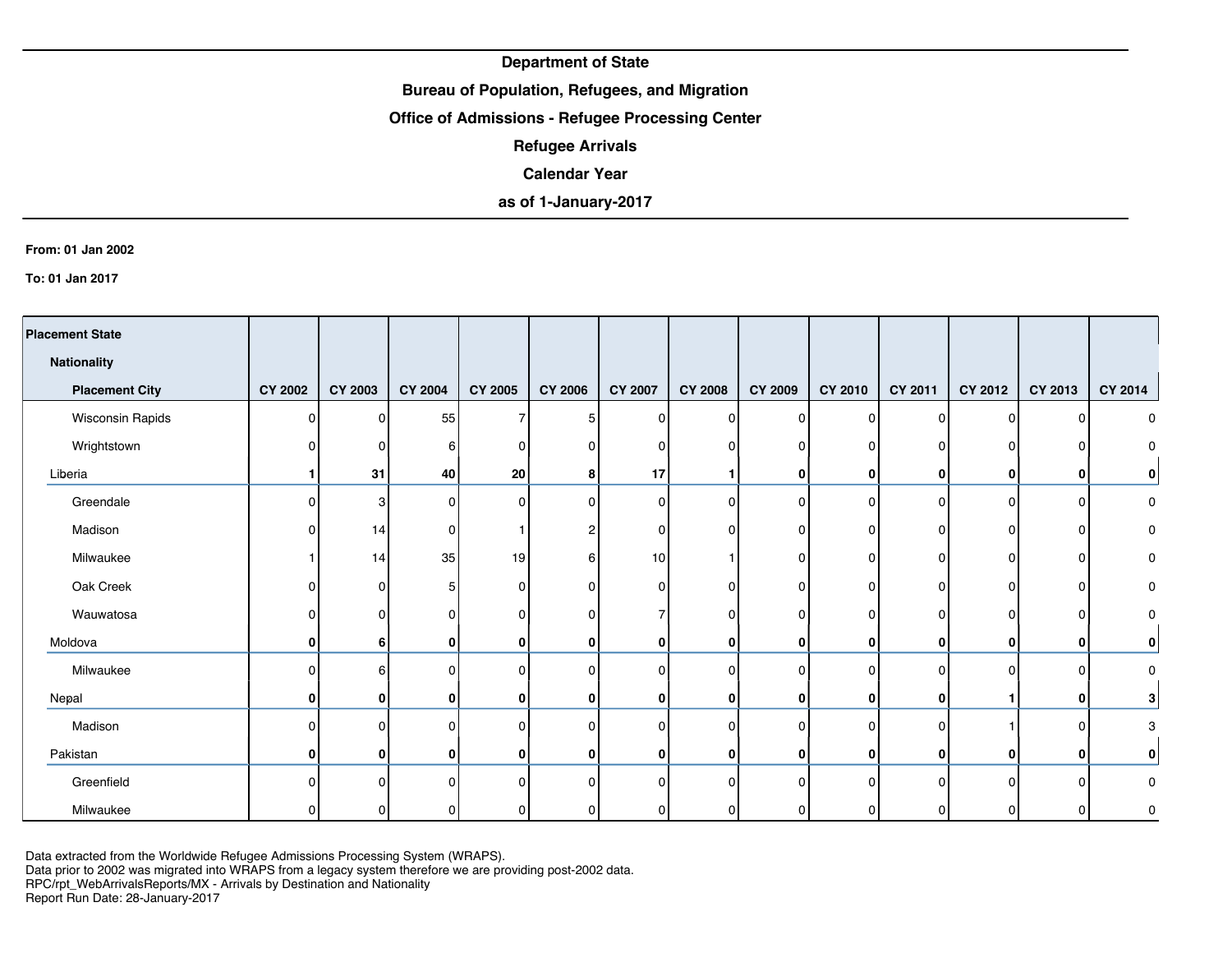## **Bureau of Population, Refugees, and Migration**

**Office of Admissions - Refugee Processing Center**

**Refugee Arrivals**

**Calendar Year**

**as of 1-January-2017**

#### **From: 01 Jan 2002**

**To: 01 Jan 2017**

| <b>Placement State</b>  |                |                |                   |
|-------------------------|----------------|----------------|-------------------|
| Nationality             |                |                | <b>Cumulative</b> |
| <b>Placement City</b>   | <b>CY 2015</b> | <b>CY 2016</b> | <b>Total</b>      |
| <b>Wisconsin Rapids</b> | 0              | 0              | 67                |
| Wrightstown             | 0              | 0              | 6                 |
| Liberia                 | 0              | 0              | 118               |
| Greendale               | $\mathbf 0$    | 0              | 3                 |
| Madison                 | 0              | 0              | 17                |
| Milwaukee               | $\Omega$       | 0              | 86                |
| Oak Creek               | $\mathbf 0$    | 0              | 5                 |
| Wauwatosa               | $\mathbf 0$    | 0              | 7                 |
| Moldova                 | 0              | 0              | 6                 |
| Milwaukee               | 0              | 0              | 6                 |
| Nepal                   | 0              | 0              | 4                 |
| Madison                 | $\mathbf 0$    | 0              | $\overline{4}$    |
| Pakistan                | 0              | 38             | 38                |
| Greenfield              | 0              | 10             | 10                |
| Milwaukee               | 0              | 6              | 6                 |

Data extracted from the Worldwide Refugee Admissions Processing System (WRAPS). Data prior to 2002 was migrated into WRAPS from a legacy system therefore we are providing post-2002 data. RPC/rpt\_WebArrivalsReports/MX - Arrivals by Destination and Nationality Report Run Date: 28-January-2017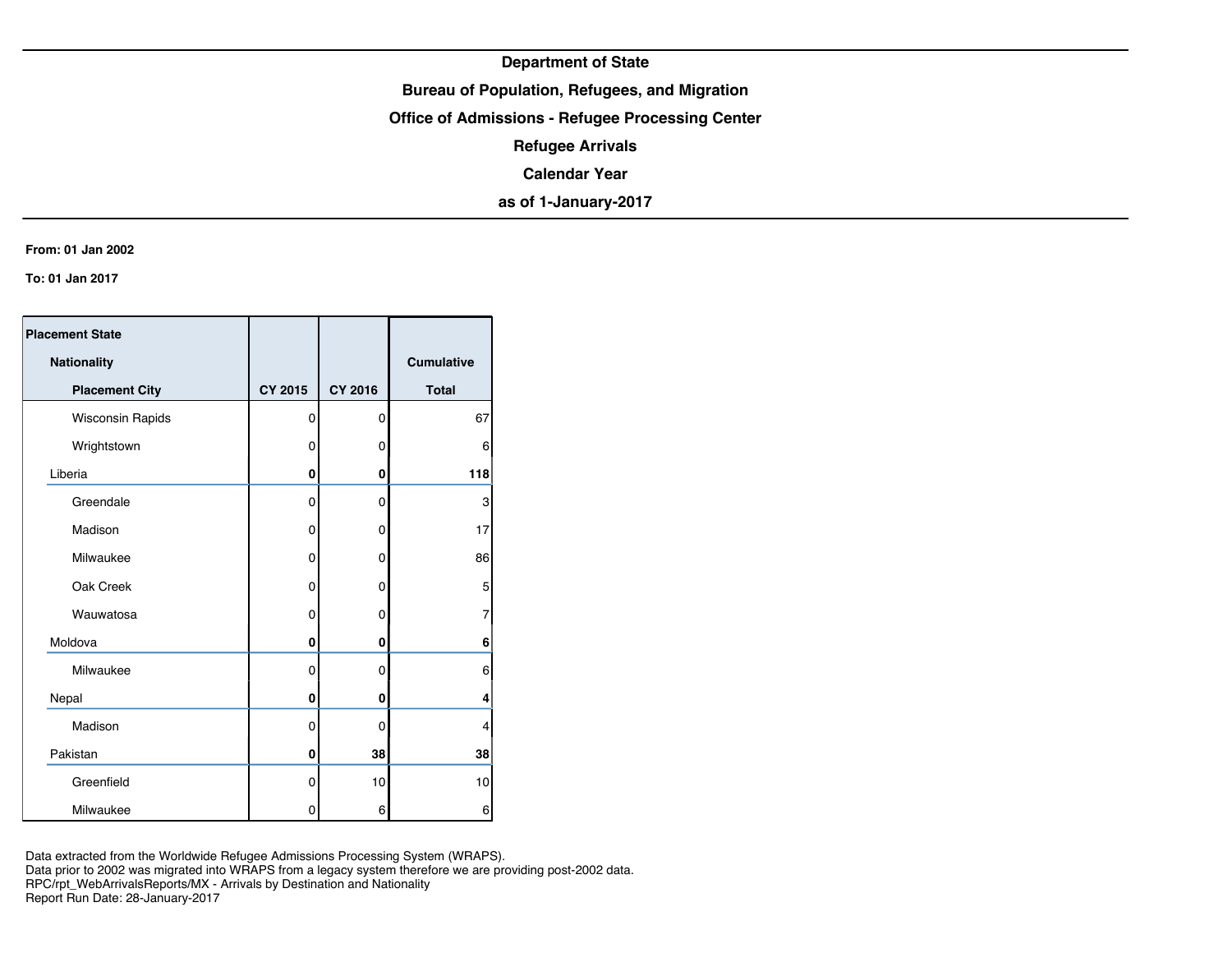## **Bureau of Population, Refugees, and Migration**

## **Office of Admissions - Refugee Processing Center**

**Refugee Arrivals**

### **Calendar Year**

# **as of 1-January-2017**

#### **From: 01 Jan 2002**

**To: 01 Jan 2017**

| <b>Placement State</b> |                |                |                |                |                |                |                |                |              |                |         |              |           |
|------------------------|----------------|----------------|----------------|----------------|----------------|----------------|----------------|----------------|--------------|----------------|---------|--------------|-----------|
| <b>Nationality</b>     |                |                |                |                |                |                |                |                |              |                |         |              |           |
| <b>Placement City</b>  | <b>CY 2002</b> | <b>CY 2003</b> | <b>CY 2004</b> | <b>CY 2005</b> | <b>CY 2006</b> | <b>CY 2007</b> | <b>CY 2008</b> | <b>CY 2009</b> | CY 2010      | CY 2011        | CY 2012 | CY 2013      | CY 2014   |
| Oshkosh                | 0              | n              | 0              | $\mathbf{0}$   | $\Omega$       | 0              | 0              | $\Omega$       | 0            | 0              | 0       | $\Omega$     | 0         |
| Palestine              | 0              | n              | 0              | 0              | 0              | 0              | 0              | 15             | 48           | 4              | 4       | 0            | 0         |
| Milwaukee              | $\Omega$       | <sup>n</sup>   | 0              | $\mathbf 0$    | $\Omega$       | $\Omega$       | 0              | 15             | 48           |                |         | $\mathbf{0}$ | 0         |
| Russia                 | 9              | 2              | 5              | 35             | 34             | 8              | $\mathbf{0}$   | 0              | 0            | 0              | 0       | 0            | 0         |
| Bayside                |                | 0              | $\overline{0}$ | 0              | $\Omega$       | $\overline{0}$ | $\overline{0}$ | $\Omega$       | $\Omega$     | $\Omega$       | 0       | 0            | $\pmb{0}$ |
| Glendale               |                | n              | 0              | 3              | 0              | 0              | 0              | $\Omega$       | 0            | 0              | O       | 0            | $\pmb{0}$ |
| Green Bay              |                | n              | 0              | 0              | <sup>n</sup>   | ŋ              | 0              | $\Omega$       | 0            | 0              | ŋ       | 0            | 0         |
| Hartford               |                | 0              | 0              | 0              | 6              | 0              | 0              | $\mathbf{0}$   | 0            | $\overline{0}$ | 0       | 0            | 0         |
| Madison                | ŋ              | n              |                | $\mathbf{0}$   |                | 0              | $\Omega$       | $\Omega$       | 0            | $\Omega$       | 0       | $\mathbf{0}$ | 0         |
| Mequon                 |                | 0              | 0              | 0              |                | 0              | 0              | $\mathbf{0}$   | 0            | $\overline{0}$ | O       | 0            | 0         |
| Milwaukee              |                | n              | 4              | 23             | 13             | 8              | 0              | $\Omega$       | $\Omega$     | $\Omega$       | 0       | 0            | 0         |
| Oconomowoc             | n              | n              | 0              | 5              | <sup>o</sup>   | 0              | 0              | $\Omega$       | 0            | 0              | O       | 0            | 0         |
| Pewaukee               | U              | <sup>0</sup>   | 0              | $\mathbf{0}$   |                | 0              | 0              | $\mathbf{0}$   | 0            | $\Omega$       | 0       | 0            | 0         |
| Sussex                 |                | n              | 0              |                |                | O              | 0              | $\Omega$       |              | O              | U       | $\mathbf{0}$ | 0         |
| West Bend              |                | 0              | 0              | 0              | 8              | 0              | 0              | 0              | <sup>n</sup> | 0              | 0       | 0            | 0         |

Data extracted from the Worldwide Refugee Admissions Processing System (WRAPS).

Data prior to 2002 was migrated into WRAPS from a legacy system therefore we are providing post-2002 data.

RPC/rpt\_WebArrivalsReports/MX - Arrivals by Destination and Nationality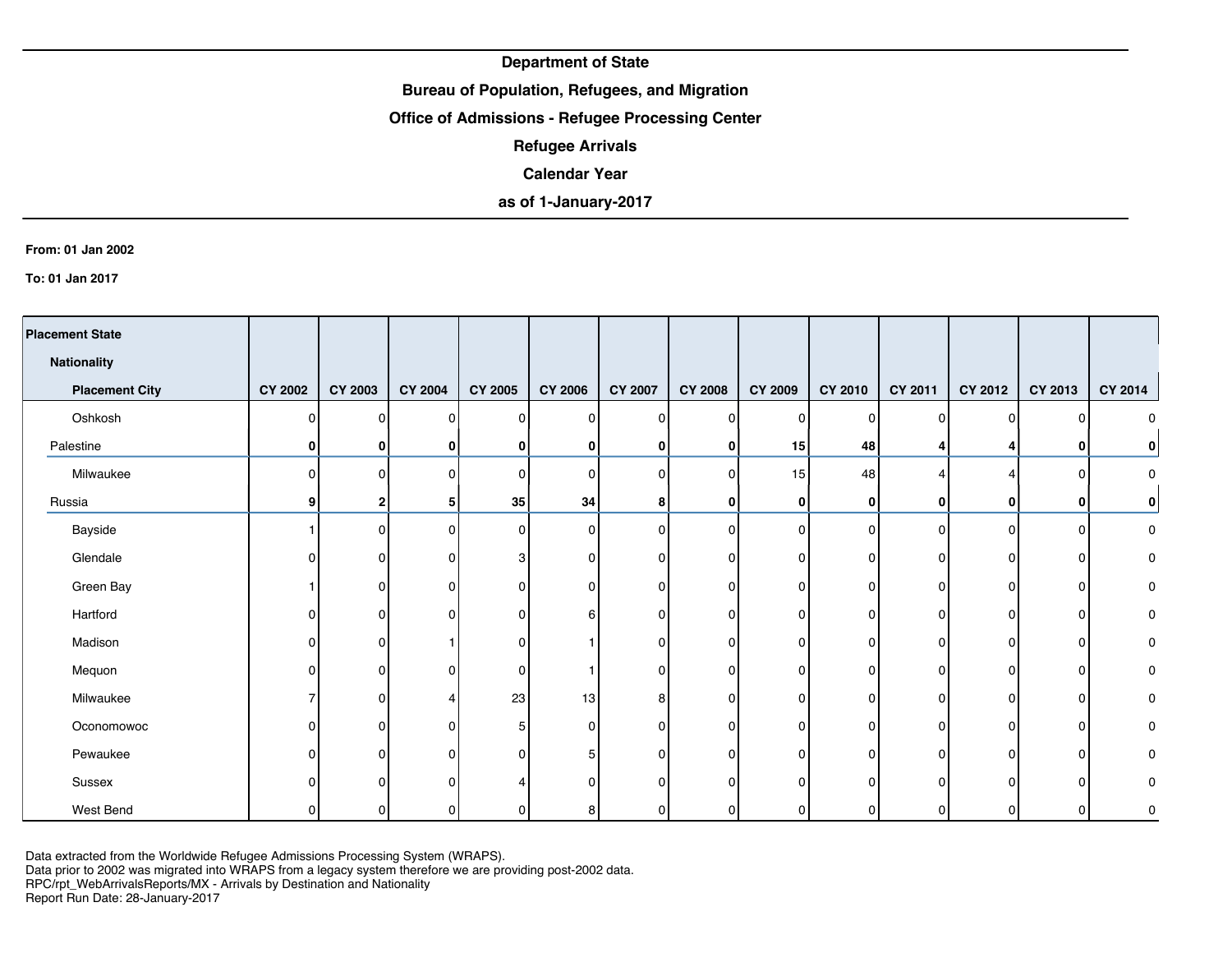## **Bureau of Population, Refugees, and Migration**

**Office of Admissions - Refugee Processing Center**

**Refugee Arrivals**

**Calendar Year**

**as of 1-January-2017**

#### **From: 01 Jan 2002**

**To: 01 Jan 2017**

| <b>Placement State</b> |                |                |              |
|------------------------|----------------|----------------|--------------|
| Nationality            |                |                | Cumulative   |
| <b>Placement City</b>  | <b>CY 2015</b> | <b>CY 2016</b> | <b>Total</b> |
| Oshkosh                | 0              | 22             | 22           |
| Palestine              | 0              | 0              | 71           |
| Milwaukee              | 0              | 0              | 71           |
| Russia                 | 0              | 0              | 93           |
| Bayside                | $\mathbf 0$    | 0              | 1            |
| Glendale               | 0              | 0              | 3            |
| Green Bay              | 0              | 0              | 1            |
| Hartford               | $\Omega$       | 0              | 6            |
| Madison                | 0              | 0              | 2            |
| Mequon                 | 0              | 0              | 1            |
| Milwaukee              | 0              | 0              | 55           |
| Oconomowoc             | 0              | 0              | 5            |
| Pewaukee               | 0              | 0              | 5            |
| Sussex                 | 0              | 0              | 4            |
| West Bend              | 0              | 0              | 8            |

Data extracted from the Worldwide Refugee Admissions Processing System (WRAPS). Data prior to 2002 was migrated into WRAPS from a legacy system therefore we are providing post-2002 data. RPC/rpt\_WebArrivalsReports/MX - Arrivals by Destination and Nationality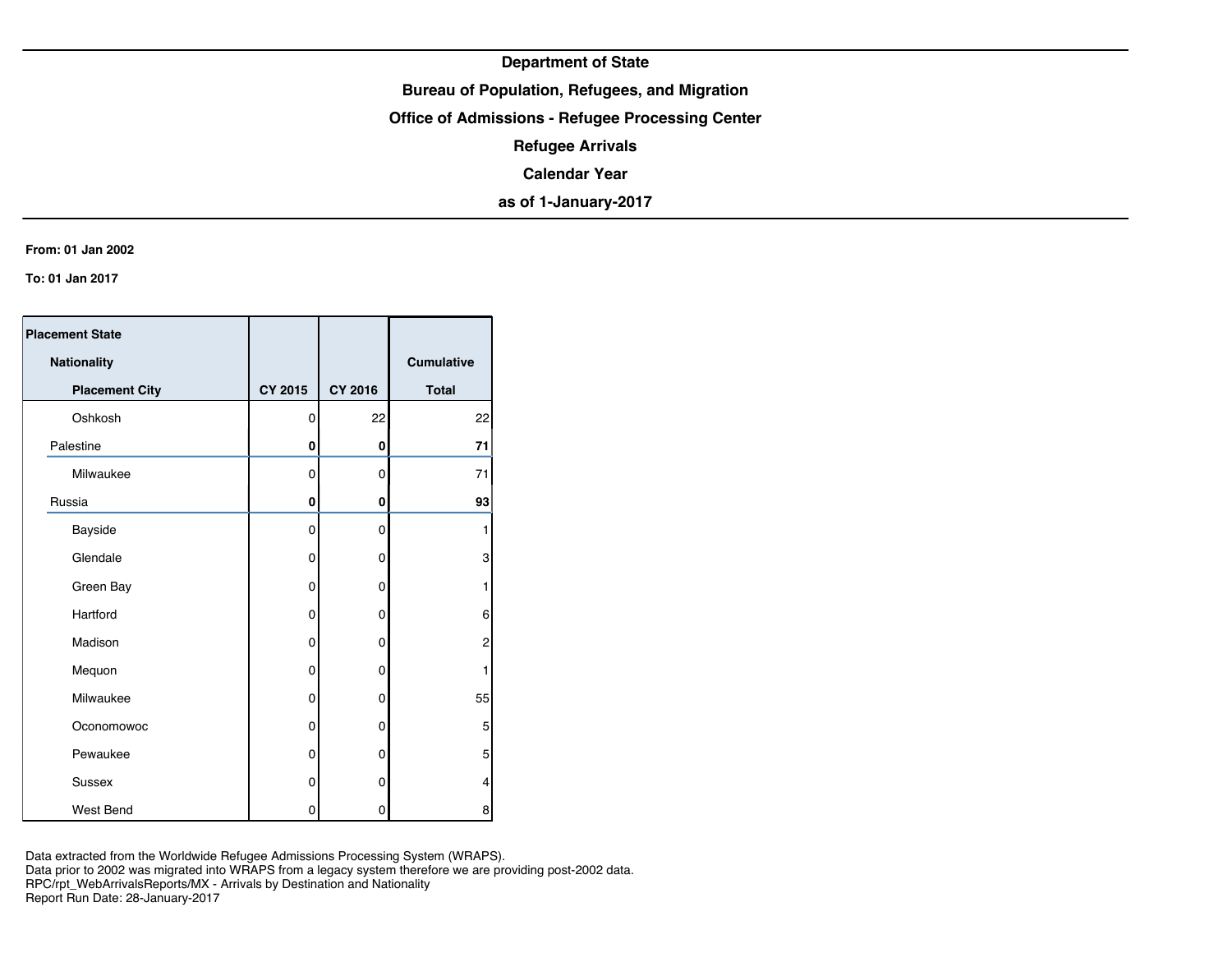## **Bureau of Population, Refugees, and Migration**

## **Office of Admissions - Refugee Processing Center**

**Refugee Arrivals**

### **Calendar Year**

# **as of 1-January-2017**

#### **From: 01 Jan 2002**

**To: 01 Jan 2017**

| <b>Placement State</b> |                |                |                |                |                |                |                |          |          |              |          |          |                     |
|------------------------|----------------|----------------|----------------|----------------|----------------|----------------|----------------|----------|----------|--------------|----------|----------|---------------------|
| Nationality            |                |                |                |                |                |                |                |          |          |              |          |          |                     |
| <b>Placement City</b>  | <b>CY 2002</b> | <b>CY 2003</b> | <b>CY 2004</b> | <b>CY 2005</b> | <b>CY 2006</b> | <b>CY 2007</b> | <b>CY 2008</b> | CY 2009  | CY 2010  | CY 2011      | CY 2012  | CY 2013  | CY 2014             |
| Whitefish Bay          | n              | 2              | $\mathbf{0}$   | $\Omega$       | O              | 0              | $\mathbf{0}$   | $\Omega$ | O        | $\Omega$     | $\Omega$ |          | 0                   |
| Rwanda                 | 0              |                | 0              | $\mathbf{0}$   | 0              | $\mathbf{0}$   | 0              | 0        |          | $\mathbf{0}$ | 0        | 0        | $\bf{0}$            |
| Milwaukee              | $\Omega$       |                | 0              | $\mathbf 0$    | n              | U              | $\Omega$       | $\Omega$ |          | $\Omega$     | $\Omega$ | $\Omega$ | $\mathsf{O}\xspace$ |
| Sheboygan Falls        | $\Omega$       |                | 0              | $\Omega$       |                | 0              | O              | n        | n        | n            | O        | n        | $\pmb{0}$           |
| Serbia                 | 90             | 71             | 5              |                | 0              | $\mathbf{0}$   | 0              | 0        | 0        | $\mathbf{0}$ | 0        | 0        | $\pmb{0}$           |
| Appleton               | $\Omega$       |                | $\Omega$       | $\Omega$       | O              | 0              | $\Omega$       | $\Omega$ | n        | $\Omega$     | $\Omega$ | 0        | 0                   |
| Franklin               | $\Omega$       | n              | Δ              | $\Omega$       | $\Omega$       | 0              | $\Omega$       | $\Omega$ | $\Omega$ | $\Omega$     | $\Omega$ | 0        | 0                   |
| Green Bay              |                |                | 0              | $\Omega$       | O              | 0              | $\Omega$       | n        | O        | n            | O        | $\Omega$ | 0                   |
| Greendale              |                |                | $\Omega$       | $\Omega$       |                |                | 0              | C        |          | n            | O        | $\Omega$ | 0                   |
| Greenfield             | O              | 18             | 0              | $\Omega$       | ∩              | $\mathbf{0}$   | 0              | n        | 0        | $\Omega$     | O        | 0        | 0                   |
| Lake Geneva            | 6              | n              | 0              | 0              | ∩              | ი              | $\Omega$       | ∩        | O        | $\Omega$     | O        | $\Omega$ | 0                   |
| Middleton              |                | $\Omega$       | $\Omega$       | $\Omega$       | O              | $\Omega$       | $\Omega$       | ∩        | O        | 0            | 0        | $\Omega$ | 0                   |
| Milwaukee              | 68             | 49             |                | $\Omega$       | O              | $\Omega$       | $\Omega$       | ∩        | O        | $\Omega$     | O        | 0        | 0                   |
| Sheboygan              |                | O              | O              |                |                |                | O              | n        |          | U            |          | n        | 0                   |

Data extracted from the Worldwide Refugee Admissions Processing System (WRAPS). Data prior to 2002 was migrated into WRAPS from a legacy system therefore we are providing post-2002 data.

RPC/rpt\_WebArrivalsReports/MX - Arrivals by Destination and Nationality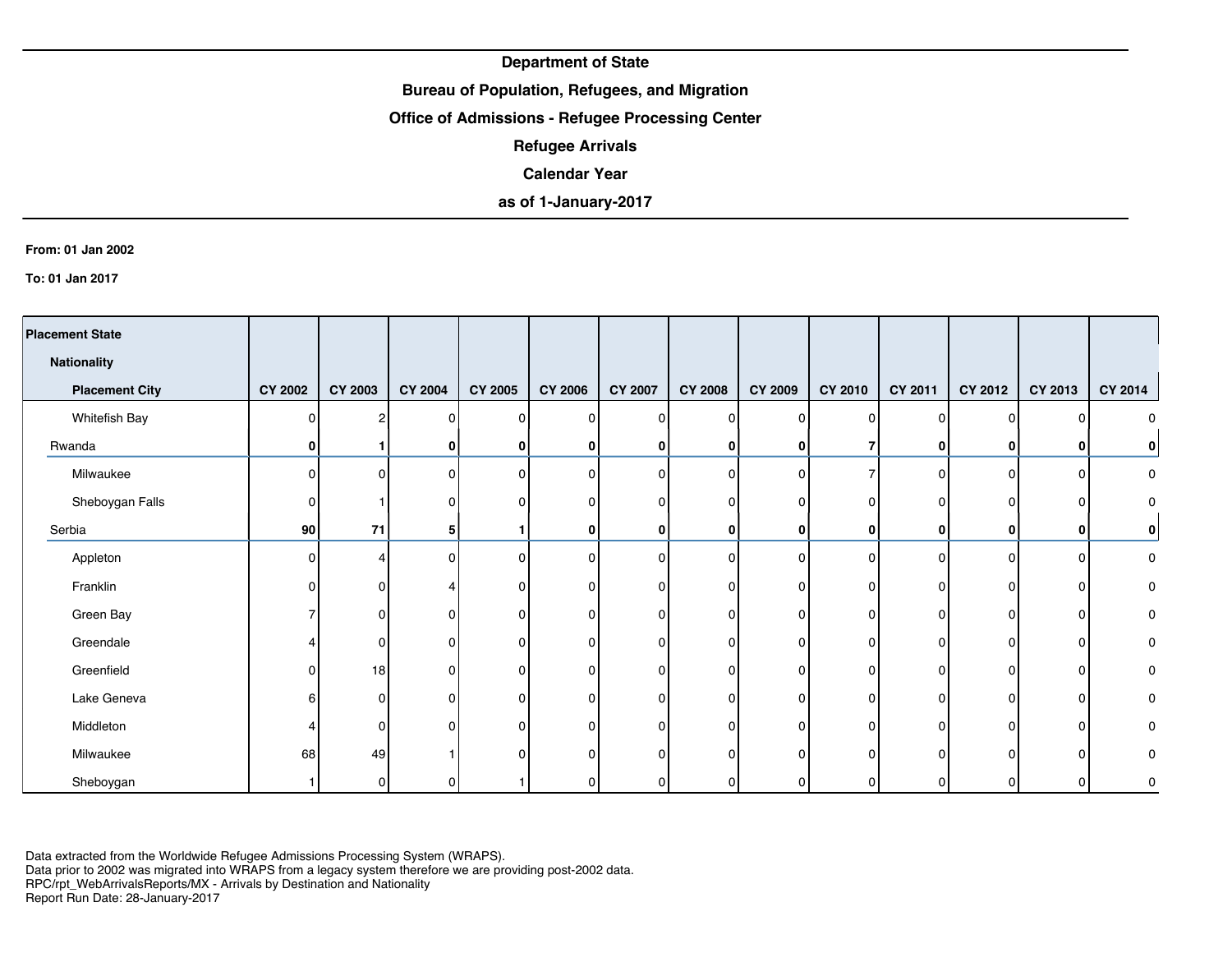## **Bureau of Population, Refugees, and Migration**

**Office of Admissions - Refugee Processing Center**

**Refugee Arrivals**

**Calendar Year**

**as of 1-January-2017**

#### **From: 01 Jan 2002**

**To: 01 Jan 2017**

| <b>Placement State</b> |          |             |                   |
|------------------------|----------|-------------|-------------------|
| Nationality            |          |             | <b>Cumulative</b> |
| <b>Placement City</b>  | CY 2015  | CY 2016     | <b>Total</b>      |
| Whitefish Bay          | 0        | 0           | 2                 |
| Rwanda                 | 0        | 1           | 9                 |
| Milwaukee              | 0        | 1           | 8                 |
| Sheboygan Falls        | 0        | 0           | 1                 |
| Serbia                 | 0        | 0           | 167               |
| Appleton               | $\Omega$ | $\mathbf 0$ | 4                 |
| Franklin               | 0        | 0           | 4                 |
| Green Bay              | 0        | 0           | $\overline{7}$    |
| Greendale              | 0        | 0           | 4                 |
| Greenfield             | 0        | 0           | 18                |
| Lake Geneva            | 0        | 0           | 6                 |
| Middleton              | 0        | 0           | 4                 |
| Milwaukee              | 0        | 0           | 118               |
| Sheboygan              | 0        | 0           | 2                 |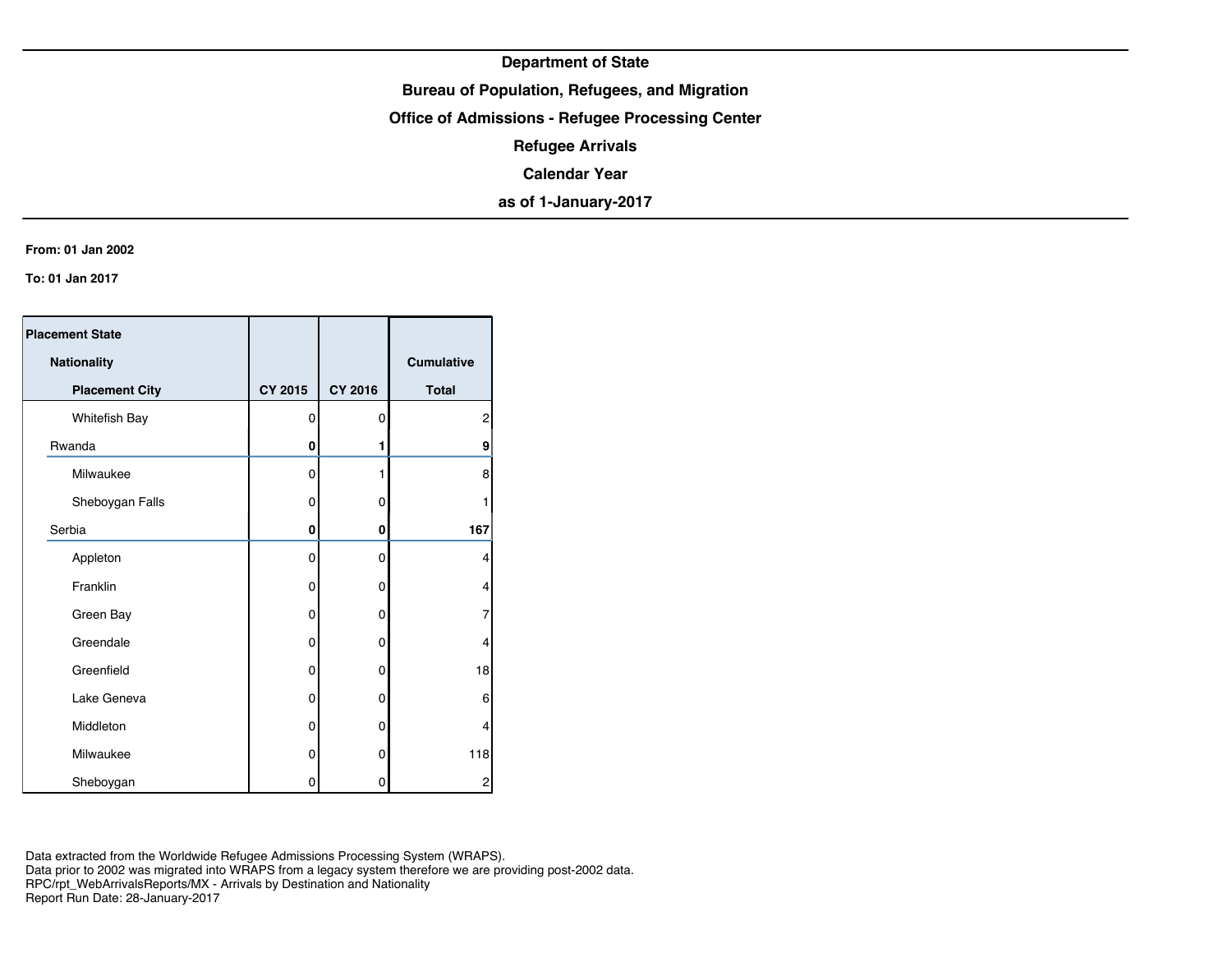## **Bureau of Population, Refugees, and Migration**

## **Office of Admissions - Refugee Processing Center**

**Refugee Arrivals**

### **Calendar Year**

# **as of 1-January-2017**

#### **From: 01 Jan 2002**

**To: 01 Jan 2017**

| <b>Placement State</b> |                |                |                |                |                |                |                |                |                |          |                |          |             |
|------------------------|----------------|----------------|----------------|----------------|----------------|----------------|----------------|----------------|----------------|----------|----------------|----------|-------------|
| <b>Nationality</b>     |                |                |                |                |                |                |                |                |                |          |                |          |             |
| <b>Placement City</b>  | <b>CY 2002</b> | <b>CY 2003</b> | <b>CY 2004</b> | <b>CY 2005</b> | <b>CY 2006</b> | <b>CY 2007</b> | <b>CY 2008</b> | <b>CY 2009</b> | <b>CY 2010</b> | CY 2011  | <b>CY 2012</b> | CY 2013  | CY 2014     |
| Sierra Leone           | 0              | 9              | 4              | 0              | $\bf{0}$       | 0              | 0              | $\mathbf{0}$   | $\bf{0}$       | 0        | 0              | 0        | $\pmb{0}$   |
| Milwaukee              | $\Omega$       | я              | Δ              | $\mathbf 0$    | $\Omega$       | 0              | $\Omega$       | $\Omega$       | <sup>0</sup>   | $\Omega$ | $\Omega$       | $\Omega$ | $\mathbf 0$ |
| Somalia                | $\overline{2}$ | 55             | 160            | 45             | 65             | 37             | 2              | 45             | 64             | 47       | 140            | 127      | 223         |
| Baron                  | $\Omega$       | $\Omega$       | 0              | 0              | $\Omega$       | $\Omega$       | $\Omega$       | $\Omega$       | 0              | $\Omega$ | $\Omega$       | $\Omega$ | 6           |
| Barron                 | O              | 6              |                |                | 15             | 5              | 2              | З              | 0              |          | 0              | 6        | 5           |
| Brookfield             | O              | 0              | 5              | 9              | $\Omega$       | 0              | 0              | $\Omega$       | $\Omega$       | $\Omega$ | 0              | 0        | 0           |
| Cudahy                 |                | n              | 0              | $\Omega$       | O              | 0              | $\Omega$       | $\Omega$       | 0              | 0        | $\Omega$       | 0        | 0           |
| Glendale               |                | 3              | 0              | 0              | O              | $\Omega$       | 0              | $\Omega$       | 0              | 0        | 0              | 0        | 0           |
| Green Bay              |                | 0              | 0              | $\Omega$       | 0              |                | $\Omega$       | $\Omega$       | 19             | 8        |                | 5        | 16          |
| Greenfield             | n              | n              | 0              | 0              | 0              | 0              | 0              | $\Omega$       | 0              | 0        | $\Omega$       | $\Omega$ | 1           |
| Madison                | $\Omega$       | 0              |                | $\Omega$       | $\Omega$       | 0              | 0              | $\Omega$       | 0              | 0        | 0              | $\Omega$ | 0           |
| Milwaukee              | $\Omega$       | 42             | 143            | 35             | 50             | 31             | $\Omega$       | 42             | 38             | 38       | 128            | 116      | 195         |
| Muskego                | O              | $\Omega$       | 0              | 0              | $\Omega$       | 0              | $\Omega$       | $\Omega$       | 0              | $\Omega$ | 5              | 0        | 0           |
| Oshkosh                |                | n              | $\Omega$       | $\Omega$       | 0              | $\Omega$       | $\Omega$       | ∩              | 0              | $\Omega$ | 3              | 0        | 0           |
| Rice Lake              |                | $\Omega$       | 0              | 0              | $\Omega$       | 0              | 0              | 0              | <sup>0</sup>   | 0        | 0              | 0        | 0           |

Data extracted from the Worldwide Refugee Admissions Processing System (WRAPS).

Data prior to 2002 was migrated into WRAPS from a legacy system therefore we are providing post-2002 data.

RPC/rpt\_WebArrivalsReports/MX - Arrivals by Destination and Nationality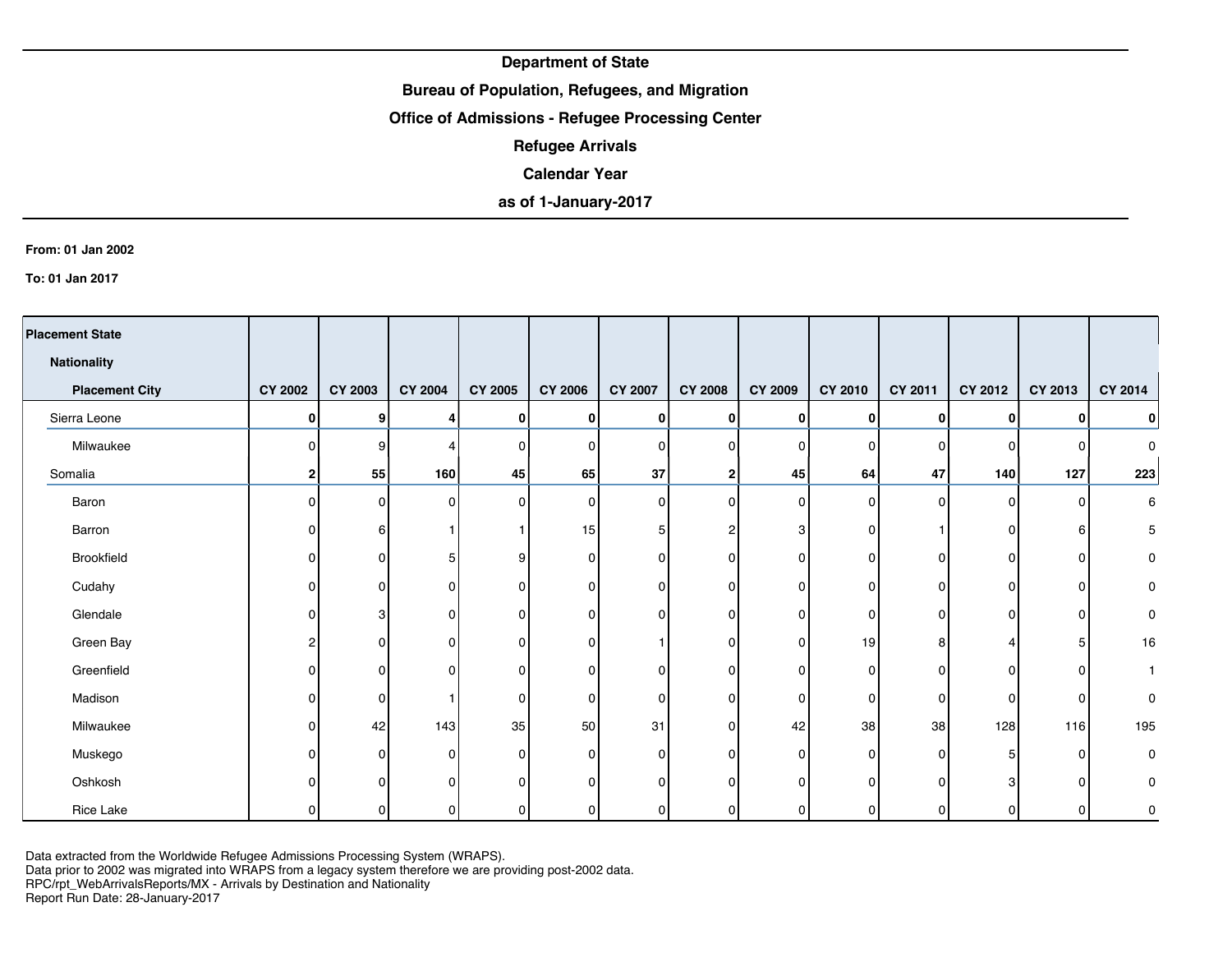## **Bureau of Population, Refugees, and Migration**

**Office of Admissions - Refugee Processing Center**

**Refugee Arrivals**

**Calendar Year**

**as of 1-January-2017**

#### **From: 01 Jan 2002**

**To: 01 Jan 2017**

| <b>Placement State</b> |                |                |              |
|------------------------|----------------|----------------|--------------|
| Nationality            |                |                | Cumulative   |
| <b>Placement City</b>  | <b>CY 2015</b> | <b>CY 2016</b> | <b>Total</b> |
| Sierra Leone           | 0              | 0              | 13           |
| Milwaukee              | 0              | 0              | 13           |
| Somalia                | 130            | 216            | 1,358        |
| Baron                  | 0              | 0              | 6            |
| Barron                 | $\overline{7}$ | 3              | 55           |
| <b>Brookfield</b>      | 0              | 0              | 14           |
| Cudahy                 | 5              | 0              | 5            |
| Glendale               | $\mathbf 0$    | 0              | 3            |
| Green Bay              | 15             | 34             | 104          |
| Greenfield             | 0              | 0              |              |
| Madison                | 0              | 0              |              |
| Milwaukee              | 103            | 161            | 1,122        |
| Muskego                | 0              | 0              | 5            |
| Oshkosh                | 0              | 0              | 3            |
| <b>Rice Lake</b>       | 0              | 1              | 1            |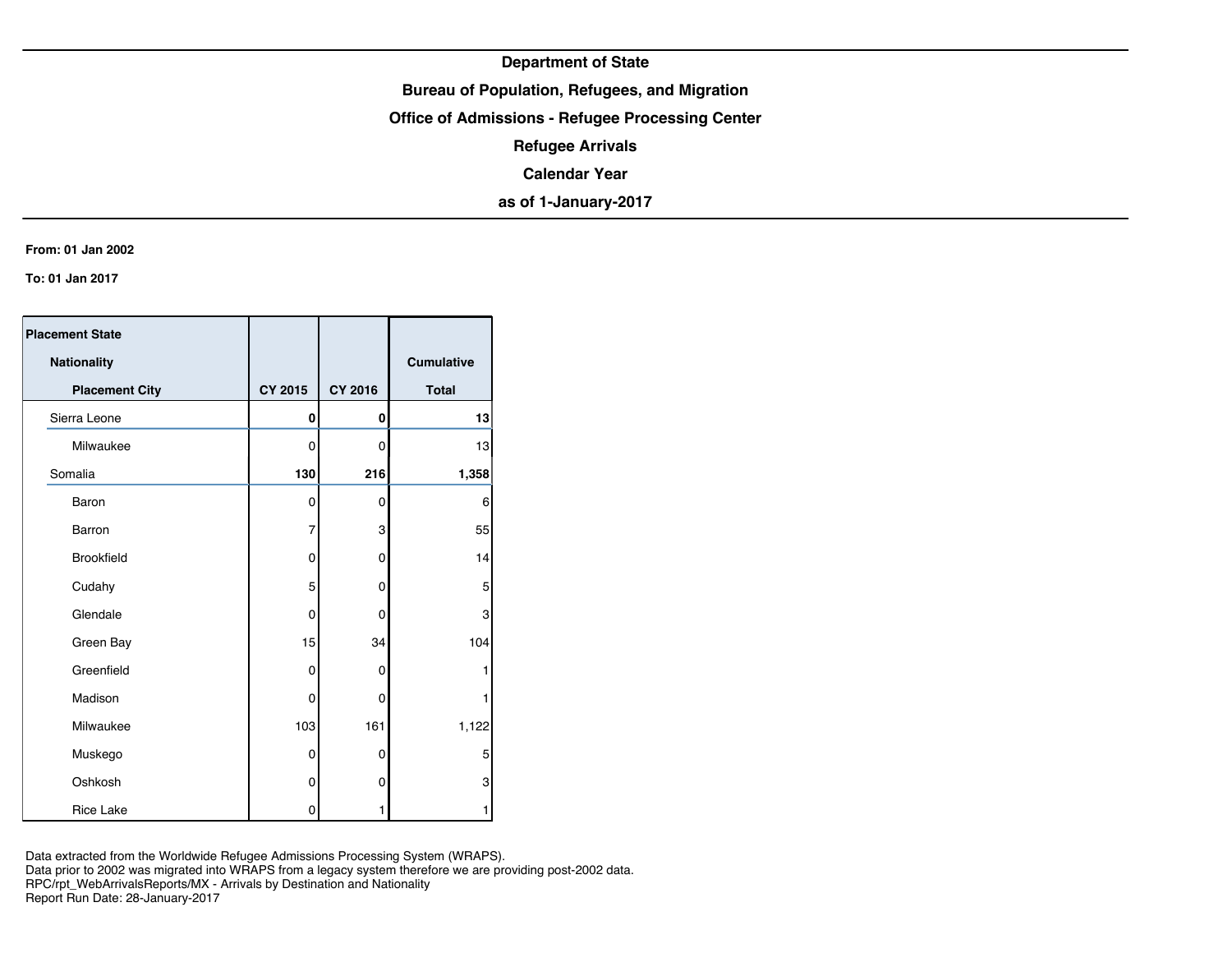## **Bureau of Population, Refugees, and Migration**

### **Office of Admissions - Refugee Processing Center**

**Refugee Arrivals**

### **Calendar Year**

# **as of 1-January-2017**

#### **From: 01 Jan 2002**

**To: 01 Jan 2017**

| <b>Placement State</b> |                |         |                |                |                |                |                |                |              |              |              |              |              |
|------------------------|----------------|---------|----------------|----------------|----------------|----------------|----------------|----------------|--------------|--------------|--------------|--------------|--------------|
| <b>Nationality</b>     |                |         |                |                |                |                |                |                |              |              |              |              |              |
| <b>Placement City</b>  | <b>CY 2002</b> | CY 2003 | <b>CY 2004</b> | <b>CY 2005</b> | <b>CY 2006</b> | <b>CY 2007</b> | <b>CY 2008</b> | <b>CY 2009</b> | CY 2010      | CY 2011      | CY 2012      | CY 2013      | CY 2014      |
| Sheboygan              | $\Omega$       | ŋ       | $\Omega$       | $\Omega$       | $\Omega$       | 0              | O              | $\Omega$       |              | $\Omega$     | 0            | $\Omega$     | 0            |
| Wauwatosa              | ŋ              |         | 10             | 0              | n              | 0              | 0              | 0              |              | o            |              | 0            | 0            |
| Sri Lanka (Ceylon)     | 0              | 0       | 0              | 0              | 0              | 0              | 0              | 0              |              | 0            | 0            | 0            | 0            |
| Milwaukee              | $\Omega$       | n       | $\Omega$       | $\Omega$       |                | 0              | $\Omega$       | $\Omega$       |              | 0            | <sup>0</sup> | $\mathbf{0}$ | 0            |
| Sudan                  | 13             | 14      | 9              | 9              | 8              | $\mathbf{0}$   | 0              | 14             |              | 11           | 12           | 26           |              |
| Fond Du Lac            | $\Omega$       | ŋ       | $\Omega$       | $\Omega$       | n              | 0              | $\Omega$       | $\Omega$       | <sup>0</sup> | 0            | O            | 0            | 0            |
| Green Bay              |                |         | 0              | 0              | 0              | 0              | 0              | 0              |              | 0            | ŋ            | 0            | 0            |
| Madison                | ิค             | 6       | 2              | 0              | O              | 0              | 0              | 0              | $\Omega$     | 0            | O            | $\mathbf{0}$ | 0            |
| Milwaukee              | <sup>0</sup>   | 6       | 0              | $\Omega$       |                | 0              | 0              | 14             |              | 11           | 11           | 22           | $\mathbf{1}$ |
| Oshkosh                | $\Omega$       | n       |                | 9              |                | ი              | O              | $\Omega$       | <sup>n</sup> | 0            |              |              | 0            |
| Wauwatosa              | $\Omega$       |         | 0              | $\mathbf 0$    | <sup>0</sup>   | 0              | 0              | $\Omega$       | $\Omega$     | 0            |              | 0            | 0            |
| Syria                  | 0              | 0       | 0              | 0              | $\mathbf{0}$   | 0              | 0              | 0              | 0            | $\mathbf{0}$ | 0            | 0            |              |
| Eau Claire             | $\Omega$       | n       | 0              | $\Omega$       |                | 0              | $\Omega$       | $\Omega$       | <sup>0</sup> | 0            | 0            | $\mathbf{0}$ | 0            |
| Madison                |                |         |                | $\Omega$       |                |                |                | ∩              |              |              |              | O            | 0            |
| Milwaukee              |                |         |                |                |                |                |                | n              |              |              |              | O            | 0            |

Data extracted from the Worldwide Refugee Admissions Processing System (WRAPS).

Data prior to 2002 was migrated into WRAPS from a legacy system therefore we are providing post-2002 data.

RPC/rpt\_WebArrivalsReports/MX - Arrivals by Destination and Nationality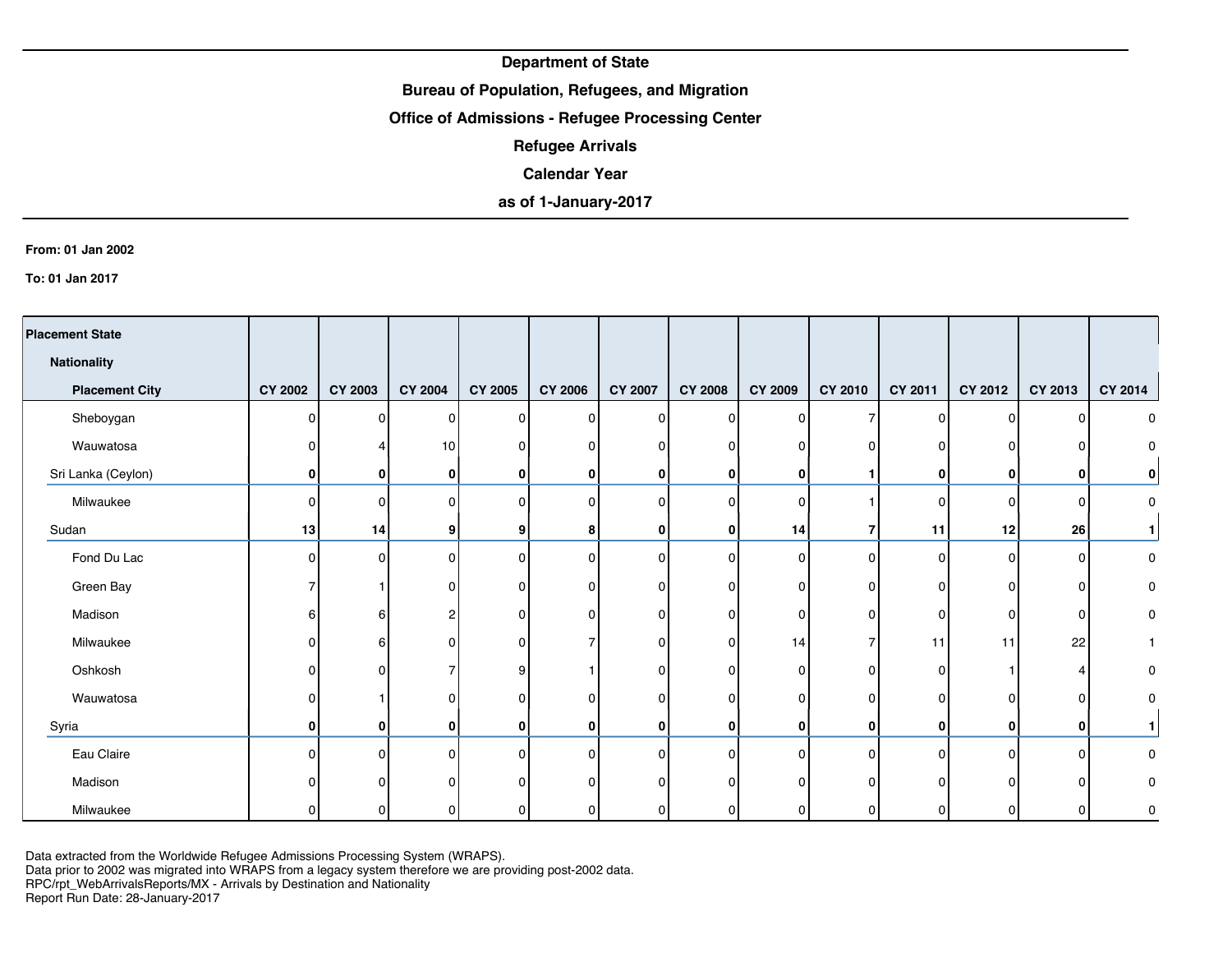## **Bureau of Population, Refugees, and Migration**

**Office of Admissions - Refugee Processing Center**

**Refugee Arrivals**

**Calendar Year**

**as of 1-January-2017**

#### **From: 01 Jan 2002**

**To: 01 Jan 2017**

| <b>Placement State</b> |                |                |                   |
|------------------------|----------------|----------------|-------------------|
| <b>Nationality</b>     |                |                | <b>Cumulative</b> |
| <b>Placement City</b>  | <b>CY 2015</b> | <b>CY 2016</b> | <b>Total</b>      |
| Sheboygan              | 0              | 17             | 24                |
| Wauwatosa              | 0              | 0              | 14                |
| Sri Lanka (Ceylon)     | 0              | 0              | 1                 |
| Milwaukee              | 0              | 0              | 1                 |
| Sudan                  | 11             | 11             | 146               |
| Fond Du Lac            | 0              | 1              | 1                 |
| Green Bay              | 0              | 0              | 8                 |
| Madison                | $\Omega$       | 0              | 14                |
| Milwaukee              | 11             | 5              | 95                |
| Oshkosh                | 0              | 5              | 27                |
| Wauwatosa              | 0              | 0              | 1                 |
| Syria                  | 4              | 119            | 124               |
| Eau Claire             | 0              | 6              | 6                 |
| Madison                | 0              | 15             | 15                |
| Milwaukee              | 0              | 42             | 42                |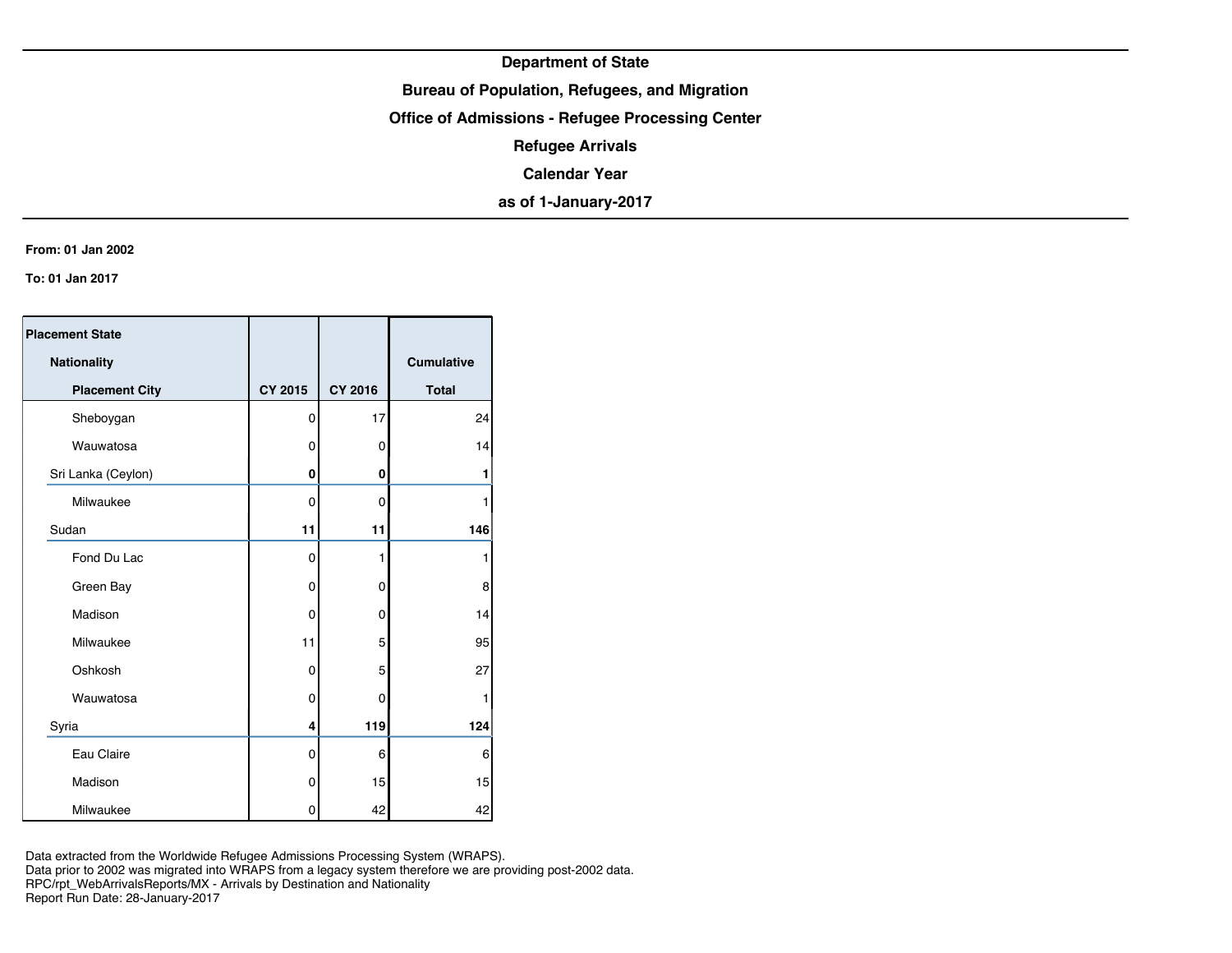## **Bureau of Population, Refugees, and Migration**

### **Office of Admissions - Refugee Processing Center**

**Refugee Arrivals**

### **Calendar Year**

# **as of 1-January-2017**

#### **From: 01 Jan 2002**

**To: 01 Jan 2017**

| <b>Placement State</b> |                |                |                |                |                |                |                |                |          |              |          |          |           |
|------------------------|----------------|----------------|----------------|----------------|----------------|----------------|----------------|----------------|----------|--------------|----------|----------|-----------|
| Nationality            |                |                |                |                |                |                |                |                |          |              |          |          |           |
| <b>Placement City</b>  | <b>CY 2002</b> | <b>CY 2003</b> | <b>CY 2004</b> | <b>CY 2005</b> | <b>CY 2006</b> | <b>CY 2007</b> | <b>CY 2008</b> | <b>CY 2009</b> | CY 2010  | CY 2011      | CY 2012  | CY 2013  | CY 2014   |
| Oshkosh                | $\Omega$       | $\Omega$       | 0              | 0              | $\Omega$       | $\Omega$       | 0              | $\Omega$       | $\Omega$ | 0            | 0        | $\Omega$ |           |
| Sheboygan              |                | n              | 0              | 0              | 0              | $\Omega$       | 0              | $\Omega$       | O        | 0            | 0        | $\Omega$ | 0         |
| Thailand               | 0              | 0              | 0              | $\mathbf{0}$   |                | $\mathbf{0}$   | 0              | 0              | 0        | $\mathbf{0}$ | 0        | 0        | $\pmb{0}$ |
| Milwaukee              | $\Omega$       |                | $\Omega$       | $\Omega$       | ∩              | 0              | $\Omega$       | ∩              | 0        | $\Omega$     | 0        | ∩        | $\pmb{0}$ |
| Uganda                 | $\bf{0}$       | 0              | 0              | $\mathbf{0}$   | 0              | $\mathbf{0}$   | 0              | 0              | 0        | $\bf{0}$     | 0        |          | $\pmb{0}$ |
| Oshkosh                | $\Omega$       | U              | 0              | $\mathbf 0$    | n              | 0              | $\Omega$       | $\Omega$       |          | 0            | $\Omega$ |          | 0         |
| Ukraine                | 10             | 13             | 24             | $\bf{0}$       |                | $\mathbf{0}$   | 4              |                | 2        | $\mathbf{0}$ | 0        | 6        | $\pmb{0}$ |
| Green Bay              |                | n              | 23             | $\Omega$       | ∩              | $\Omega$       | $\Omega$       | $\Omega$       | O        | $\Omega$     | $\Omega$ | $\Omega$ | 0         |
| Greenfield             |                |                | 0              | O              |                |                | $\Omega$       |                |          | U            | O        | n        | $\pmb{0}$ |
| Madison                | O              | ŋ              | 0              | 0              | n              | 0              | $\Omega$       | ∩              | 0        | 0            | $\Omega$ | 0        | 0         |
| Maple Falls            | O              |                | $\Omega$       | 0              | n              | 0              | $\Omega$       | ∩              | $\Omega$ | 0            | O        | 0        | 0         |
| Milwaukee              | 9              | 8              |                | $\Omega$       |                | 0              | 4              | n              | 2        | $\Omega$     | $\Omega$ | 6        | 0         |
| Sister Bay             |                | n              | $\Omega$       | $\Omega$       | O              | O              | $\Omega$       | ∩              | O        | O            | O        | $\Omega$ | 0         |
| <b>Whitefish Bay</b>   |                |                | 0              | 0              |                |                | 0              |                |          |              |          | O        | 0         |

Data extracted from the Worldwide Refugee Admissions Processing System (WRAPS).

Data prior to 2002 was migrated into WRAPS from a legacy system therefore we are providing post-2002 data. RPC/rpt\_WebArrivalsReports/MX - Arrivals by Destination and Nationality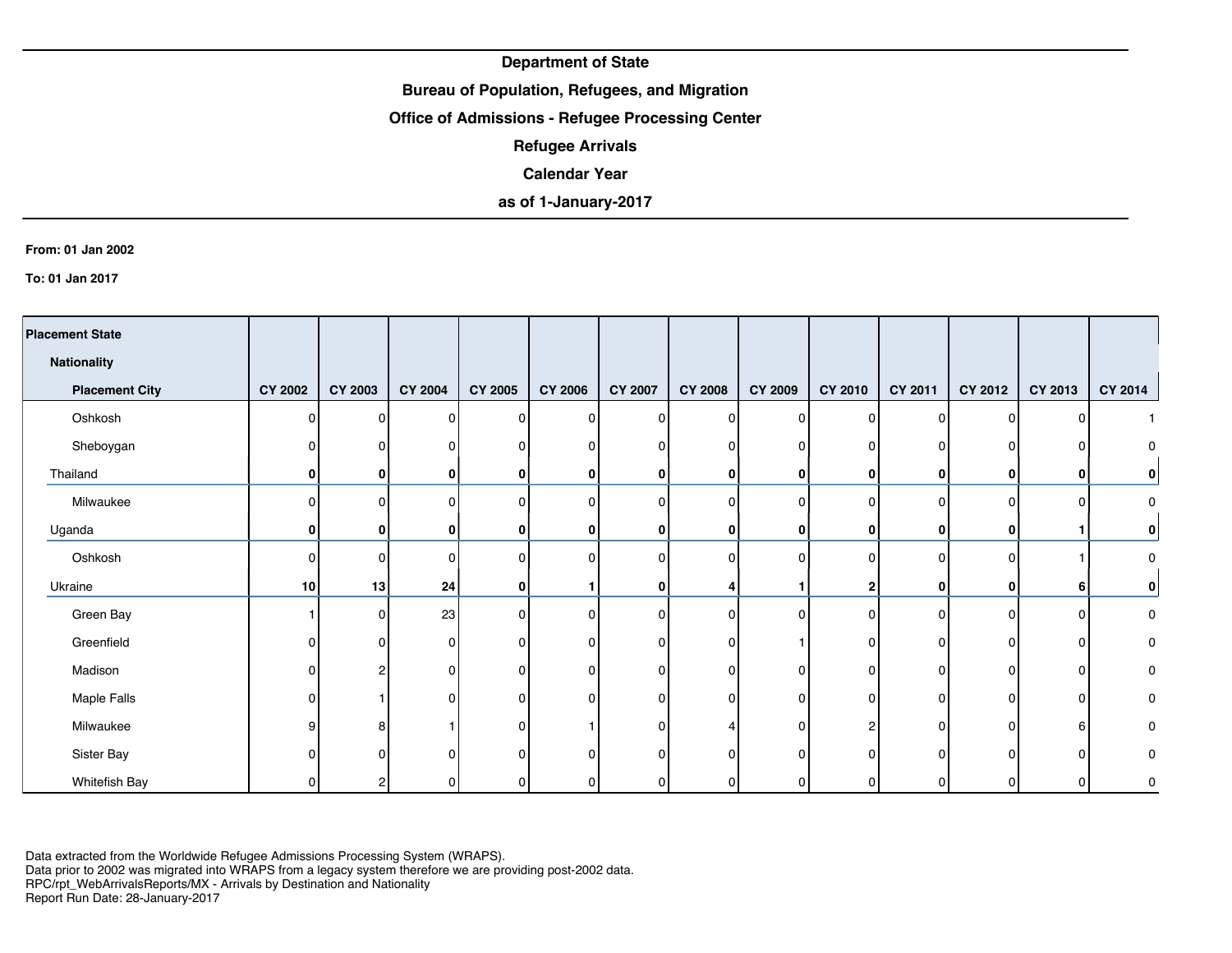## **Bureau of Population, Refugees, and Migration**

**Office of Admissions - Refugee Processing Center**

**Refugee Arrivals**

**Calendar Year**

**as of 1-January-2017**

#### **From: 01 Jan 2002**

**To: 01 Jan 2017**

| <b>Placement State</b> |          |                |              |
|------------------------|----------|----------------|--------------|
| Nationality            |          |                | Cumulative   |
| <b>Placement City</b>  | CY 2015  | <b>CY 2016</b> | <b>Total</b> |
| Oshkosh                | 4        | 38             | 43           |
| Sheboygan              | 0        | 18             | 18           |
| Thailand               | 0        | 1              | 1            |
| Milwaukee              | 0        |                |              |
| Uganda                 | 0        | 0              |              |
| Oshkosh                | 0        | $\mathbf 0$    |              |
| Ukraine                | 0        | 3              | 64           |
| Green Bay              | $\Omega$ | 0              | 24           |
| Greenfield             | 0        | 0              | 1            |
| Madison                | 0        | 0              | 2            |
| Maple Falls            | 0        | 0              |              |
| Milwaukee              | 0        | 0              | 31           |
| Sister Bay             | 0        | 3              | 3            |
| Whitefish Bay          | 0        | 0              | 2            |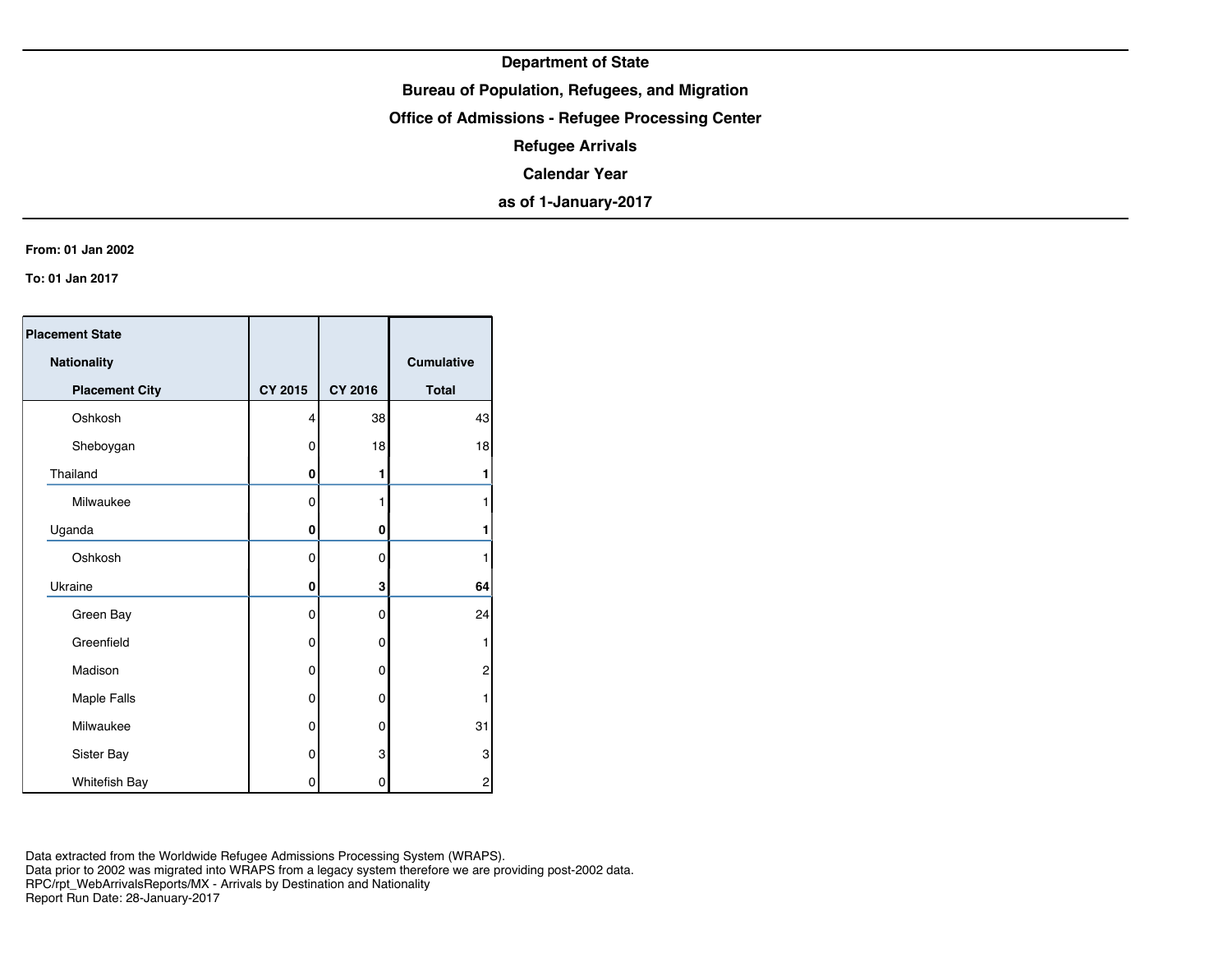## **Bureau of Population, Refugees, and Migration**

### **Office of Admissions - Refugee Processing Center**

**Refugee Arrivals**

### **Calendar Year**

## **as of 1-January-2017**

#### **From: 01 Jan 2002**

**To: 01 Jan 2017**

| <b>Placement State</b> |                |                |                |              |                |                 |                |                |                |          |              |                |                |
|------------------------|----------------|----------------|----------------|--------------|----------------|-----------------|----------------|----------------|----------------|----------|--------------|----------------|----------------|
| <b>Nationality</b>     |                |                |                |              |                |                 |                |                |                |          |              |                |                |
| <b>Placement City</b>  | <b>CY 2002</b> | <b>CY 2003</b> | <b>CY 2004</b> | CY 2005      | <b>CY 2006</b> | <b>CY 2007</b>  | <b>CY 2008</b> | <b>CY 2009</b> | <b>CY 2010</b> | CY 2011  | CY 2012      | CY 2013        | <b>CY 2014</b> |
| Uzbekistan             | $\mathbf 2$    |                | 2              | $\mathbf{0}$ | 0              | 21              | 0              | $\mathbf{0}$   | ΩI             | 0        | <sup>0</sup> | 01             | 0              |
| Milwaukee              | $\Omega$       | 6              | $\overline{c}$ | 0            | n              | റ               | $\Omega$       | $\Omega$       | ΩI             | ΩI       | U            | ΟI             | 0              |
| Thiensville            |                |                | 0              | 0            | <sup>0</sup>   | <sup>0</sup>    | 0              | $\Omega$       | οI             | n        | $\Omega$     | οI             | 0              |
| Vietnam                | 6              |                | $\bf{0}$       |              |                | 18 <sup>1</sup> | 12             |                |                | 0        | 8            | $\mathbf{2}$   |                |
| Eau Claire             | $\Omega$       | 2              | $\mathbf 0$    | 0            |                | $\Omega$        | $\Omega$       | 0              | ΩI             | $\Omega$ | $\Omega$     | ΟI             | $\mathbf 0$    |
| Greenfield             |                | ი              | 0              |              |                |                 | O              | $\Omega$       | ΩI             |          |              | οI             | 0              |
| Hartford               | 0              | O              | 0              | $\Omega$     | n              | 0               | 0              | $\Omega$       | ΩI             |          | n            | ΟI             | 0              |
| Madison                |                | ŋ              | $\mathbf{0}$   | 0            | n              | 0               | 0              | 0              | ΩI             |          |              | ΟI             |                |
| Milwaukee              | $\Omega$       | <sup>0</sup>   | 0              | 0            |                | 18 <sup>1</sup> | 12             |                |                | ΩI       |              | $\overline{2}$ | 0              |
| Total                  | 214            | 242            | 2,414          | 1,170        | 330            | 353             | 457            | 629            | 846            | 687      | 934          | 871            | 1,337          |

Data prior to 2002 was migrated into WRAPS from a legacy system therefore we are providing post-2002 data.